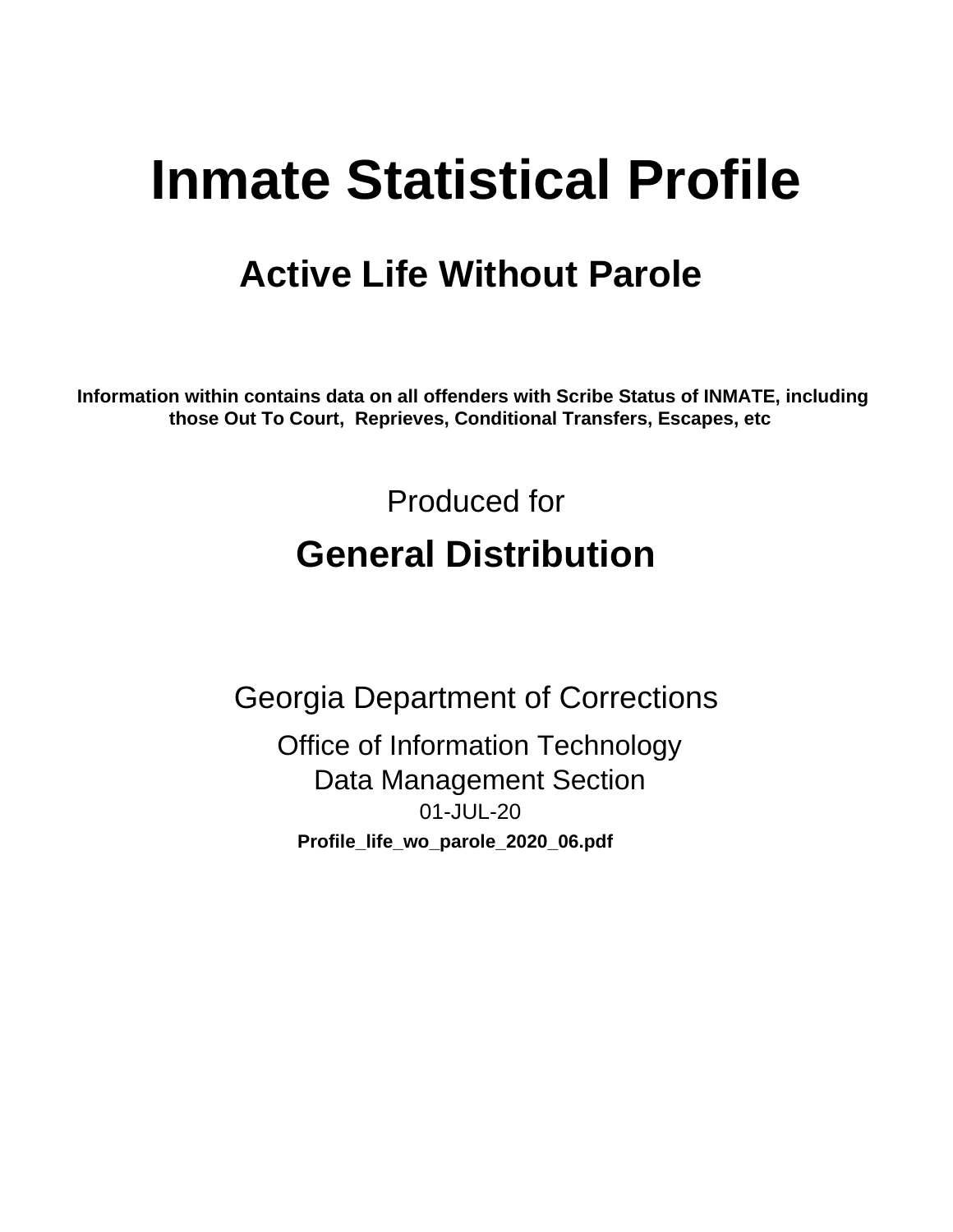## **Inmate Statistical Profile 01-JUL-20**

Contents

**Active Life Without Parole** 

**General Distribution** Produced for

## **Table of Contents**

|    | <b>Demographic information</b>                                        |
|----|-----------------------------------------------------------------------|
|    | 4 Current age, broken out in ten year age groups                      |
|    | 5 Race group                                                          |
|    | 6 Marital status, self-reported at entry to prison                    |
|    | 7 Number of Inmates with Dependents, self-reported at entry to prison |
|    | 8 Religious affiliation, self-reported at entry to prison             |
|    | 9 Home county - self-reported at entry to prison                      |
|    | 13 Employment status before prison, self-reported at entry to prison  |
|    | 14 Age at admission                                                   |
|    | 16 Height, measured at entry to prison                                |
|    | 17 Weight, measured at entry to prison                                |
|    | 18 Military service                                                   |
|    | <b>Correctional information</b>                                       |
|    | 19 Type of admission to prison                                        |
|    | 20 Current / last supervision level                                   |
|    | 21 Current / last institution type                                    |
|    | 22 Institution type - transitional centers                            |
|    | 23 Institution type - county prisons                                  |
|    | 24 Institution type - state prisons                                   |
|    | 25 Institution type - private prisons                                 |
|    | 26 Institution type - inmate boot camp                                |
|    | 27 Number of disciplinary reports                                     |
|    | 28 Number of transfers                                                |
|    | 29 Number of escapes                                                  |
|    | 30 Time served in current (or last) institution                       |
|    | Educational, psychological and physical information                   |
| 31 | Highest grade level attained                                          |
|    | 32 Culture fair IQ scores                                             |
|    | 33 Wide Range Achievement Test (WRAT) reading score                   |
|    | 34 Wide Range Achievement Test (WRAT) math score                      |
|    | 35 Wide Range Achievement Test (WRAT) spelling score                  |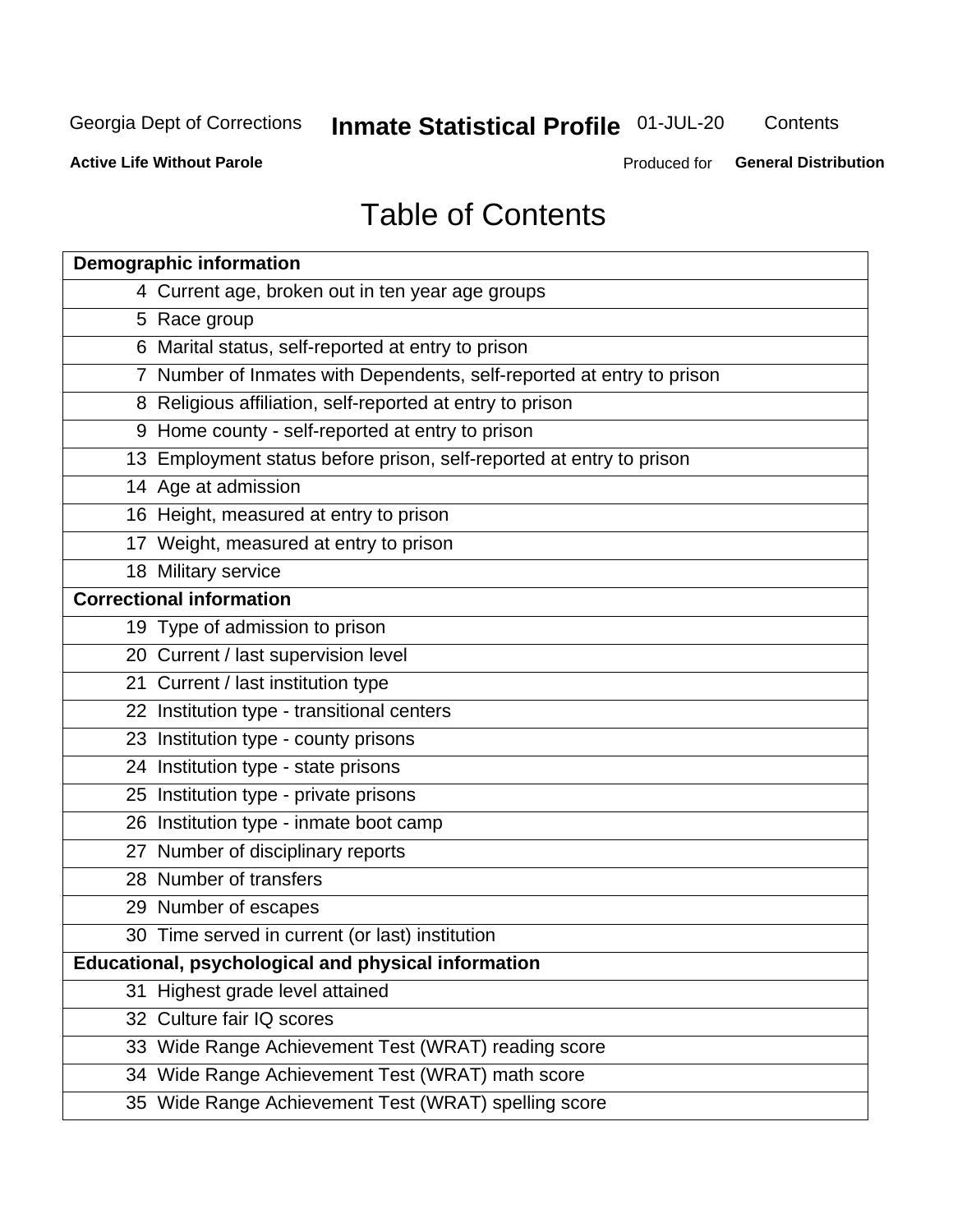## **Inmate Statistical Profile 01-JUL-20**

Contents

**Active Life Without Parole** 

**General Distribution** Produced for

## **Table of Contents**

| Educational, psychological and physical information              |
|------------------------------------------------------------------|
| 36 Current / last mental health treatment level                  |
| 37 PULHESDWIT medical scale - 'P' overall condition ('P'hysical) |
| 38 PULHESDWIT medical scale - 'U' upper body                     |
| 39 PULHESDWIT medical scale - 'L' lower body                     |
| 40 PULHESDWIT medical scale - 'H' hearing                        |
| 41 PULHESDWIT medical scale - 'E' vision                         |
| 42 PULHESDWIT medical scale -'S' psychiatric                     |
| 43 PULHESDWIT medical scale - 'D' dental                         |
| 44 PULHESDWIT medical scale - 'W' work ability                   |
| 45 PULHESDWIT medical scale - 'I' impairment                     |
| 46 PULHESDWIT medical scale - 'T' transportability               |
| <b>Crimes and criminal history information</b>                   |
| 47 Number of prior Georgia incarcerations                        |
| 48 Prison sentence in years                                      |
| 49 Primary offense, broken out into felonies vs misdemeanors     |
| 50 Primary offense, broken out into six broad crime categories   |
| 51 Primary offense, detailed offense code                        |
| 52 County of conviction of primary offense                       |
| 56 Circuit of conviction of primary offense                      |
| 58 Years served (jail + prison) in this incarceration            |
| <b>Medical information</b>                                       |
| 59 Results of most recent HIV test                               |
| 60 Results of most recent tuberculosis test                      |
| 61 Results of most recent syphilis test                          |
| 62 Results of most recent Hepatitis-C test                       |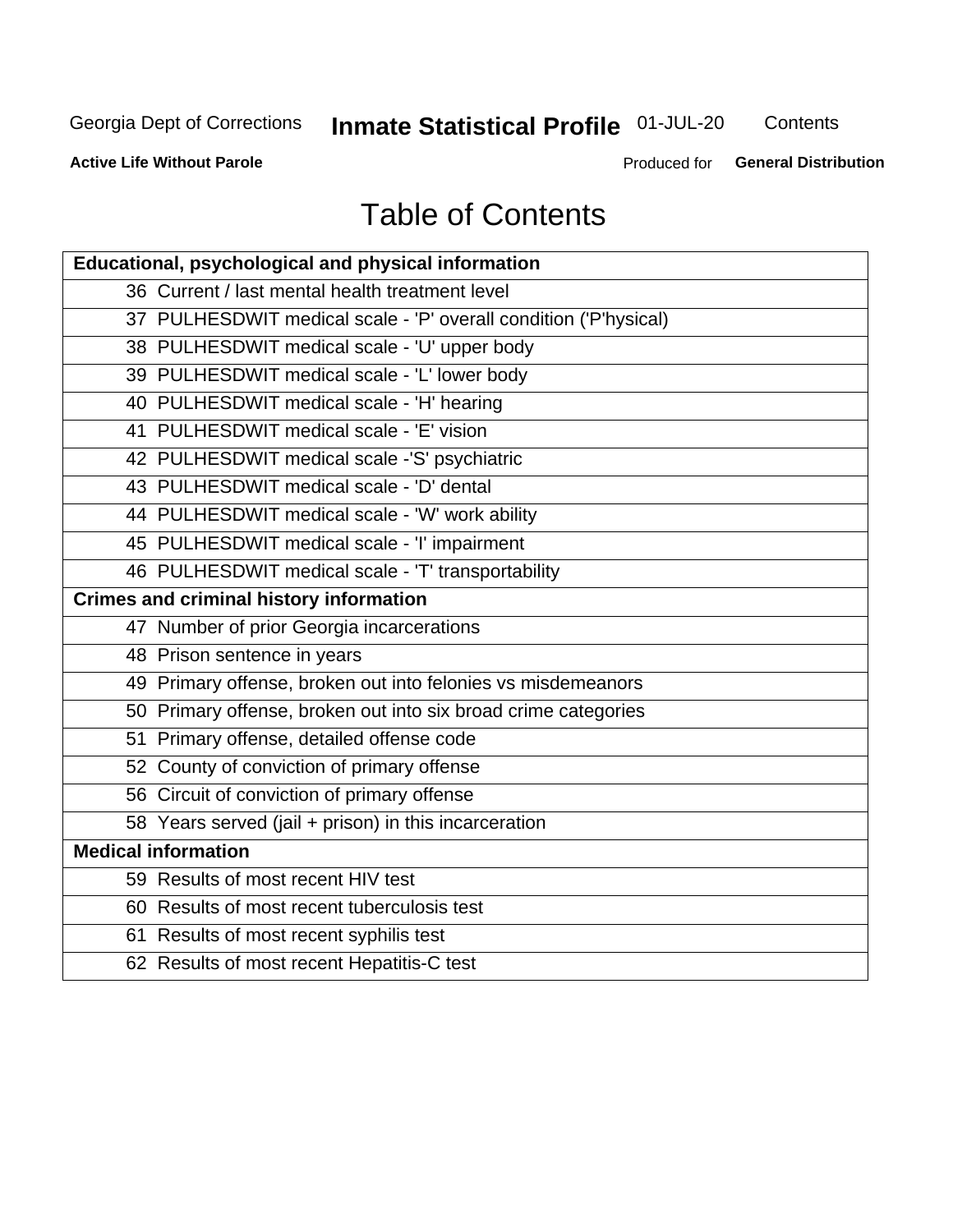### **Active Life Without Parole**

### Produced for General Distribution

## Current age, broken out in ten-year age groups

COL % - percent each COUNT is of its particular column

|                          | <b>Male</b>  |          |         | <b>Female</b> |        |       | <b>Total</b> |        |
|--------------------------|--------------|----------|---------|---------------|--------|-------|--------------|--------|
| <b>Current Age</b>       | <b>Count</b> | Col %    | Row %   | <b>Count</b>  | Col %  | Row % | <b>Total</b> | Col %  |
| <b>Teens (1-19)</b>      | ⌒            | 0.13%    | 100.00% |               |        |       | 2            | 0.12%  |
| <b>Twenties (20-29)</b>  | 242          | 15.14%   | 96.80%  | 8             | 13.79% | 3.20% | 250          | 15.10% |
| Thirties (30-39)         | 446          | 27.91%   | 95.50%  | 21            | 36.21% | 4.50% | 467          | 28.20% |
| <b>Forties (40-49)</b>   | 404          | 25.28%   | 95.73%  | 18            | 31.03% | 4.27% | 422          | 25.48% |
| <b>Fifties (50-59)</b>   | 323          | 20.21%   | 97.58%  | 8             | 13.79% | 2.42% | 331          | 19.99% |
| <b>Sixties (60-69)</b>   | 149          | 9.32%    | 98.03%  | 3             | 5.17%  | 1.97% | 152          | 9.18%  |
| Seventy + (70 and above) | 32           | $2.00\%$ | 100.00% |               |        |       | 32           | 1.93%  |
| <b>Total Reported</b>    | 1,598        | 100%     | 96.50%  | 58            | 100%   | 3.50% | 1,656        | 100%   |

| <b>Not Reported</b>  |      |    |      |
|----------------------|------|----|------|
| <b>Total</b><br>Cror | 598, | 58 | ,656 |

| <b>Mean</b><br>(average) | 43.36 | 40.66 | 43.27 |
|--------------------------|-------|-------|-------|
| Median (middle)          |       | 39.5  |       |
| Mode<br>(most frequent)  | 39    | JJ    | 39    |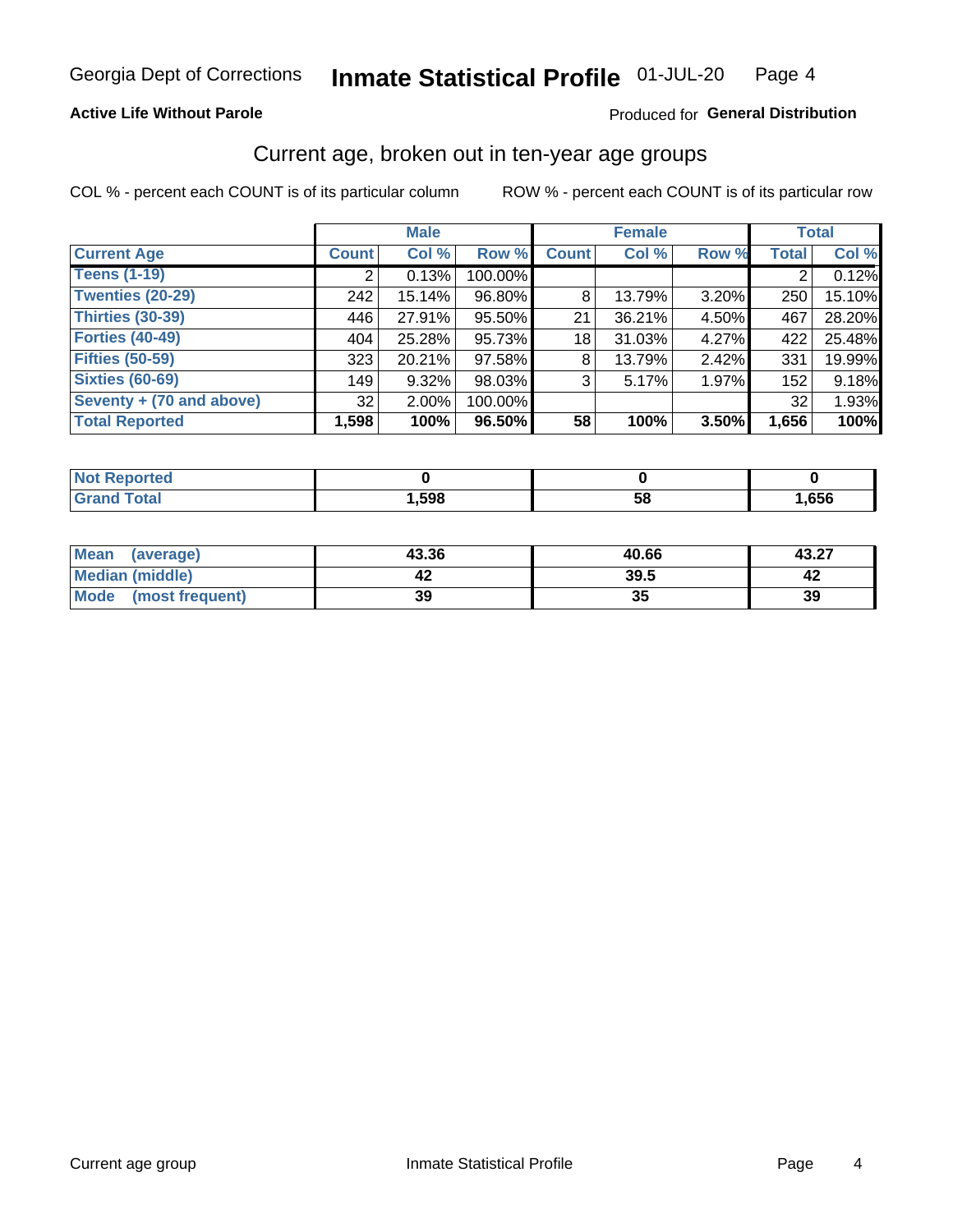#### Inmate Statistical Profile 01-JUL-20 Page 5

### **Active Life Without Parole**

Produced for General Distribution

### Race group

COL % - percent each COUNT is of its particular column

|                       |                        |              | <b>Male</b> |         |                    | <b>Female</b> |       |              | <b>Total</b> |  |
|-----------------------|------------------------|--------------|-------------|---------|--------------------|---------------|-------|--------------|--------------|--|
| <b>Race Group</b>     |                        | <b>Count</b> | Col %       |         | <b>Row % Count</b> | Col %         | Row % | <b>Total</b> | Col %        |  |
|                       | <b>White</b>           | 335          | 20.96%      | 94.10%  | 21                 | 36.21%        | 5.90% | 356          | 21.50%       |  |
| $\mathbf{2}$          | <b>Black</b>           | 1,223        | 76.53%      | 97.22%  | 35                 | 60.34%        | 2.78% | 1,258        | 75.97%       |  |
| 6                     | <b>Asian</b>           | 6            | .38%        | 100.00% |                    |               |       | 6            | .36%         |  |
| 10                    | <b>Hispanic</b>        | 33           | 2.07%       | 94.29%  | ◠                  | 3.45%         | 5.71% | 35           | 2.11%        |  |
| $12 \,$               | <b>Native American</b> |              | .06%        | 100.00% |                    |               |       |              | .06%         |  |
| <b>Total Reported</b> |                        | 1,598        | 100%        | 96.5%   | 58                 | 100%          | 3.5%  | 1,656        | 100%         |  |

| <b>rted</b>       |      |    |      |
|-------------------|------|----|------|
| $F \sim 4 \sim 7$ | ,598 | 58 | ,656 |

| M |  |  |
|---|--|--|
|   |  |  |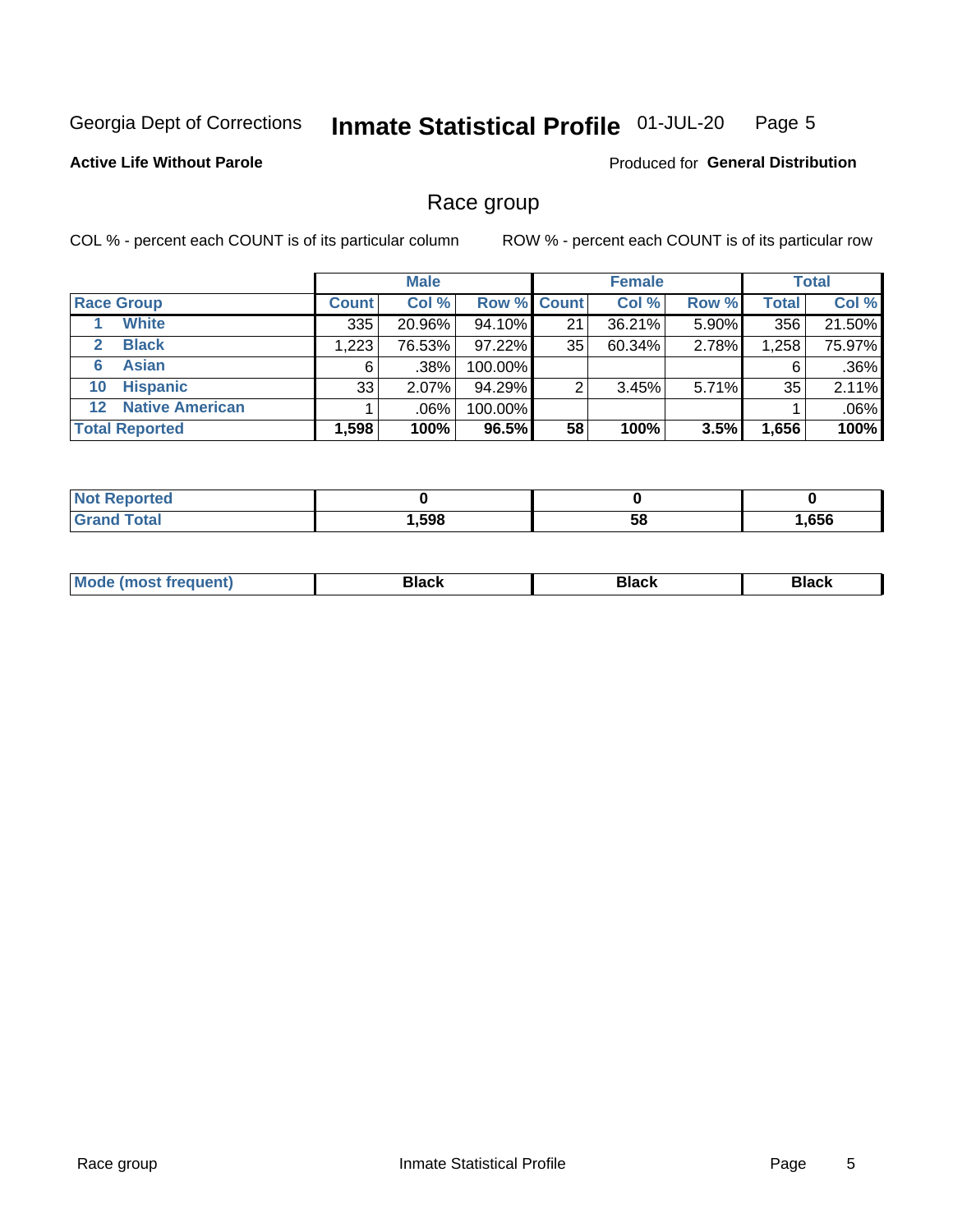#### Inmate Statistical Profile 01-JUL-20 Page 6

Produced for General Distribution

### **Active Life Without Parole**

## Marital status, self-reported at entry to prison

COL % - percent each COUNT is of its particular column

|                        | <b>Male</b>  |          |        | <b>Female</b>   |        |        | <b>Total</b>    |         |
|------------------------|--------------|----------|--------|-----------------|--------|--------|-----------------|---------|
| <b>Marital Status</b>  | <b>Count</b> | Col %    | Row %  | <b>Count</b>    | Col %  | Row %  | <b>Total</b>    | Col %   |
| <b>Unknown</b><br>0    | 15           | .94%     | 93.75% |                 | 1.72%  | 6.25%  | 16 <sub>1</sub> | $.97\%$ |
| <b>Divorced</b><br>D   | 122          | 7.63%    | 96.83% | 4               | 6.90%  | 3.17%  | 126             | 7.61%   |
| <b>Married</b><br>М    | 211          | 13.20%   | 95.05% | 11              | 18.97% | 4.95%  | 222             | 13.41%  |
| <b>Separated</b><br>S. | 48           | $3.00\%$ | 88.89% | 6               | 10.34% | 11.11% | 54              | 3.26%   |
| <b>Unmarried</b><br>U  | 1,163        | 72.78%   | 97.49% | 30 <sup>1</sup> | 51.72% | 2.51%  | 1,193           | 72.04%  |
| <b>Widow</b><br>W      | 39           | 2.44%    | 86.67% | 6               | 10.34% | 13.33% | 45              | 2.72%   |
| <b>Total Reported</b>  | 1,598        | 100%     | 96.5%  | 58              | 100%   | 3.5%   | 1,656           | 100%    |

| prted<br>NOT I |      |    |      |
|----------------|------|----|------|
| <b>Total</b>   | ,598 | ວດ | .656 |

|  | M | . | Unmarried | າmarried<br>_____ |
|--|---|---|-----------|-------------------|
|--|---|---|-----------|-------------------|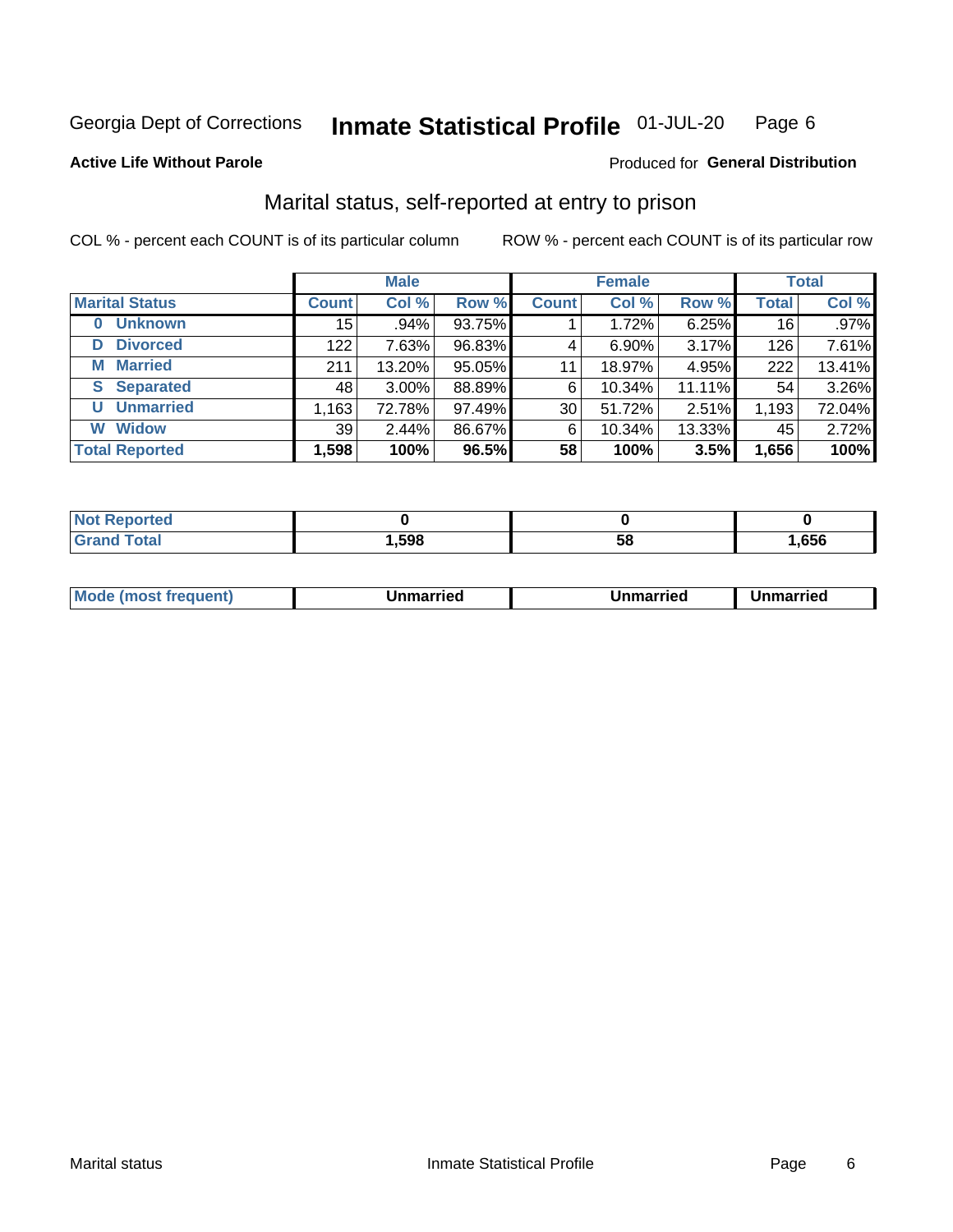#### Inmate Statistical Profile 01-JUL-20 Page 7

### **Active Life Without Parole**

### Produced for General Distribution

### Number of Inmates with Dependents, Self-Reported at Entry to Prison

COL % - percent each COUNT is of its particular column

|                             |                 | <b>Male</b> |         |              | <b>Female</b> |       |              | <b>Total</b> |
|-----------------------------|-----------------|-------------|---------|--------------|---------------|-------|--------------|--------------|
| <b>Number of dependents</b> | <b>Count</b>    | Col %       | Row %   | <b>Count</b> | Col %         | Row % | <b>Total</b> | Col %        |
| $\bf{0}$                    | 389             | 31.86%      | 95.11%  | 20           | 38.46%        | 4.89% | 409          | 32.13%       |
|                             | 288             | 23.59%      | 96.97%  | 9            | 17.31%        | 3.03% | 297          | 23.33%       |
| $\overline{2}$              | 215             | 17.61%      | 96.85%  |              | 13.46%        | 3.15% | 222          | 17.44%       |
| 3                           | 143             | 11.71%      | 94.08%  | 9            | 17.31%        | 5.92% | 152          | 11.94%       |
| 4                           | 92              | 7.53%       | 96.84%  | 3            | 5.77%         | 3.16% | 95           | 7.46%        |
| 5                           | 39 <sub>1</sub> | 3.19%       | 92.86%  | 3            | 5.77%         | 7.14% | 42           | 3.30%        |
| 6                           | 25              | 2.05%       | 96.15%  |              | 1.92%         | 3.85% | 26           | 2.04%        |
| 7                           | 13              | 1.06%       | 100.00% |              |               |       | 13           | 1.02%        |
| 8                           | 7               | 0.57%       | 100.00% |              |               |       | 7            | 0.55%        |
| $\boldsymbol{9}$            | 3               | 0.25%       | 100.00% |              |               |       | 3            | 0.24%        |
| Over <sub>10</sub>          | 7               | 0.57%       | 100.00% |              |               |       | 7            | 0.55%        |
| <b>Total Reported</b>       | 1,221           | 100%        | 95.92%  | 52           | 100%          | 4.08% | 1,273        | 100%         |

| $\sim$ $\sim$ $\sim$<br>$\sim$ |          | 383  |
|--------------------------------|----------|------|
| .598                           | EС<br>ວເ | .656 |

| <b>Mean</b><br>(average) | 1.60 | - 72<br>I. I J |
|--------------------------|------|----------------|
| Median (middle)          |      |                |
| Mode<br>(most frequent)  |      |                |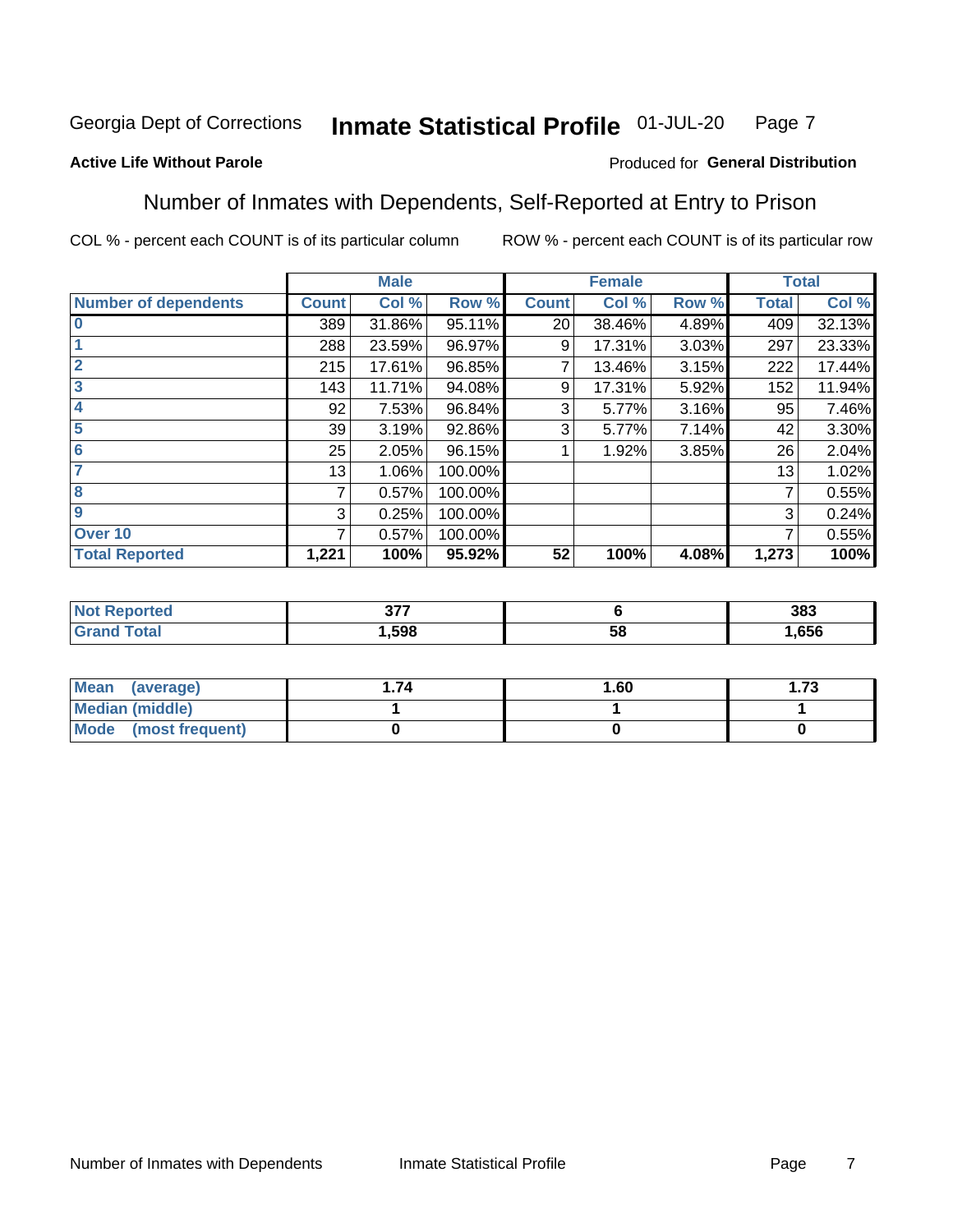#### Inmate Statistical Profile 01-JUL-20 Page 8

#### **Active Life Without Parole**

#### Produced for General Distribution

## Religious affiliation, self-reported at entry to prison

COL % - percent each COUNT is of its particular column

|                         |                              |                | <b>Male</b> |         |                | <b>Female</b> |         |                | <b>Total</b> |
|-------------------------|------------------------------|----------------|-------------|---------|----------------|---------------|---------|----------------|--------------|
|                         | <b>Religious Affiliation</b> | <b>Count</b>   | Col %       | Row %   | <b>Count</b>   | Col %         | Row %   | <b>Total</b>   | Col %        |
| 1                       | <b>Islam</b>                 | 93             | 11.10%      | 96.88%  | $\overline{3}$ | 6.98%         | 3.13%   | 96             | 10.90%       |
| $\overline{2}$          | <b>Catholic</b>              | 22             | 2.63%       | 88.00%  | 3              | 6.98%         | 12.00%  | 25             | 2.84%        |
| $\overline{\mathbf{3}}$ | <b>Baptist</b>               | 401            | 47.85%      | 94.13%  | 25             | 58.14%        | 5.87%   | 426            | 48.35%       |
| $\overline{\mathbf{4}}$ | <b>Methodist</b>             | 12             | 1.43%       | 92.31%  | 1              | 2.33%         | 7.69%   | 13             | 1.48%        |
| 7                       | <b>Church Of God</b>         | 3              | .36%        | 100.00% |                |               |         | 3              | .34%         |
| 8                       | <b>Holiness</b>              | 15             | 1.79%       | 88.24%  | $\overline{2}$ | 4.65%         | 11.76%  | 17             | 1.93%        |
| $\overline{9}$          | <b>Jewish</b>                | 3              | .36%        | 100.00% |                |               |         | 3              | .34%         |
| 10                      | <b>Anglican</b>              | 1              | .12%        | 100.00% |                |               |         |                | .11%         |
| 11                      | <b>Greek Orthodox</b>        |                |             |         | 1              | 2.33%         | 100.00% |                | .11%         |
| 12                      | <b>Hindu</b>                 | $\overline{2}$ | .24%        | 100.00% |                |               |         | $\overline{2}$ | .23%         |
| 13                      | <b>Buddhist</b>              | 3              | .36%        | 100.00% |                |               |         | 3              | .34%         |
| 16                      | <b>Seventh Day Adventist</b> | 6              | .72%        | 100.00% |                |               |         | 6              | .68%         |
| 17                      | <b>Jehovah Witness</b>       | 12             | 1.43%       | 92.31%  | 1              | 2.33%         | 7.69%   | 13             | 1.48%        |
| 18                      | <b>Latter Day Saints</b>     | 1              | .12%        | 100.00% |                |               |         |                | .11%         |
| 20                      | <b>Other Prot</b>            | 72             | 8.59%       | 98.63%  | 1              | 2.33%         | 1.37%   | 73             | 8.29%        |
| $\overline{21}$         | <b>Messianic Judaism</b>     |                |             |         | $\overline{2}$ | 4.65%         | 100.00% | $\overline{2}$ | .23%         |
| 23                      | <b>Hebrew Israelite</b>      | 1              | .12%        | 100.00% |                |               |         |                | .11%         |
| 25                      | <b>Native American</b>       | 1              | .12%        | 100.00% |                |               |         |                | .11%         |
| 28                      | <b>Rastafari</b>             | 1              | .12%        | 100.00% |                |               |         |                | .11%         |
| 30                      | <b>No Religion</b>           | 29             | 3.46%       | 96.67%  | 1              | 2.33%         | 3.33%   | 30             | 3.41%        |
| 31                      | Christian -                  | 60             | 7.16%       | 95.24%  | 3              | 6.98%         | 4.76%   | 63             | 7.15%        |
|                         | <b>Unspecified</b>           |                |             |         |                |               |         |                |              |
| 96                      | <b>None</b>                  | 100            | 11.93%      | 100.00% |                |               |         | 100            | 11.35%       |
|                         | <b>Total Reported</b>        | 838            | 100%        | 95.12%  | 43             | 100%          | 4.88%   | 881            | 100%         |

| ιθυ | 700<br>טס י | ''      | ---<br>ູ |
|-----|-------------|---------|----------|
|     | .598        | 58<br>◡ | 656      |

| Mode (most frequent)<br>3aptist<br>3aptist<br>ˈaɒtist |
|-------------------------------------------------------|
|-------------------------------------------------------|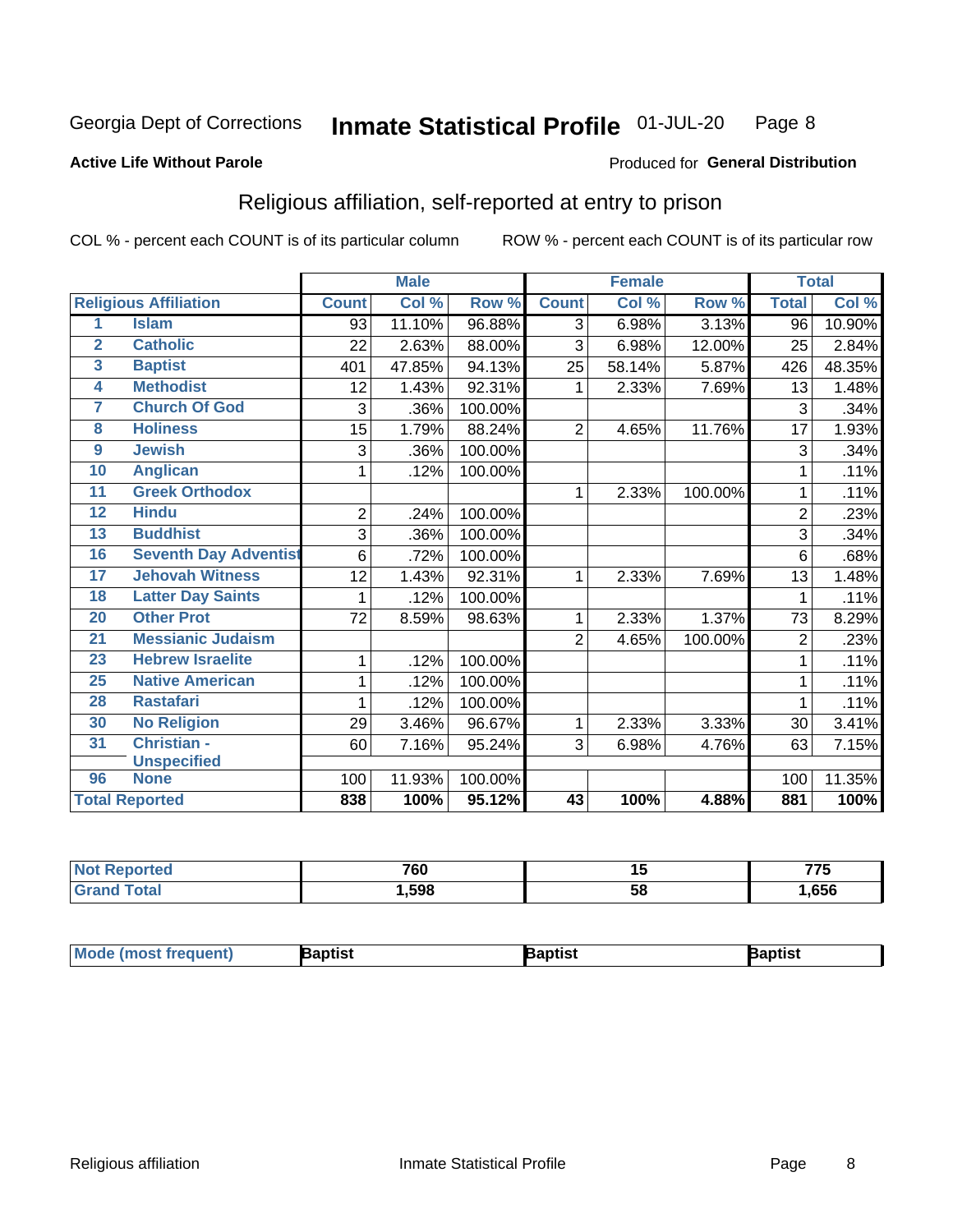#### Inmate Statistical Profile 01-JUL-20 Page 9

### **Active Life Without Parole**

### Produced for General Distribution

## Home county, self-reported at entry to prison

COL % - percent each COUNT is of its particular column

|     |                             |                  | <b>Male</b> |         |                | <b>Female</b> |        | <b>Total</b>   |        |
|-----|-----------------------------|------------------|-------------|---------|----------------|---------------|--------|----------------|--------|
|     | <b>Home County</b>          | <b>Count</b>     | Col %       | Row %   | <b>Count</b>   | Col %         | Row %  | <b>Total</b>   | Col %  |
| 000 | <b>Unknown</b>              | 309              | 19.34%      | 94.79%  | 17             | 29.31%        | 5.21%  | 326            | 19.69% |
| 001 | <b>Appling County</b>       | 6                | .38%        | 100.00% |                |               |        | 6              | .36%   |
| 002 | <b>Atkinson County</b>      | $\overline{2}$   | .13%        | 100.00% |                |               |        | $\overline{2}$ | .12%   |
| 003 | <b>Bacon County</b>         | $\mathbf 1$      | .06%        | 100.00% |                |               |        | 1              | .06%   |
| 004 | <b>Baker County</b>         | $\overline{2}$   | .13%        | 100.00% |                |               |        | $\overline{2}$ | .12%   |
| 005 | <b>Baldwin County</b>       | 3                | .19%        | 100.00% |                |               |        | 3              | .18%   |
| 006 | <b>Banks County</b>         | $\mathbf 1$      | .06%        | 100.00% |                |               |        | 1              | .06%   |
| 007 | <b>Barrow County</b>        | $\boldsymbol{9}$ | .56%        | 100.00% |                |               |        | 9              | .54%   |
| 008 | <b>Bartow County</b>        | 11               | .69%        | 100.00% |                |               |        | 11             | .66%   |
| 009 | <b>Ben Hill County</b>      | $\overline{7}$   | .44%        | 100.00% |                |               |        | $\overline{7}$ | .42%   |
| 010 | <b>Berrien County</b>       | 4                | .25%        | 100.00% |                |               |        | 4              | .24%   |
| 011 | <b>Bibb County</b>          | 41               | 2.57%       | 95.35%  | $\overline{2}$ | 3.45%         | 4.65%  | 43             | 2.60%  |
| 012 | <b>Bleckley County</b>      | 1                | .06%        | 100.00% |                |               |        | 1              | .06%   |
| 013 | <b>Brantley County</b>      | $\mathbf 1$      | .06%        | 100.00% |                |               |        | 1              | .06%   |
| 014 | <b>Brooks County</b>        | 3                | .19%        | 100.00% |                |               |        | 3              | .18%   |
| 015 | <b>Bryan County</b>         | 1                | .06%        | 100.00% |                |               |        | 1              | .06%   |
| 016 | <b>Bulloch County</b>       | 4                | .25%        | 100.00% |                |               |        | 4              | .24%   |
| 017 | <b>Burke County</b>         | 11               | .69%        | 100.00% |                |               |        | 11             | .66%   |
| 018 | <b>Butts County</b>         | 4                | .25%        | 100.00% |                |               |        | 4              | .24%   |
| 019 | <b>Calhoun County</b>       | $\mathbf 1$      | .06%        | 100.00% |                |               |        | 1              | .06%   |
| 020 | <b>Camden County</b>        | 5                | .31%        | 100.00% |                |               |        | 5              | .30%   |
| 021 | <b>Candler County</b>       | 5                | .31%        | 100.00% |                |               |        | 5              | .30%   |
| 022 | <b>Carroll County</b>       | $\overline{7}$   | .44%        | 87.50%  | 1              | 1.72%         | 12.50% | 8              | .48%   |
| 023 | <b>Catoosa County</b>       | 5                | .31%        | 100.00% |                |               |        | 5              | .30%   |
| 025 | <b>Chatham County</b>       | 58               | 3.63%       | 100.00% |                |               |        | 58             | 3.50%  |
| 026 | <b>Chattahoochee County</b> | 1                | .06%        | 100.00% |                |               |        | 1              | .06%   |
| 027 | <b>Chattooga County</b>     | $\mathbf 1$      | .06%        | 100.00% |                |               |        | 1              | .06%   |
| 028 | <b>Cherokee County</b>      | 8                | .50%        | 100.00% |                |               |        | 8              | .48%   |
| 029 | <b>Clarke County</b>        | 25               | 1.56%       | 96.15%  | 1              | 1.72%         | 3.85%  | 26             | 1.57%  |
| 030 | <b>Clay County</b>          | $\overline{2}$   | .13%        | 100.00% |                |               |        | $\overline{2}$ | .12%   |
| 031 | <b>Clayton County</b>       | 58               | 3.63%       | 95.08%  | 3              | 5.17%         | 4.92%  | 61             | 3.68%  |
| 033 | <b>Cobb County</b>          | 53               | 3.32%       | 98.15%  | 1              | 1.72%         | 1.85%  | 54             | 3.26%  |
| 034 | <b>Coffee County</b>        | $\overline{7}$   | .44%        | 77.78%  | $\overline{2}$ | 3.45%         | 22.22% | 9              | .54%   |
| 035 | <b>Colquitt County</b>      | $\overline{2}$   | .13%        | 100.00% |                |               |        | $\overline{2}$ | .12%   |
| 036 | <b>Columbia County</b>      | $\overline{9}$   | .56%        | 100.00% |                |               |        | 9              | .54%   |
| 037 | <b>Cook County</b>          | 4                | .25%        | 100.00% |                |               |        | 4              | .24%   |
| 038 | <b>Coweta County</b>        | 6                | .38%        | 100.00% |                |               |        | 6              | .36%   |
| 040 | <b>Crisp County</b>         | 6                | .38%        | 100.00% |                |               |        | 6              | .36%   |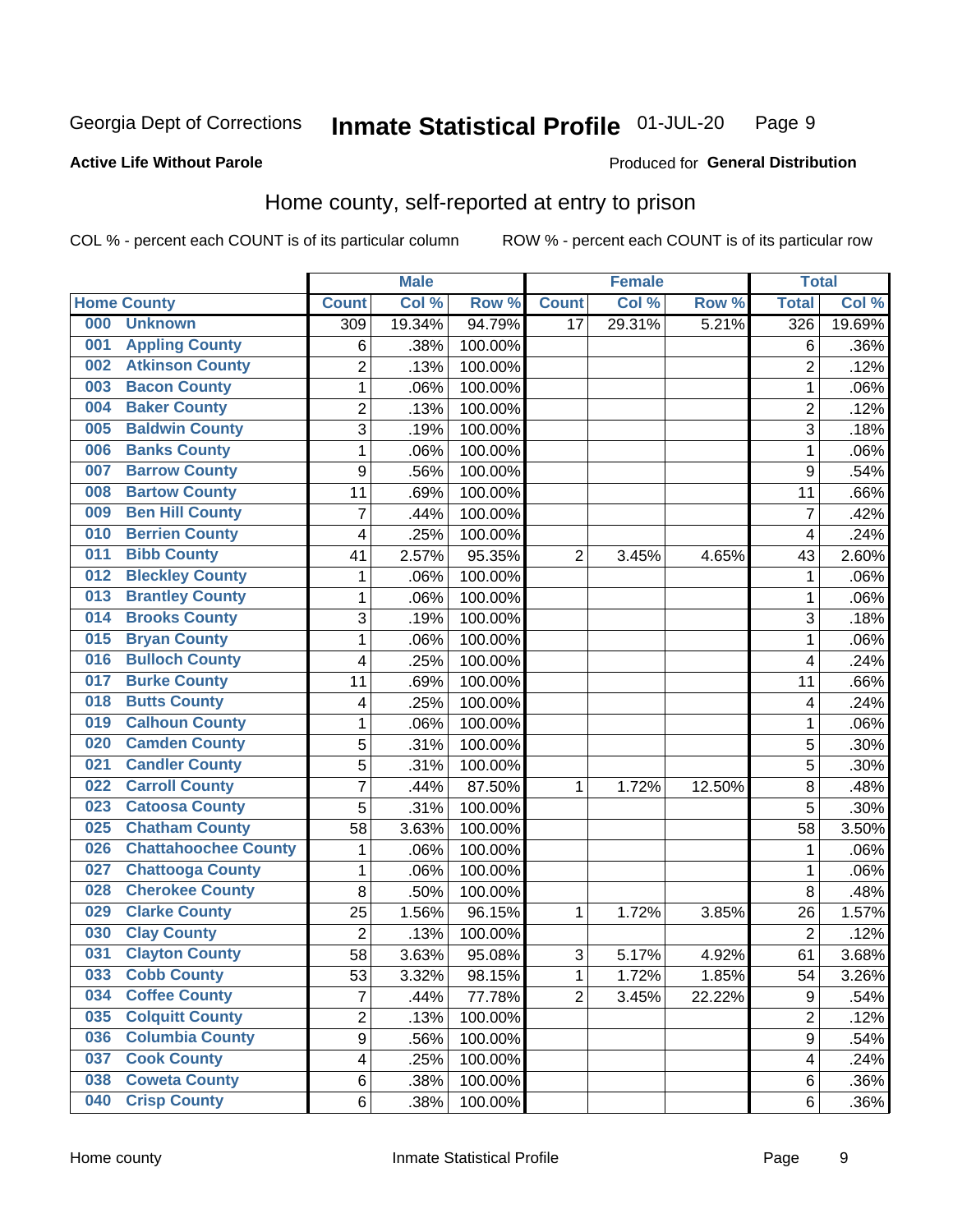#### Inmate Statistical Profile 01-JUL-20 Page 10

### **Active Life Without Parole**

### Produced for General Distribution

## Home county, self-reported at entry to prison

COL % - percent each COUNT is of its particular column

|     |                          |                | <b>Male</b> |                  |                | <b>Female</b> |        | <b>Total</b>    |        |
|-----|--------------------------|----------------|-------------|------------------|----------------|---------------|--------|-----------------|--------|
|     | <b>Home County</b>       | <b>Count</b>   | Col %       | Row <sup>%</sup> | <b>Count</b>   | Col %         | Row %  | <b>Total</b>    | Col %  |
| 043 | <b>Decatur County</b>    | 6              | .38%        | 100.00%          |                |               |        | 6               | .36%   |
| 044 | <b>Dekalb County</b>     | 116            | 7.26%       | 99.15%           | 1              | 1.72%         | .85%   | 117             | 7.07%  |
| 045 | <b>Dodge County</b>      | 1              | .06%        | 100.00%          |                |               |        | 1               | .06%   |
| 046 | <b>Dooly County</b>      | 1              | .06%        | 100.00%          |                |               |        | 1               | .06%   |
| 047 | <b>Dougherty County</b>  | 25             | 1.56%       | 92.59%           | $\overline{2}$ | 3.45%         | 7.41%  | 27              | 1.63%  |
| 048 | <b>Douglas County</b>    | 18             | 1.13%       | 100.00%          |                |               |        | 18              | 1.09%  |
| 049 | <b>Early County</b>      | 3              | .19%        | 100.00%          |                |               |        | 3               | .18%   |
| 051 | <b>Effingham County</b>  | 5              | .31%        | 100.00%          |                |               |        | 5               | .30%   |
| 052 | <b>Elbert County</b>     | $\overline{2}$ | .13%        | 100.00%          |                |               |        | $\overline{2}$  | .12%   |
| 053 | <b>Emanuel County</b>    | 5              | .31%        | 100.00%          |                |               |        | 5               | .30%   |
| 056 | <b>Fayette County</b>    | $\overline{7}$ | .44%        | 100.00%          |                |               |        | $\overline{7}$  | .42%   |
| 057 | <b>Floyd County</b>      | 22             | 1.38%       | 91.67%           | $\overline{2}$ | 3.45%         | 8.33%  | 24              | 1.45%  |
| 058 | <b>Forsyth County</b>    | 3              | .19%        | 60.00%           | $\overline{2}$ | 3.45%         | 40.00% | 5               | .30%   |
| 059 | <b>Franklin County</b>   | 3              | .19%        | 100.00%          |                |               |        | 3               | .18%   |
| 060 | <b>Fulton County</b>     | 183            | 11.45%      | 97.86%           | 4              | 6.90%         | 2.14%  | 187             | 11.29% |
| 061 | <b>Gilmer County</b>     | $\overline{2}$ | .13%        | 100.00%          |                |               |        | $\overline{2}$  | .12%   |
| 063 | <b>Glynn County</b>      | 14             | .88%        | 100.00%          |                |               |        | 14              | .85%   |
| 064 | <b>Gordon County</b>     | 8              | .50%        | 100.00%          |                |               |        | 8               | .48%   |
| 066 | <b>Greene County</b>     | 3              | .19%        | 100.00%          |                |               |        | 3               | .18%   |
| 067 | <b>Gwinnett County</b>   | 49             | 3.07%       | 94.23%           | 3              | 5.17%         | 5.77%  | 52              | 3.14%  |
| 068 | <b>Habersham County</b>  | $\overline{2}$ | .13%        | 100.00%          |                |               |        | $\overline{2}$  | .12%   |
| 069 | <b>Hall County</b>       | 14             | .88%        | 93.33%           | 1              | 1.72%         | 6.67%  | $\overline{15}$ | .91%   |
| 070 | <b>Hancock County</b>    | $\mathbf 2$    | .13%        | 100.00%          |                |               |        | $\overline{2}$  | .12%   |
| 071 | <b>Haralson County</b>   | 3              | .19%        | 100.00%          |                |               |        | $\overline{3}$  | .18%   |
| 072 | <b>Harris County</b>     | 3              | .19%        | 100.00%          |                |               |        | 3               | .18%   |
| 073 | <b>Hart County</b>       | 3              | .19%        | 100.00%          |                |               |        | $\overline{3}$  | .18%   |
| 074 | <b>Heard County</b>      | $\mathbf{1}$   | .06%        | 100.00%          |                |               |        | 1               | .06%   |
| 075 | <b>Henry County</b>      | 14             | .88%        | 93.33%           | 1              | 1.72%         | 6.67%  | 15              | .91%   |
| 076 | <b>Houston County</b>    | 21             | 1.31%       | 95.45%           | 1              | 1.72%         | 4.55%  | 22              | 1.33%  |
| 078 | <b>Jackson County</b>    | 11             | .69%        | 100.00%          |                |               |        | 11              | .66%   |
| 079 | <b>Jasper County</b>     | 1              | .06%        | 100.00%          |                |               |        | 1               | .06%   |
| 080 | <b>Jeff Davis County</b> | 2              | .13%        | 100.00%          |                |               |        | $\overline{2}$  | .12%   |
| 081 | <b>Jefferson County</b>  | 6              | .38%        | 85.71%           | 1              | 1.72%         | 14.29% | $\overline{7}$  | .42%   |
| 082 | <b>Jenkins County</b>    | $\overline{2}$ | .13%        | 100.00%          |                |               |        | $\overline{2}$  | .12%   |
| 083 | <b>Johnson County</b>    | $\mathbf{1}$   | .06%        | 100.00%          |                |               |        | 1               | .06%   |
| 084 | <b>Jones County</b>      | 1              | .06%        | 100.00%          |                |               |        | 1               | .06%   |
| 087 | <b>Laurens County</b>    | 5              | .31%        | 100.00%          |                |               |        | 5               | .30%   |
| 088 | <b>Lee County</b>        | 3              | .19%        | 100.00%          |                |               |        | 3               | .18%   |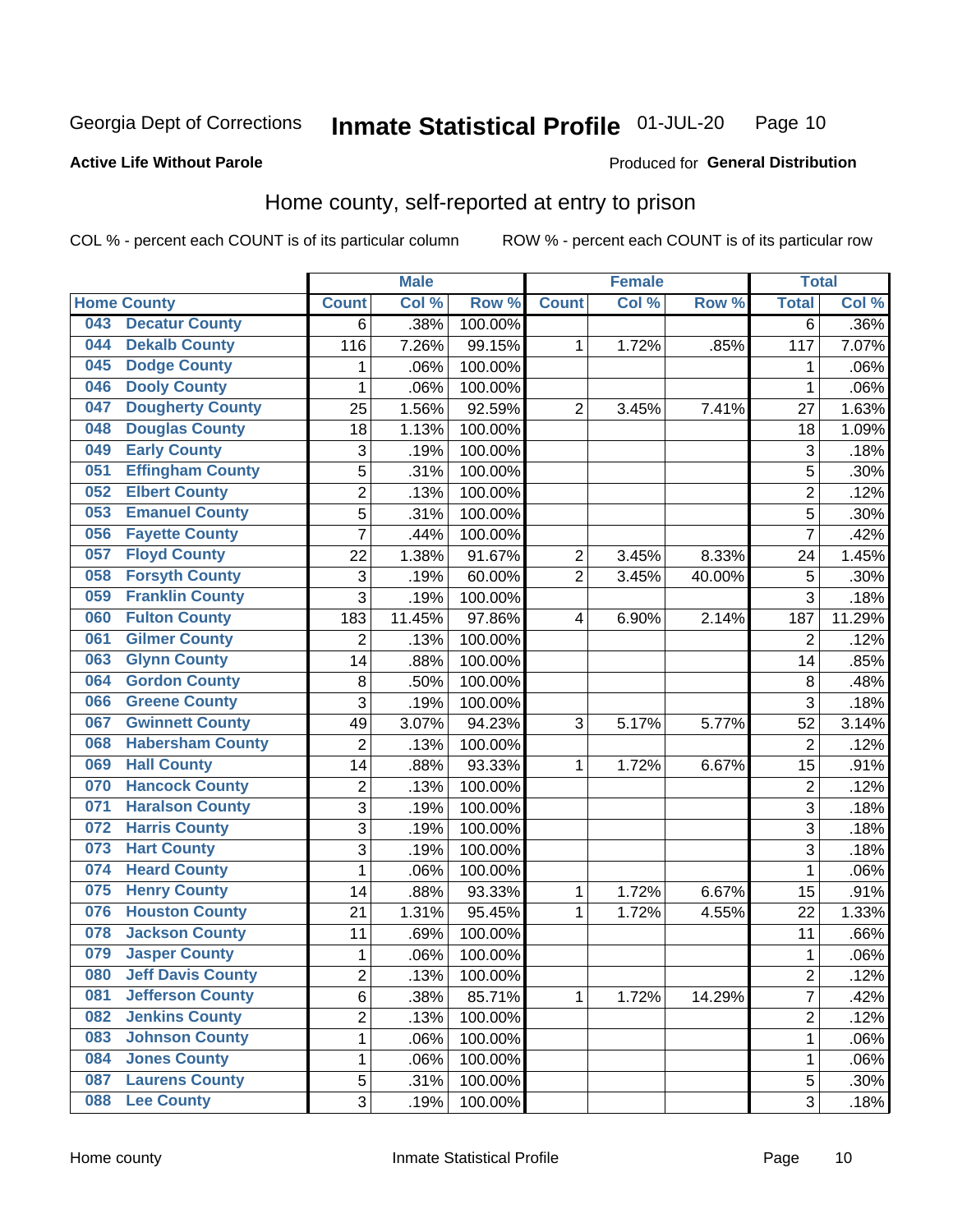#### **Inmate Statistical Profile 01-JUL-20** Page 11

#### **Active Life Without Parole**

## Produced for General Distribution

## Home county, self-reported at entry to prison

COL % - percent each COUNT is of its particular column

|                  |                          |                         | <b>Male</b> |         |              | <b>Female</b> |         | <b>Total</b>    |         |
|------------------|--------------------------|-------------------------|-------------|---------|--------------|---------------|---------|-----------------|---------|
|                  | <b>Home County</b>       | <b>Count</b>            | Col %       | Row %   | <b>Count</b> | Col %         | Row %   | <b>Total</b>    | Col %   |
| 089              | <b>Liberty County</b>    | 11                      | .69%        | 91.67%  | 1            | 1.72%         | 8.33%   | $\overline{12}$ | .72%    |
| 090              | <b>Lincoln County</b>    | $\mathbf{1}$            | .06%        | 100.00% |              |               |         | 1               | .06%    |
| 091              | <b>Long County</b>       | $\mathbf 1$             | .06%        | 100.00% |              |               |         | 1               | .06%    |
| 092              | <b>Lowndes County</b>    | 10                      | .63%        | 100.00% |              |               |         | 10              | .60%    |
| 093              | <b>Lumpkin County</b>    | $\overline{c}$          | .13%        | 100.00% |              |               |         | $\overline{2}$  | .12%    |
| 094              | <b>Macon County</b>      | $\mathbf 1$             | .06%        | 100.00% |              |               |         | 1               | .06%    |
| 095              | <b>Madison County</b>    | $\mathbf 1$             | .06%        | 100.00% |              |               |         | 1               | .06%    |
| 096              | <b>Marion County</b>     | $\mathbf{1}$            | .06%        | 100.00% |              |               |         | 1               | .06%    |
| 097              | <b>Mcduffie County</b>   | 3                       | .19%        | 100.00% |              |               |         | 3               | .18%    |
| 098              | <b>Mcintosh County</b>   | $\mathbf 1$             | .06%        | 100.00% |              |               |         | 1               | .06%    |
| 099              | <b>Meriwether County</b> | 3                       | .19%        | 100.00% |              |               |         | 3               | .18%    |
| 100              | <b>Miller County</b>     | $\overline{c}$          | .13%        | 100.00% |              |               |         | $\overline{2}$  | .12%    |
| 101              | <b>Mitchell County</b>   | $\overline{c}$          | .13%        | 100.00% |              |               |         | $\overline{2}$  | .12%    |
| 102              | <b>Monroe County</b>     | 6                       | .38%        | 100.00% |              |               |         | 6               | .36%    |
| 103              | <b>Montgomery County</b> | $\overline{2}$          | .13%        | 100.00% |              |               |         | $\overline{2}$  | .12%    |
| 104              | <b>Morgan County</b>     | $\overline{2}$          | .13%        | 100.00% |              |               |         | $\overline{2}$  | .12%    |
| 106              | <b>Muscogee County</b>   | 34                      | 2.13%       | 100.00% |              |               |         | 34              | 2.05%   |
| 107              | <b>Newton County</b>     | 8                       | .50%        | 80.00%  | 2            | 3.45%         | 20.00%  | 10              | .60%    |
| 108              | <b>Oconee County</b>     |                         |             |         | 1            | 1.72%         | 100.00% | $\mathbf 1$     | .06%    |
| 109              | <b>Oglethorpe County</b> | 4                       | .25%        | 100.00% |              |               |         | $\overline{4}$  | .24%    |
| 110              | <b>Paulding County</b>   | 10                      | .63%        | 100.00% |              |               |         | 10              | .60%    |
| $\overline{111}$ | <b>Peach County</b>      | $\mathbf 1$             | .06%        | 100.00% |              |               |         | 1               | .06%    |
| $\overline{112}$ | <b>Pickens County</b>    | $\mathbf 1$             | .06%        | 100.00% |              |               |         | 1               | .06%    |
| 113              | <b>Pierce County</b>     | 5                       | .31%        | 100.00% |              |               |         | 5               | .30%    |
| 114              | <b>Pike County</b>       | 3                       | .19%        | 100.00% |              |               |         | 3               | .18%    |
| $\overline{115}$ | <b>Polk County</b>       | 5                       | .31%        | 100.00% |              |               |         | 5               | .30%    |
| 117              | <b>Putnam County</b>     | $\overline{5}$          | .31%        | 83.33%  | 1            | 1.72%         | 16.67%  | 6               | .36%    |
| 119              | <b>Rabun County</b>      | $\overline{c}$          | .13%        | 100.00% |              |               |         | $\overline{2}$  | .12%    |
| 120              | <b>Randolph County</b>   | $\overline{2}$          | .13%        | 100.00% |              |               |         | $\overline{2}$  | .12%    |
| 121              | <b>Richmond County</b>   | 57                      | 3.57%       | 95.00%  | 3            | 5.17%         | 5.00%   | 60              | 3.62%   |
| 122              | <b>Rockdale County</b>   | 8                       | .50%        | 100.00% |              |               |         | 8               | .48%    |
| 124              | <b>Screven County</b>    | 1                       | .06%        | 100.00% |              |               |         | 1               | $.06\%$ |
| 125              | <b>Seminole County</b>   | $\overline{2}$          | .13%        | 100.00% |              |               |         | $\overline{2}$  | .12%    |
| 126              | <b>Spalding County</b>   | 14                      | .88%        | 100.00% |              |               |         | 14              | .85%    |
| 127              | <b>Stephens County</b>   | $\overline{\mathbf{c}}$ | .13%        | 66.67%  | 1            | 1.72%         | 33.33%  | $\mathsf 3$     | .18%    |
| 128              | <b>Stewart County</b>    | 1                       | .06%        | 100.00% |              |               |         | 1               | .06%    |
| 129              | <b>Sumter County</b>     | 5                       | .31%        | 100.00% |              |               |         | 5               | .30%    |
| $\overline{132}$ | <b>Tattnall County</b>   | $\overline{7}$          | .44%        | 87.50%  | 1            | 1.72%         | 12.50%  | $\bf 8$         | .48%    |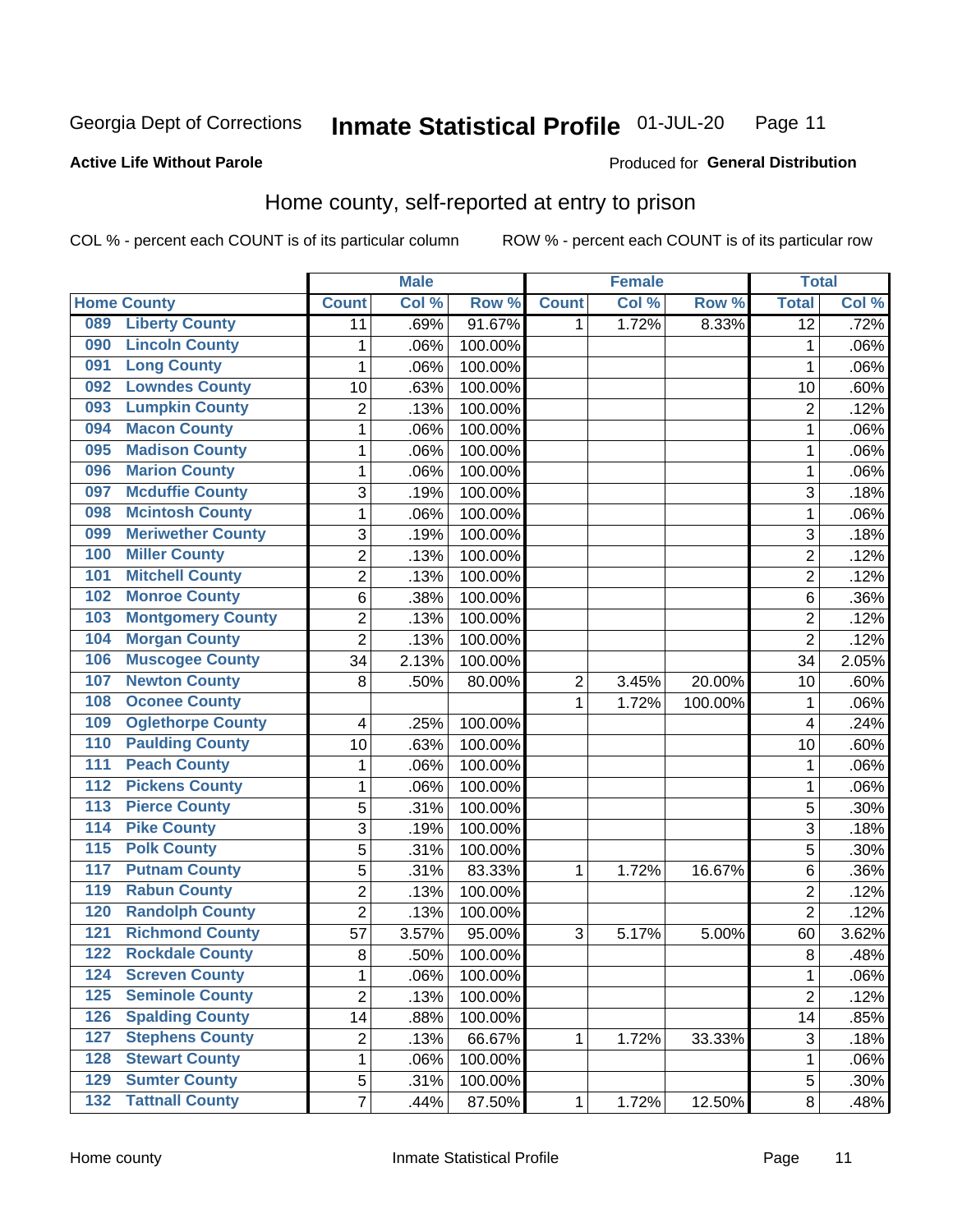#### Inmate Statistical Profile 01-JUL-20 Page 12

### **Active Life Without Parole**

## Produced for General Distribution

## Home county, self-reported at entry to prison

COL % - percent each COUNT is of its particular column

|     |                             |                | <b>Male</b><br><b>Female</b> |         |              |       | <b>Total</b> |                |         |
|-----|-----------------------------|----------------|------------------------------|---------|--------------|-------|--------------|----------------|---------|
|     | <b>Home County</b>          | <b>Count</b>   | Col %                        | Row %   | <b>Count</b> | Col % | Row %        | <b>Total</b>   | Col %   |
| 133 | <b>Taylor County</b>        | 1              | .06%                         | 100.00% |              |       |              | 1              | $.06\%$ |
| 134 | <b>Telfair County</b>       | $\overline{2}$ | .13%                         | 100.00% |              |       |              | $\overline{2}$ | .12%    |
| 136 | <b>Thomas County</b>        | 5              | .31%                         | 100.00% |              |       |              | 5              | .30%    |
| 137 | <b>Tift County</b>          | 10             | .63%                         | 100.00% |              |       |              | 10             | .60%    |
| 138 | <b>Toombs County</b>        | 10             | .63%                         | 100.00% |              |       |              | 10             | .60%    |
| 140 | <b>Treutlen County</b>      | 4              | .25%                         | 100.00% |              |       |              | 4              | .24%    |
| 141 | <b>Troup County</b>         | 6              | .38%                         | 100.00% |              |       |              | 6              | .36%    |
| 143 | <b>Twiggs County</b>        | 2              | .13%                         | 100.00% |              |       |              | $\overline{2}$ | .12%    |
| 144 | <b>Union County</b>         | 1              | .06%                         | 100.00% |              |       |              | 1              | .06%    |
| 145 | <b>Upson County</b>         | 5              | .31%                         | 100.00% |              |       |              | 5              | .30%    |
| 146 | <b>Walker County</b>        | 3              | .19%                         | 75.00%  | 1            | 1.72% | 25.00%       | 4              | .24%    |
| 147 | <b>Walton County</b>        | 15             | .94%                         | 100.00% |              |       |              | 15             | .91%    |
| 148 | <b>Ware County</b>          | 12             | .75%                         | 100.00% |              |       |              | 12             | .72%    |
| 149 | <b>Warren County</b>        | 2              | .13%                         | 66.67%  | 1            | 1.72% | 33.33%       | 3              | .18%    |
| 150 | <b>Washington County</b>    | $\overline{7}$ | .44%                         | 100.00% |              |       |              | 7              | .42%    |
| 151 | <b>Wayne County</b>         | 8              | .50%                         | 100.00% |              |       |              | 8              | .48%    |
| 153 | <b>Wheeler County</b>       | 1              | .06%                         | 100.00% |              |       |              | 1              | .06%    |
| 154 | <b>White County</b>         | 1              | .06%                         | 50.00%  | 1            | 1.72% | 50.00%       | $\overline{2}$ | .12%    |
| 155 | <b>Whitfield County</b>     | 11             | .69%                         | 100.00% |              |       |              | 11             | .66%    |
| 156 | <b>Wilcox County</b>        | 1              | .06%                         | 100.00% |              |       |              | 1              | .06%    |
| 157 | <b>Wilkes County</b>        | 4              | .25%                         | 100.00% |              |       |              | 4              | .24%    |
| 158 | <b>Wilkinson County</b>     | $\overline{2}$ | .13%                         | 100.00% |              |       |              | $\overline{2}$ | .12%    |
| 159 | <b>Worth County</b>         | $\mathbf{1}$   | .06%                         | 100.00% |              |       |              | 1              | .06%    |
| 999 | <b>Other Custody/Out Of</b> | 3              | .19%                         | 100.00% |              |       |              | 3              | .18%    |
|     | <b>State</b>                |                |                              |         |              |       |              |                |         |
|     | <b>Total Rported</b>        | 1,598          | 100%                         | 96.5%   | 58           | 100%  | 3.5%         | 1,656          | 100%    |

| Reported     |       |    |      |
|--------------|-------|----|------|
| <b>Total</b> | 1,598 | วด | ,656 |

| Mode (most frequent) | <b>Fulton County</b> | <b>Fulton County</b> | <b>Fulton County</b> |
|----------------------|----------------------|----------------------|----------------------|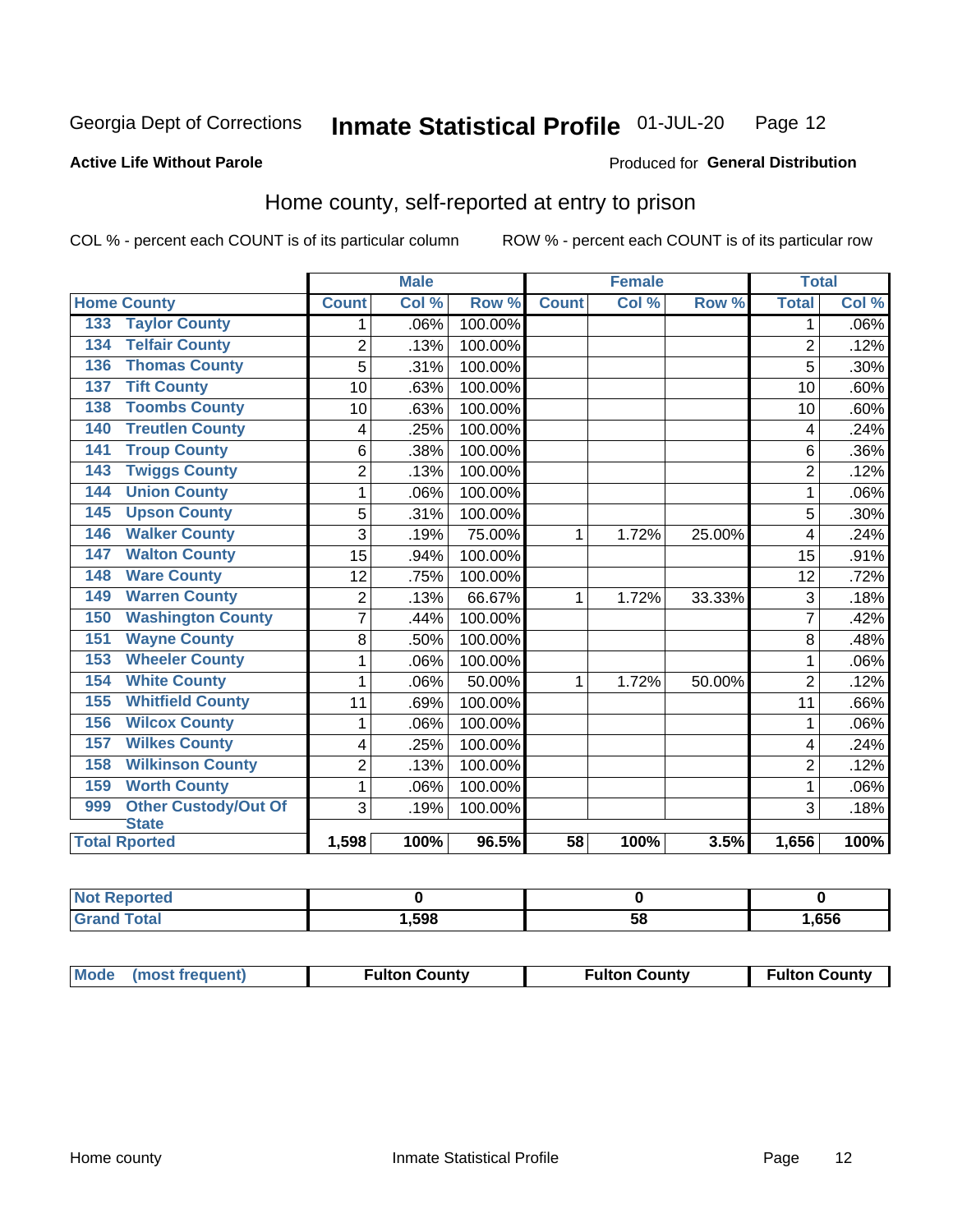#### Inmate Statistical Profile 01-JUL-20 Page 13

### **Active Life Without Parole**

### Produced for General Distribution

## Employment status before prison, self-reported at entry to prison

COL % - percent each COUNT is of its particular column

|                           |              | <b>Male</b> |           |              | <b>Female</b> |        |       | <b>Total</b> |
|---------------------------|--------------|-------------|-----------|--------------|---------------|--------|-------|--------------|
| <b>Employment Status</b>  | <b>Count</b> | Col %       | Row %     | <b>Count</b> | Col %         | Row %  | Total | Col %        |
| <b>Full Time</b><br>01    | 523          | 45.32%      | 96.14%    | 21           | 47.73%        | 3.86%  | 544   | 45.41%       |
| <b>Part Time</b><br>02    | 75           | 6.50%       | 100.00%   |              |               |        | 75    | 6.26%        |
| Unempl $<$ 6M<br>03       | 72           | 6.24%       | 98.63%    |              | 2.27%         | 1.37%  | 73    | 6.09%        |
| Unempl > 6M<br>04         | 290          | 25.13%      | 94.77%    | 16           | 36.36%        | 5.23%  | 306   | 25.54%       |
| <b>Never Worked</b><br>05 | 106          | 9.19%       | 100.00%   |              |               |        | 106   | 8.85%        |
| <b>Student</b><br>06      | 34           | 2.95%       | 100.00%   |              |               |        | 34    | 2.84%        |
| <b>Incapable</b><br>07    | 54           | 4.68%       | $90.00\%$ | 6            | 13.64%        | 10.00% | 60    | 5.01%        |
| <b>Total Reported</b>     | 1,154        | 100%        | 96.33%    | 44           | 100%          | 3.67%  | 1,198 | 100%         |

| . | 44 A | ◢  | 100 |
|---|------|----|-----|
|   |      |    | 430 |
|   | .598 | 58 | 656 |

| Mc | ----<br>me<br>ш | nc<br>. |
|----|-----------------|---------|
|    |                 |         |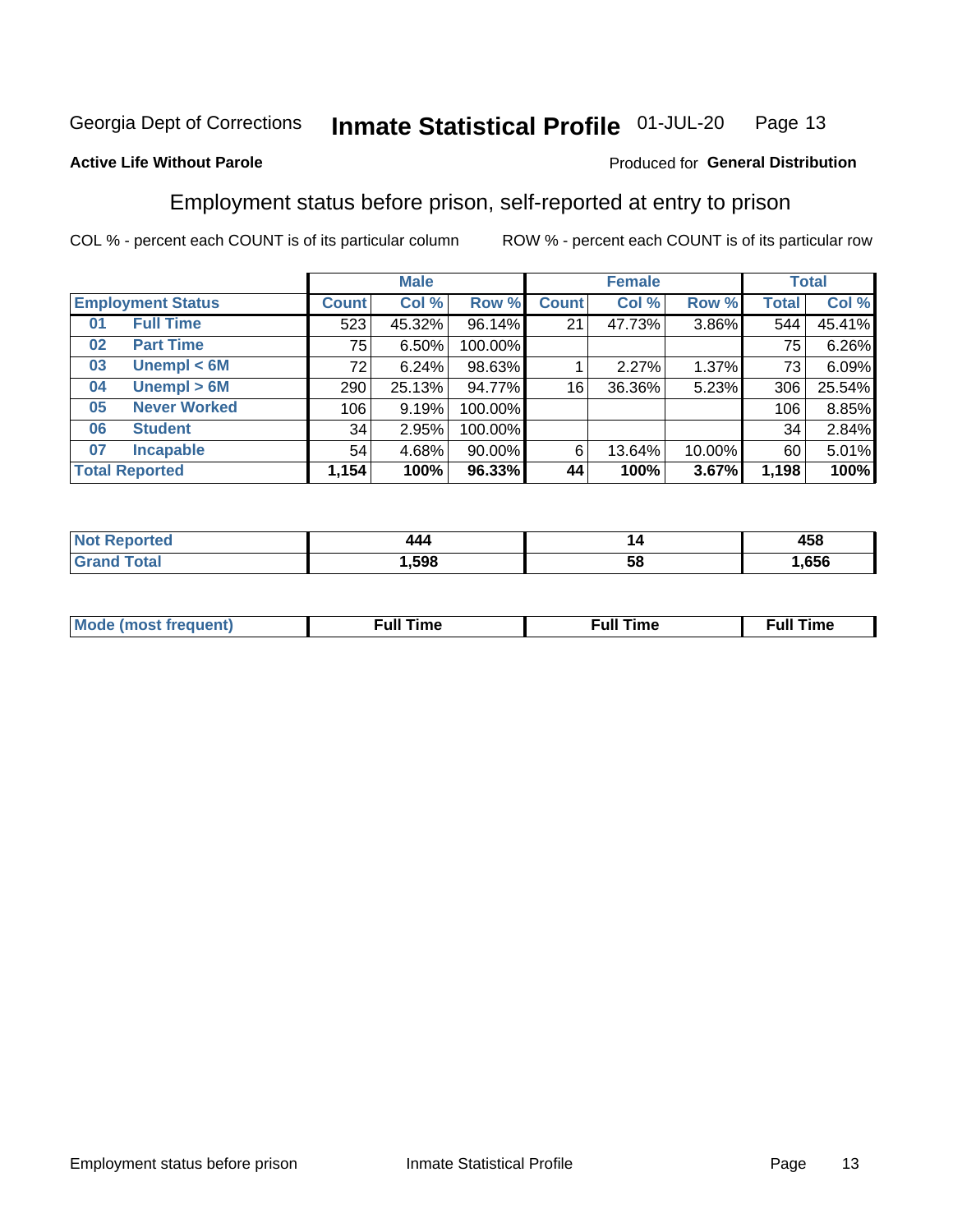### **Active Life Without Parole**

Produced for General Distribution

### Age at admission

COL % - percent each COUNT is of its particular column

|                         |              | <b>Male</b> |         |                | <b>Female</b> |        |                | <b>Total</b> |
|-------------------------|--------------|-------------|---------|----------------|---------------|--------|----------------|--------------|
| <b>Age At Admission</b> | <b>Count</b> | Col %       | Row %   | <b>Count</b>   | Col %         | Row %  | <b>Total</b>   | Col %        |
| 15                      | 2            | 0.13%       | 100.00% |                |               |        | $\overline{2}$ | 0.12%        |
| 16                      | $\mathbf 1$  | 0.06%       | 100.00% |                |               |        | $\mathbf{1}$   | 0.06%        |
| $\overline{17}$         | 8            | 0.50%       | 100.00% |                |               |        | 8              | 0.48%        |
| 18                      | 9            | 0.56%       | 100.00% |                |               |        | 9              | 0.54%        |
| 19                      | 22           | 1.38%       | 100.00% |                |               |        | 22             | 1.33%        |
| $\overline{20}$         | 43           | 2.69%       | 97.73%  | 1              | 1.72%         | 2.27%  | 44             | 2.66%        |
| 21                      | 36           | 2.25%       | 94.74%  | $\overline{c}$ | 3.45%         | 5.26%  | 38             | 2.29%        |
| $\overline{22}$         | 64           | 4.01%       | 96.97%  | $\overline{2}$ | 3.45%         | 3.03%  | 66             | 3.99%        |
| $\overline{23}$         | 56           | 3.50%       | 98.25%  | 1              | 1.72%         | 1.75%  | 57             | 3.44%        |
| $\overline{24}$         | 57           | 3.57%       | 95.00%  | 3              | 5.17%         | 5.00%  | 60             | 3.62%        |
| $\overline{25}$         | 69           | 4.32%       | 94.52%  | 4              | 6.90%         | 5.48%  | 73             | 4.41%        |
| 26                      | 74           | 4.63%       | 97.37%  | $\overline{2}$ | 3.45%         | 2.63%  | 76             | 4.59%        |
| $\overline{27}$         | 64           | 4.01%       | 94.12%  | 4              | 6.90%         | 5.88%  | 68             | 4.11%        |
| 28                      | 70           | 4.38%       | 97.22%  | $\overline{2}$ | 3.45%         | 2.78%  | 72             | 4.35%        |
| 29                      | 69           | 4.32%       | 98.57%  | 1              | 1.72%         | 1.43%  | 70             | 4.23%        |
| 30                      | 53           | 3.32%       | 100.00% |                |               |        | 53             | 3.20%        |
| 31                      | 70           | 4.38%       | 98.59%  | 1              | 1.72%         | 1.41%  | 71             | 4.29%        |
| $\overline{32}$         | 65           | 4.07%       | 95.59%  | 3              | 5.17%         | 4.41%  | 68             | 4.11%        |
| 33                      | 53           | 3.32%       | 96.36%  | $\overline{c}$ | 3.45%         | 3.64%  | 55             | 3.32%        |
| $\overline{34}$         | 35           | 2.19%       | 92.11%  | 3              | 5.17%         | 7.89%  | 38             | 2.29%        |
| 35                      | 43           | 2.69%       | 95.56%  | $\overline{c}$ | 3.45%         | 4.44%  | 45             | 2.72%        |
| 36                      | 54           | 3.38%       | 96.43%  | $\overline{2}$ | 3.45%         | 3.57%  | 56             | 3.38%        |
| $\overline{37}$         | 45           | 2.82%       | 97.83%  | 1              | 1.72%         | 2.17%  | 46             | 2.78%        |
| 38                      | 52           | 3.25%       | 100.00% |                |               |        | 52             | 3.14%        |
| 39                      | 40           | 2.50%       | 86.96%  | $\,6$          | 10.34%        | 13.04% | 46             | 2.78%        |
| 40                      | 35           | 2.19%       | 94.59%  | 2              | 3.45%         | 5.41%  | 37             | 2.23%        |
| 41                      | 43           | 2.69%       | 95.56%  | $\overline{2}$ | 3.45%         | 4.44%  | 45             | 2.72%        |
| 42                      | 35           | 2.19%       | 100.00% |                |               |        | 35             | 2.11%        |
| 43                      | 30           | 1.88%       | 93.75%  | $\overline{c}$ | 3.45%         | 6.25%  | 32             | 1.93%        |
| 44                      | 24           | 1.50%       | 92.31%  | $\overline{c}$ | 3.45%         | 7.69%  | 26             | 1.57%        |
| 45                      | 33           | 2.07%       | 97.06%  | $\mathbf{1}$   | 1.72%         | 2.94%  | 34             | 2.05%        |
| 46                      | 26           | 1.63%       | 89.66%  | 3              | 5.17%         | 10.34% | 29             | 1.75%        |
| 47                      | 29           | 1.81%       | 100.00% |                |               |        | 29             | 1.75%        |
| 48                      | 25           | 1.56%       | 89.29%  | 3              | 5.17%         | 10.71% | 28             | 1.69%        |
| 49                      | 25           | 1.56%       | 100.00% |                |               |        | 25             | 1.51%        |
| 50                      | 26           | 1.63%       | 100.00% |                |               |        | 26             | 1.57%        |
| $\overline{51}$         | 11           | 0.69%       | 100.00% |                |               |        | 11             | 0.66%        |
| $\overline{52}$         | 14           | 0.88%       | 100.00% |                |               |        | 14             | 0.85%        |
| 53                      | 16           | 1.00%       | 100.00% |                |               |        | 16             | 0.97%        |
| 54                      | 11           | 0.69%       | 100.00% |                |               |        | 11             | 0.66%        |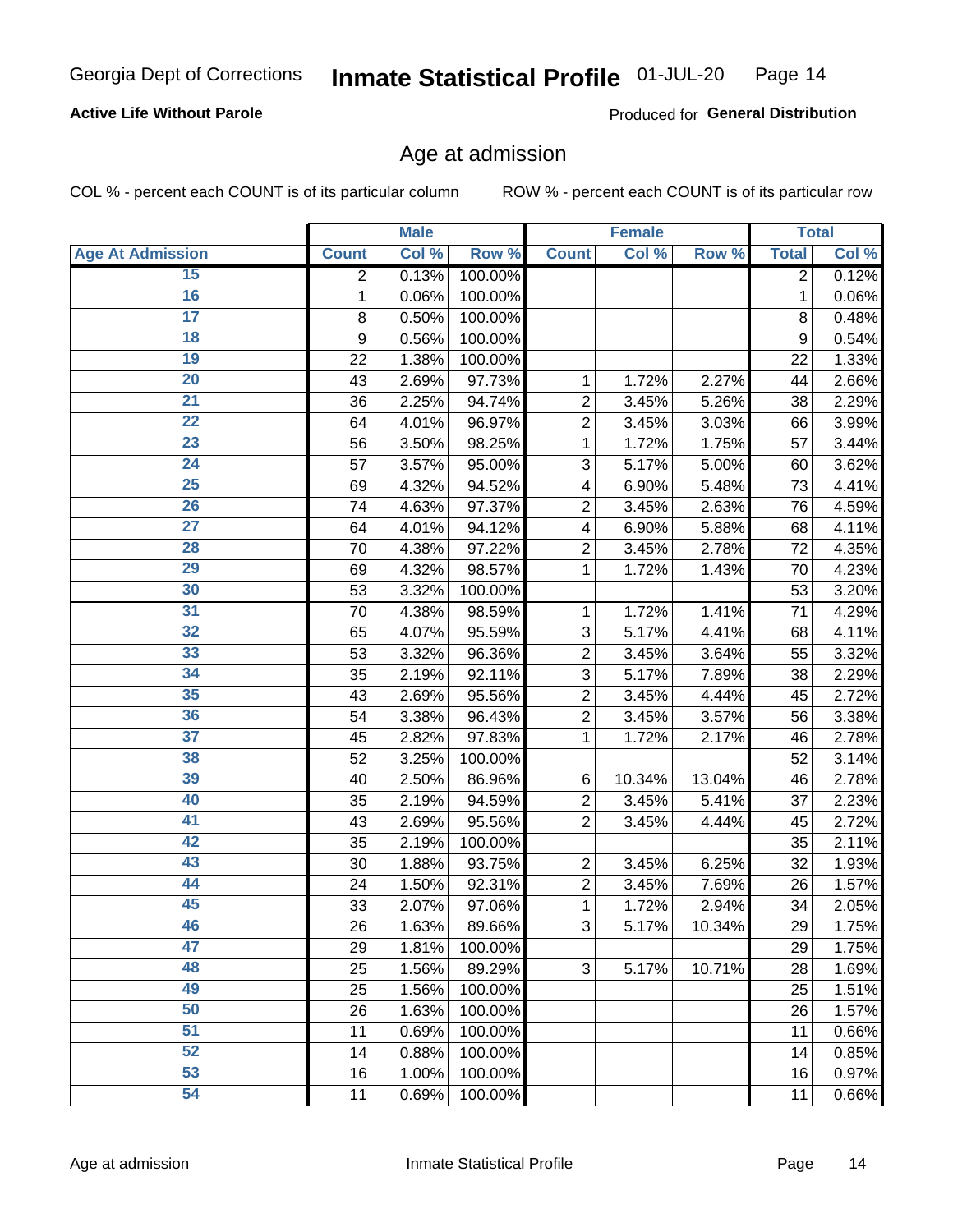### **Active Life Without Parole**

Produced for General Distribution

## Age at admission

COL % - percent each COUNT is of its particular column

|                         |              | <b>Male</b> |         |              | <b>Female</b> |       |                | <b>Total</b> |
|-------------------------|--------------|-------------|---------|--------------|---------------|-------|----------------|--------------|
| <b>Age At Admission</b> | <b>Count</b> | Col %       | Row %   | <b>Count</b> | Col %         | Row % | <b>Total</b>   | Col %        |
| 55                      | 13           | 0.81%       | 92.86%  |              | 1.72%         | 7.14% | 14             | 0.85%        |
| 56                      |              | 0.44%       | 100.00% |              |               |       |                | 0.42%        |
| 57                      | 9            | 0.56%       | 100.00% |              |               |       | 9              | 0.54%        |
| 58                      | 6            | 0.38%       | 100.00% |              |               |       | 6              | 0.36%        |
| 59                      | 5            | 0.31%       | 100.00% |              |               |       | 5              | $0.30\%$     |
| 60                      | 3            | 0.19%       | 100.00% |              |               |       | 3              | 0.18%        |
| 61                      | 2            | 0.13%       | 100.00% |              |               |       | 2              | 0.12%        |
| 62                      | 2            | 0.13%       | 100.00% |              |               |       | 2              | 0.12%        |
| 63                      |              | 0.06%       | 100.00% |              |               |       |                | 0.06%        |
| 64                      | 3            | 0.19%       | 100.00% |              |               |       | 3              | 0.18%        |
| 65                      | 2            | 0.13%       | 100.00% |              |               |       | 2              | 0.12%        |
| 66                      | 2            | 0.13%       | 100.00% |              |               |       | $\overline{2}$ | 0.12%        |
| 67                      | 2            | 0.13%       | 100.00% |              |               |       | 2              | 0.12%        |
| 69                      | 3            | 0.19%       | 100.00% |              |               |       | 3              | 0.18%        |
| 73                      |              | 0.06%       | 100.00% |              |               |       |                | 0.06%        |
| <b>Total Reported</b>   | 1,598        | 100%        | 96.50%  | 58           | 100%          | 3.50% | 1,656          | 100%         |

| <b>Not Reported</b> |      |    |      |
|---------------------|------|----|------|
| <b>Total</b>        | ,598 | ວເ | ,656 |

| Mean<br>(average)              | 33.98 | 34 | 33.99   |
|--------------------------------|-------|----|---------|
| <b>Median (middle)</b>         | JZ    |    | …<br>34 |
| <b>Mode</b><br>(most frequent) | 26    | 39 | 26      |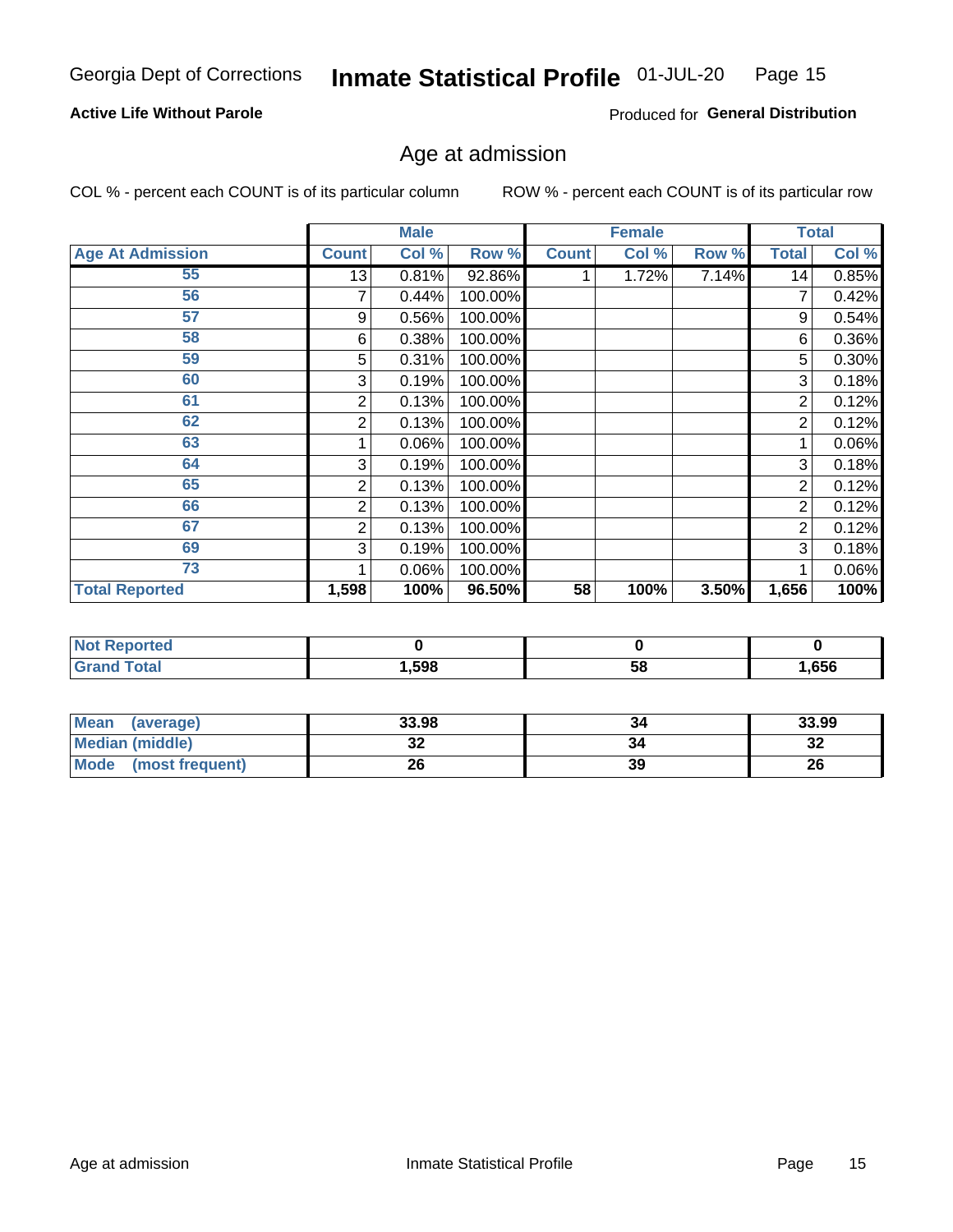### **Active Life Without Parole**

### Produced for General Distribution

### Height, measured at entry to prison

COL % - percent each COUNT is of its particular column

|                       |                | <b>Male</b> |         |                | <b>Female</b> |         |                | <b>Total</b> |
|-----------------------|----------------|-------------|---------|----------------|---------------|---------|----------------|--------------|
| <b>Height</b>         | <b>Count</b>   | Col %       | Row %   | <b>Count</b>   | Col %         | Row %   | <b>Total</b>   | Col %        |
| $\bf{0}$              | $\overline{6}$ | 0.38%       | 100.00% |                |               |         | 6              | 0.36%        |
| 4'10''                |                |             |         | $\mathbf{1}$   | 1.72%         | 100.00% | 1              | 0.06%        |
| 5'00''                | 4              | 0.25%       | 100.00% |                |               |         | 4              | 0.24%        |
| 5'01"                 | 4              | 0.25%       | 80.00%  | 1              | 1.72%         | 20.00%  | 5              | 0.30%        |
| 5'02"                 | 8              | 0.50%       | 72.73%  | 3              | 5.17%         | 27.27%  | 11             | 0.66%        |
| 5'03''                | 13             | 0.81%       | 52.00%  | 12             | 20.69%        | 48.00%  | 25             | 1.51%        |
| 5'04"                 | 19             | 1.19%       | 59.38%  | 13             | 22.41%        | 40.63%  | 32             | 1.93%        |
| 5'05"                 | 44             | 2.75%       | 84.62%  | 8              | 13.79%        | 15.38%  | 52             | 3.14%        |
| 5'06''                | 108            | 6.76%       | 95.58%  | 5              | 8.62%         | 4.42%   | 113            | 6.82%        |
| 5'07''                | 110            | 6.88%       | 93.22%  | 8              | 13.79%        | 6.78%   | 118            | 7.13%        |
| 5'08''                | 164            | 10.26%      | 99.39%  | 1              | 1.72%         | 0.61%   | 165            | 9.96%        |
| 5'09''                | 209            | 13.08%      | 99.05%  | $\overline{2}$ | 3.45%         | 0.95%   | 211            | 12.74%       |
| 5'10''                | 188            | 11.76%      | 98.95%  | $\overline{2}$ | 3.45%         | 1.05%   | 190            | 11.47%       |
| 5'11"                 | 199            | 12.45%      | 100.00% |                |               |         | 199            | 12.02%       |
| 6'00''                | 171            | 10.70%      | 99.42%  | $\mathbf{1}$   | 1.72%         | 0.58%   | 172            | 10.39%       |
| 6'01''                | 133            | 8.32%       | 100.00% |                |               |         | 133            | 8.03%        |
| 6'02"                 | 106            | 6.63%       | 100.00% |                |               |         | 106            | 6.40%        |
| 6'03''                | 54             | 3.38%       | 98.18%  | $\mathbf{1}$   | 1.72%         | 1.82%   | 55             | 3.32%        |
| 6'04"                 | 35             | 2.19%       | 100.00% |                |               |         | 35             | 2.11%        |
| 6'05"                 | 11             | 0.69%       | 100.00% |                |               |         | 11             | 0.66%        |
| 6'06''                | $\overline{7}$ | 0.44%       | 100.00% |                |               |         | $\overline{7}$ | 0.42%        |
| 6'07''                | $\overline{2}$ | 0.13%       | 100.00% |                |               |         | $\overline{2}$ | 0.12%        |
| 6'08''                | 1              | 0.06%       | 100.00% |                |               |         | 1              | $0.06\%$     |
| 6'11''                | $\overline{2}$ | 0.13%       | 100.00% |                |               |         | $\overline{2}$ | 0.12%        |
| <b>Total Reported</b> | 1,598          | 100%        | 96.50%  | 58             | 100%          | 3.50%   | 1,656          | 100%         |

| eported<br><b>NO</b> |       |    |      |
|----------------------|-------|----|------|
| $\sim$               | 598،، | 58 | ,656 |

| <b>Mean</b> | (average)      | 5'10" | 5'05" | 5'10"<br>ັ |
|-------------|----------------|-------|-------|------------|
|             |                |       |       |            |
| <b>Mode</b> | most frequent) | 5'09" | 5'04" | 5'09"      |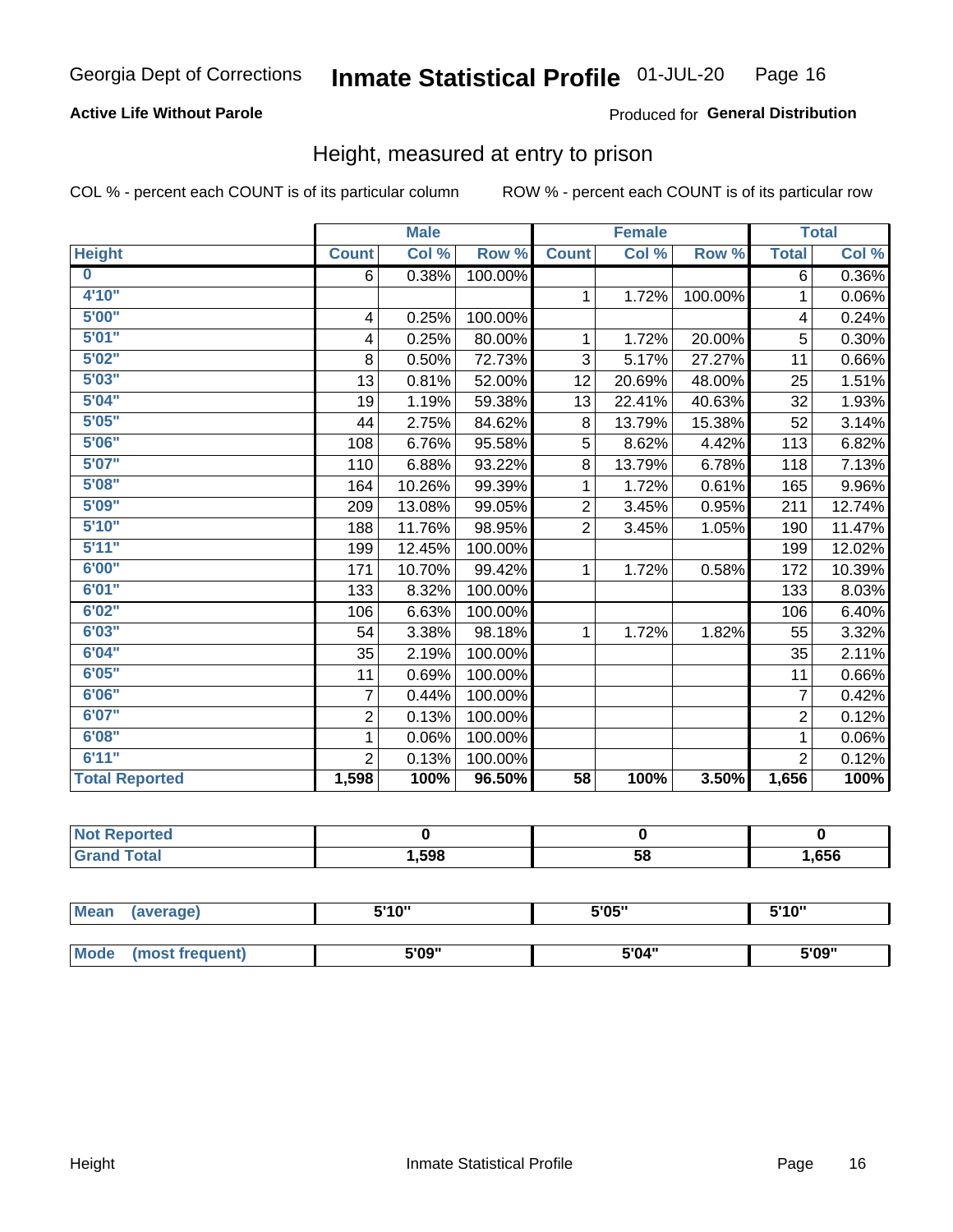**Active Life Without Parole** 

Produced for General Distribution

## Weight, measured at entry to prison

COL % - percent each COUNT is of its particular column

ROW % - percent each COUNT is of its particular row

|                          |                | <b>Male</b>    |            |                         | <b>Female</b>    |         |                | <b>Total</b>   |
|--------------------------|----------------|----------------|------------|-------------------------|------------------|---------|----------------|----------------|
| <b>Weight</b>            | <b>Count</b>   | Col %          | Row %      | <b>Count</b>            | Col %            | Row %   | <b>Total</b>   | Col %          |
| 100 - 109 pounds         | 1              | 0.06%          | 50.00%     | 1                       | 1.72%            | 50.00%  | $\overline{2}$ | 0.12%          |
| 110 - 119 pounds         | 4              | 0.25%          | 66.67%     | $\overline{2}$          | 3.45%            | 33.33%  | 6              | 0.36%          |
| 120 - 129 pounds         | 7              | 0.44%          | 70.00%     | 3                       | 5.17%            | 30.00%  | 10             | 0.60%          |
| 130 - 139 pounds         | 47             | 2.94%          | 95.92%     | $\overline{2}$          | 3.45%            | 4.08%   | 49             | 2.96%          |
| 140 - 149 pounds         | 101            | 6.33%          | 95.28%     | 5                       | 8.62%            | 4.72%   | 106            | 6.41%          |
| 150 - 159 pounds         | 149            | 9.34%          | 94.30%     | 9                       | 15.52%           | 5.70%   | 158            | 9.55%          |
| 160 - 169 pounds         | 199            | 12.47%         | 97.55%     | 5                       | 8.62%            | 2.45%   | 204            | 12.33%         |
| 170 - 179 pounds         | 208            | 13.03%         | 98.58%     | 3                       | 5.17%            | 1.42%   | 211            | 12.76%         |
| 180 - 189 pounds         | 206            | 12.91%         | 97.63%     | 5                       | 8.62%            | 2.37%   | 211            | 12.76%         |
| 190 - 199 pounds         | 133            | 8.33%          | 96.38%     | 5                       | 8.62%            | 3.62%   | 138            | 8.34%          |
| 200 - 209 pounds         | 141            | 8.83%          | 95.27%     | $\overline{7}$          | 12.07%           | 4.73%   | 148            | 8.95%          |
| 210 - 219 pounds         | 95             | 5.95%          | 95.96%     | $\overline{\mathbf{4}}$ | 6.90%            | 4.04%   | 99             | 5.99%          |
| 220 - 229 pounds         | 99             | 6.20%          | 100.00%    |                         |                  |         | 99             | 5.99%          |
| 230 - 239 pounds         | 56             | 3.51%          | 98.25%     | 1                       | 1.72%            | 1.75%   | 57             | 3.45%          |
| 240 - 249 pounds         | 47             | 2.94%          | 100.00%    |                         |                  |         | 47             | 2.84%          |
| 250 - 259 pounds         | 31             | 1.94%          | 96.88%     | 1                       | 1.72%            | 3.13%   | 32             | 1.93%          |
| 260 - 269 pounds         | 18             | 1.13%          | 100.00%    |                         |                  |         | 18             | 1.09%          |
| 270 - 279 pounds         | 17             | 1.07%          | 94.44%     | 1                       | 1.72%            | 5.56%   | 18             | 1.09%          |
| 280 - 289 pounds         | 14             | 0.88%          | 93.33%     | $\mathbf{1}$            | 1.72%            | 6.67%   | 15             | 0.91%          |
| 290 - 299 pounds         | $\overline{5}$ | 0.31%          | 71.43%     | $\overline{2}$          | 3.45%            | 28.57%  | $\overline{7}$ | 0.42%          |
| 300 - 309 pounds         | $\overline{5}$ | 0.31%          | 100.00%    |                         |                  |         | $\overline{5}$ | 0.30%          |
| 320 - 329 pounds         | $\overline{3}$ | 0.19%          | 100.00%    |                         |                  |         | $\overline{3}$ | 0.18%          |
| 330 - 339 pounds         | 5              | 0.31%          | 100.00%    |                         |                  |         | 5              | 0.30%          |
| 350 - 359 pounds         | 1              | 0.06%          | 100.00%    |                         |                  |         | $\mathbf 1$    | 0.06%          |
| 360 - 369 pounds         | 1              | 0.06%          | 100.00%    |                         |                  |         | $\mathbf 1$    | 0.06%          |
| 370 - 379 pounds         | $\mathbf 1$    | 0.06%          | 100.00%    |                         |                  |         | $\mathbf 1$    | 0.06%          |
| 390 - 399 pounds         |                |                |            | 1                       | 1.72%            | 100.00% | $\mathbf 1$    | 0.06%          |
| 400 pounds and over      | $\overline{2}$ | 0.13%          | 100.00%    |                         |                  |         | $\overline{2}$ | 0.12%          |
| <b>Total Reported</b>    | 1,596          | 100%           | 96.49%     | $\overline{58}$         | 100%             | 3.51%   | 1,654          | 100%           |
|                          |                |                |            |                         |                  |         |                |                |
| <b>Not Reported</b>      |                | $\overline{2}$ |            | $\mathbf 0$             |                  |         |                | $\overline{2}$ |
| <b>Grand Total</b>       |                | 1,598          |            | $\overline{58}$         |                  |         | 1,656          |                |
|                          |                |                |            |                         |                  |         |                |                |
| <b>Mean</b><br>(average) |                | 188            |            |                         | $\overline{182}$ |         |                | 188            |
| <b>Median (middle)</b>   |                |                | 180<br>176 |                         | 180              |         |                |                |

**Mode** 

(most frequent)

 $\overline{200}$ 

 $\overline{180}$ 

 $180$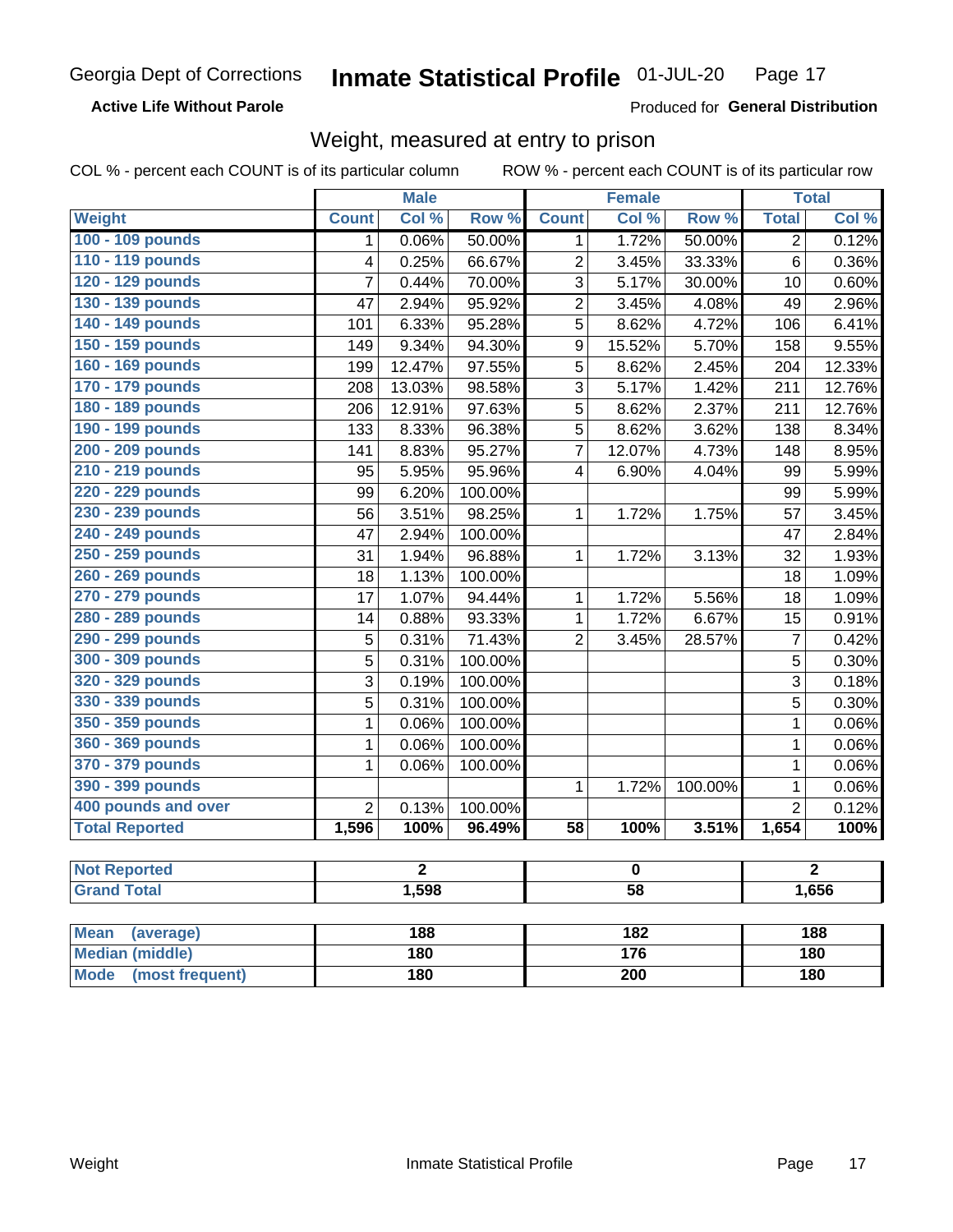#### Inmate Statistical Profile 01-JUL-20 Page 18

Produced for General Distribution

### **Active Life Without Parole**

## Veterans validated by Veteran's Administration

COL % - percent each COUNT is of its particular column

|                         |                 | <b>Male</b> |             | <b>Female</b> |       |              | <b>Total</b> |
|-------------------------|-----------------|-------------|-------------|---------------|-------|--------------|--------------|
| <b>Military service</b> | <b>Count</b>    | Col %       | Row % Count | Col %         | Row % | <b>Total</b> | Col %        |
| <b>Others</b><br>0      | 53              | 41.09%      | 100.00%     |               |       | 53           | 40.77%       |
| <b>Air Force</b>        | 49              | 37.98%      | 98.00%      | 100.00%       | 2.00% | 50           | 38.46%       |
| <b>Army</b>             | 6               | 4.65%       | 100.00%     |               |       | 6            | 4.62%        |
| <b>Navy</b><br>3        |                 | 6.20%       | 100.00%     |               |       | 8            | 6.15%        |
| <b>Coast Guard</b><br>5 | 13 <sub>1</sub> | 10.08%      | 100.00%     |               |       | 13           | 10.00%       |
| <b>Total Reported</b>   | 129             | 100%        | 99.23%      | 100%          | .77%  | 130          | 100%         |

| тес          | .469 | --<br>IJ | <b>EOC</b><br>ּטבע<br>- - |
|--------------|------|----------|---------------------------|
| <b>Total</b> | .598 | 5٤       | ,656                      |

| Mo | <b>\thers</b><br>____ | -nrce<br>^ ''<br>. | 146ara<br>____ |
|----|-----------------------|--------------------|----------------|
|    |                       |                    |                |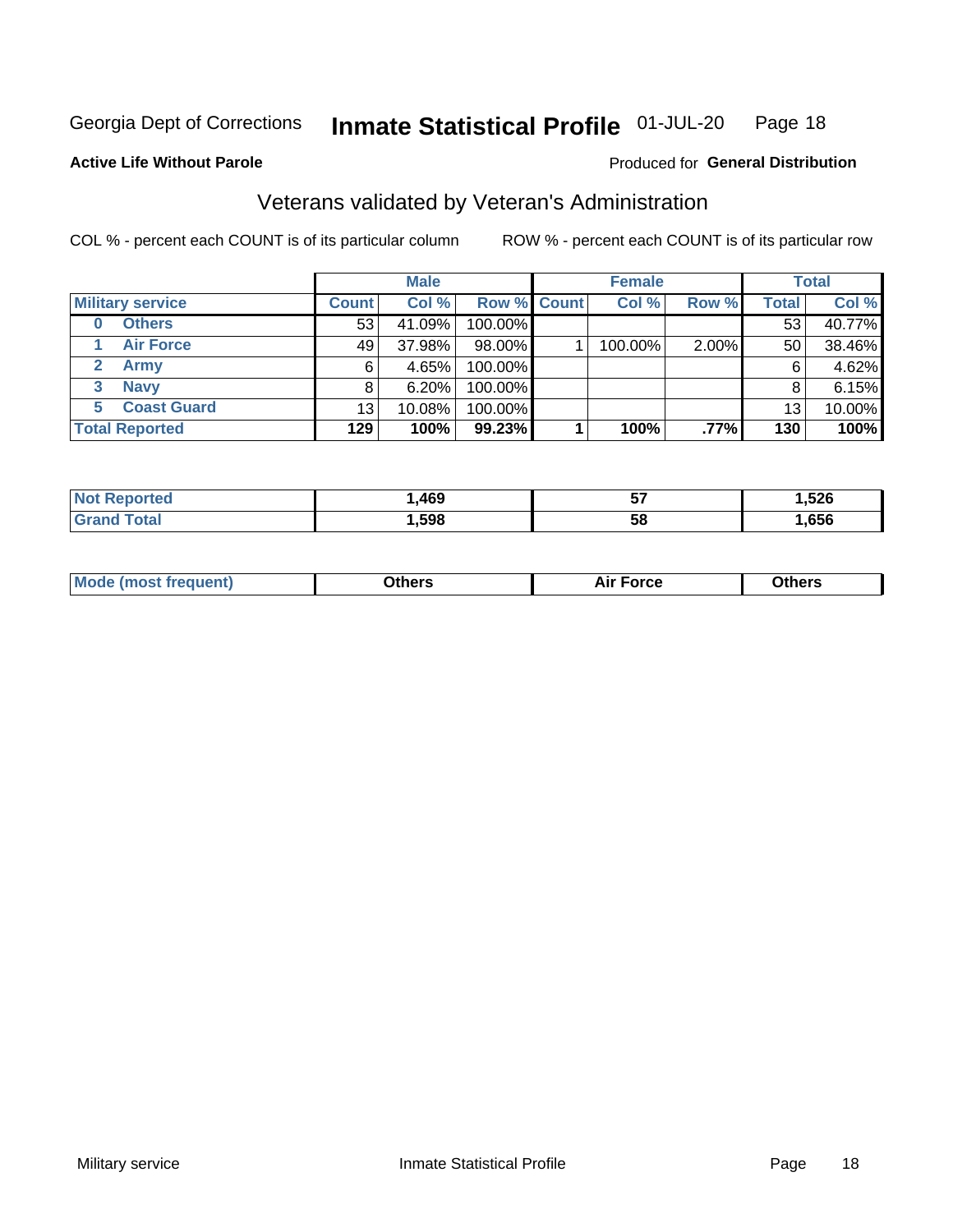#### Inmate Statistical Profile 01-JUL-20 Page 19

**Active Life Without Parole** 

Produced for General Distribution

## Type of admission to prison

COL % - percent each COUNT is of its particular column

|                                      |              | <b>Male</b> |                    |    | <b>Female</b> |       |              | <b>Total</b> |
|--------------------------------------|--------------|-------------|--------------------|----|---------------|-------|--------------|--------------|
| <b>Type of Admission</b>             | <b>Count</b> | Col %       | <b>Row % Count</b> |    | Col %         | Row % | <b>Total</b> | Col %        |
| <b>52 New Sentence</b>               | 1,510        | 94.49%      | 96.30%             | 58 | 100.00%       | 3.70% | 1,568        | 94.69%       |
| <b>Probation Rev Partial</b><br>53   | 9            | .56%        | 100.00%            |    |               |       | 9            | .54%         |
| <b>Probation Rev Remainder</b><br>54 | 24           | 1.50%       | 100.00%            |    |               |       | 24           | 1.45%        |
| <b>Parole Rev New Sentence</b><br>55 | 22           | 1.38%       | 100.00%            |    |               |       | 22           | 1.33%        |
| <b>Parole Rev No New</b><br>56       | 19           | 1.19%       | 100.00%            |    |               |       | 19           | 1.15%        |
| <b>Sentence</b>                      |              |             |                    |    |               |       |              |              |
| <b>Life W/O Parole</b><br>70         | 13           | .81%        | 100.00%            |    |               |       | 13           | .79%         |
| <b>Unknown</b><br>82                 |              | $.06\%$     | 100.00%            |    |               |       |              | .06%         |
| <b>Total Reported</b>                | 1,598        | 100%        | 96.5%              | 58 | 100%          | 3.5%  | 1,656        | 100%         |

| Reported<br><b>NOT</b>             |      |    |      |
|------------------------------------|------|----|------|
| <b>Total</b><br>"Gran <sub>"</sub> | ,598 | วง | .656 |

| Mode (most frequent) | <b>New Sentence</b> | <b>New Sentence</b> | <b>New Sentence</b> |
|----------------------|---------------------|---------------------|---------------------|
|                      |                     |                     |                     |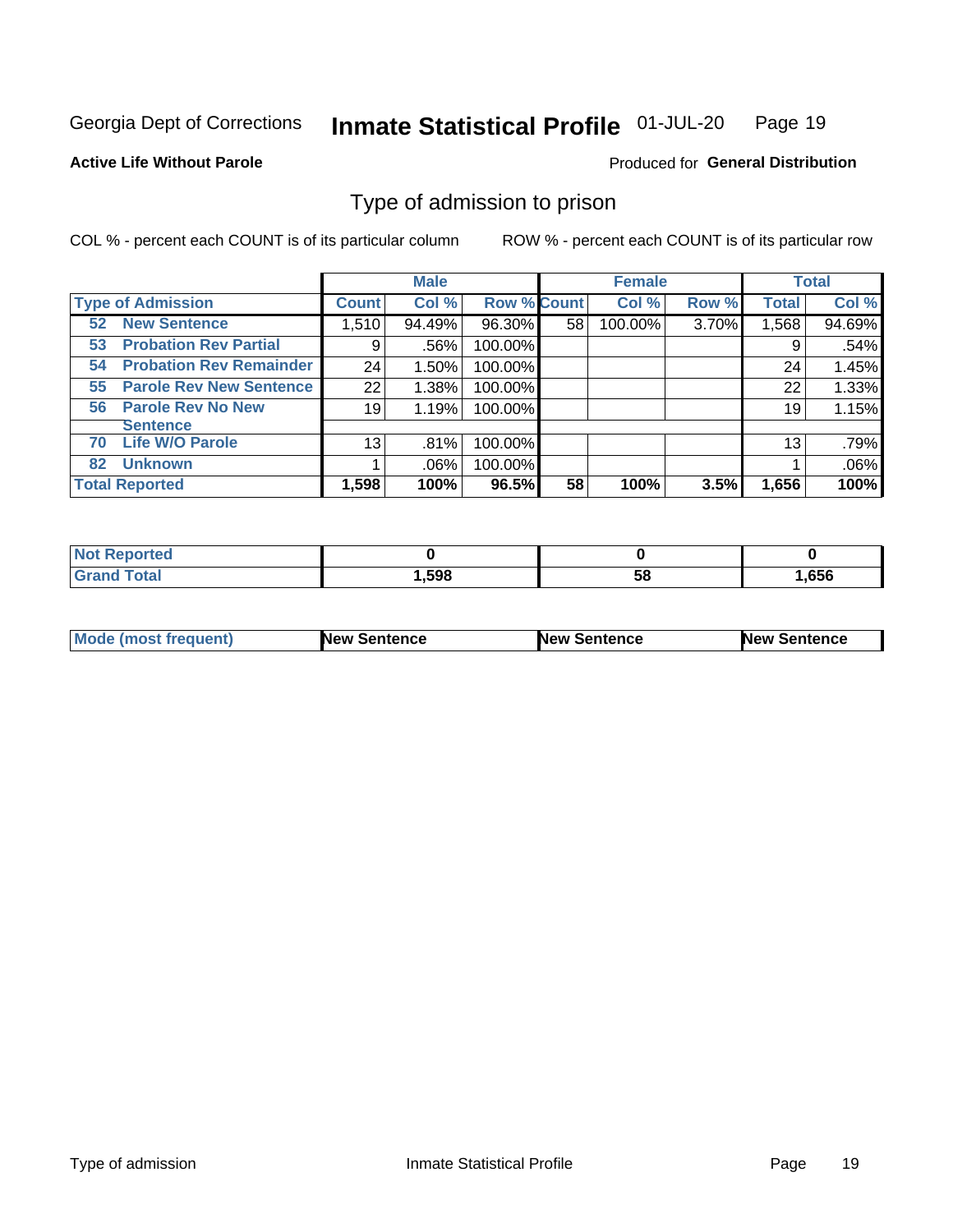#### Inmate Statistical Profile 01-JUL-20 Page 20

**Active Life Without Parole** 

Produced for General Distribution

## Current / last supervision level

COL % - percent each COUNT is of its particular column

|                        |          | <b>Male</b> |                    |                 | <b>Female</b> |       |       | <b>Total</b> |
|------------------------|----------|-------------|--------------------|-----------------|---------------|-------|-------|--------------|
| <b>Security Status</b> | Count l  | Col%        | <b>Row % Count</b> |                 | Col %         | Row % | Total | Col %        |
| 4 Medium               |          | .13%        | $100.00\%$         |                 | .00%          |       |       | .12%         |
| 5 Close                | .596     | 99.87%      | 96.49%             | 58 <sub>1</sub> | 100.00%       | 3.51% | .654  | 99.88%       |
| <b>Total Reported</b>  | $.598^+$ | 100%        | 96.5%              | 58              | 100%          | 3.5%  | .656  | 100%         |

| <b>Still being diagnosed</b> |       |    |       |
|------------------------------|-------|----|-------|
| <b>Not Reported</b>          |       |    |       |
| <b>Grand Total</b>           | 1,598 | 58 | 1,656 |

| <b>AhoM</b><br>rreauent) | <b>Close</b> | Close | Close |
|--------------------------|--------------|-------|-------|
|                          |              |       |       |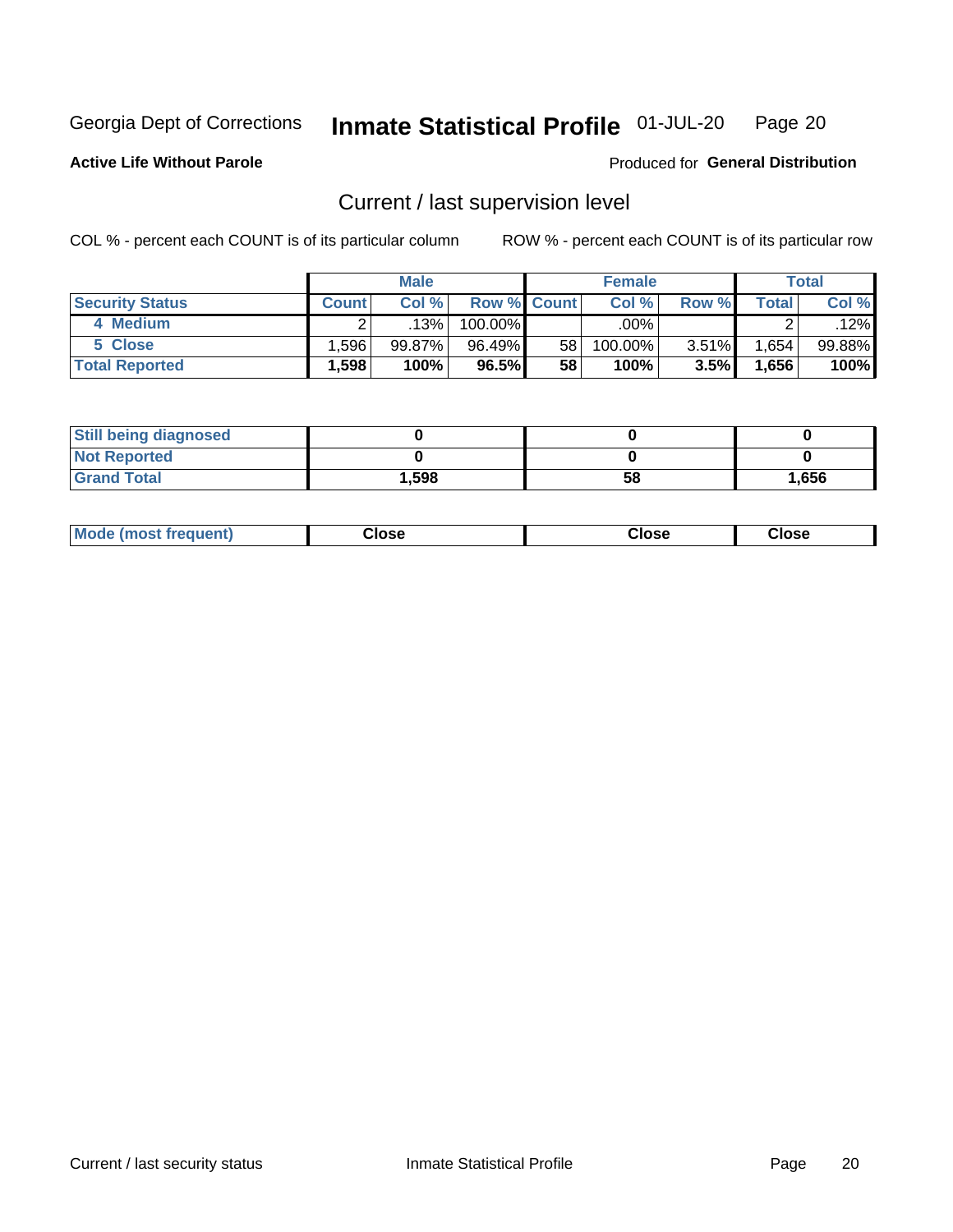#### Inmate Statistical Profile 01-JUL-20 Page 21

**Active Life Without Parole** 

Produced for General Distribution

## Current / last type of institution

COL % - percent each COUNT is of its particular column

|                            |              | <b>Male</b> |                    |    | <b>Female</b> |          |              | Total   |
|----------------------------|--------------|-------------|--------------------|----|---------------|----------|--------------|---------|
| <b>Type of Institution</b> | <b>Count</b> | Col %       | <b>Row % Count</b> |    | Col %         | Row %    | <b>Total</b> | Col %   |
| <b>State Prison</b>        | .598         | 100.00%     | 96.50%             | 58 | $100.00\%$    | $3.50\%$ | .656         | 100.00% |
| <b>Total Reported</b>      | 1,598        | 100%        | 96.5%              | 58 | $100\%$       | $3.5\%$  | 1,656        | 100%    |

| <b>eported</b> |      |    |      |
|----------------|------|----|------|
|                | ,598 | ວເ | .656 |

|  | <b>Mode (most frequent)</b> | State Prison | <b>State Prison</b> | <b>State Prison</b> |
|--|-----------------------------|--------------|---------------------|---------------------|
|--|-----------------------------|--------------|---------------------|---------------------|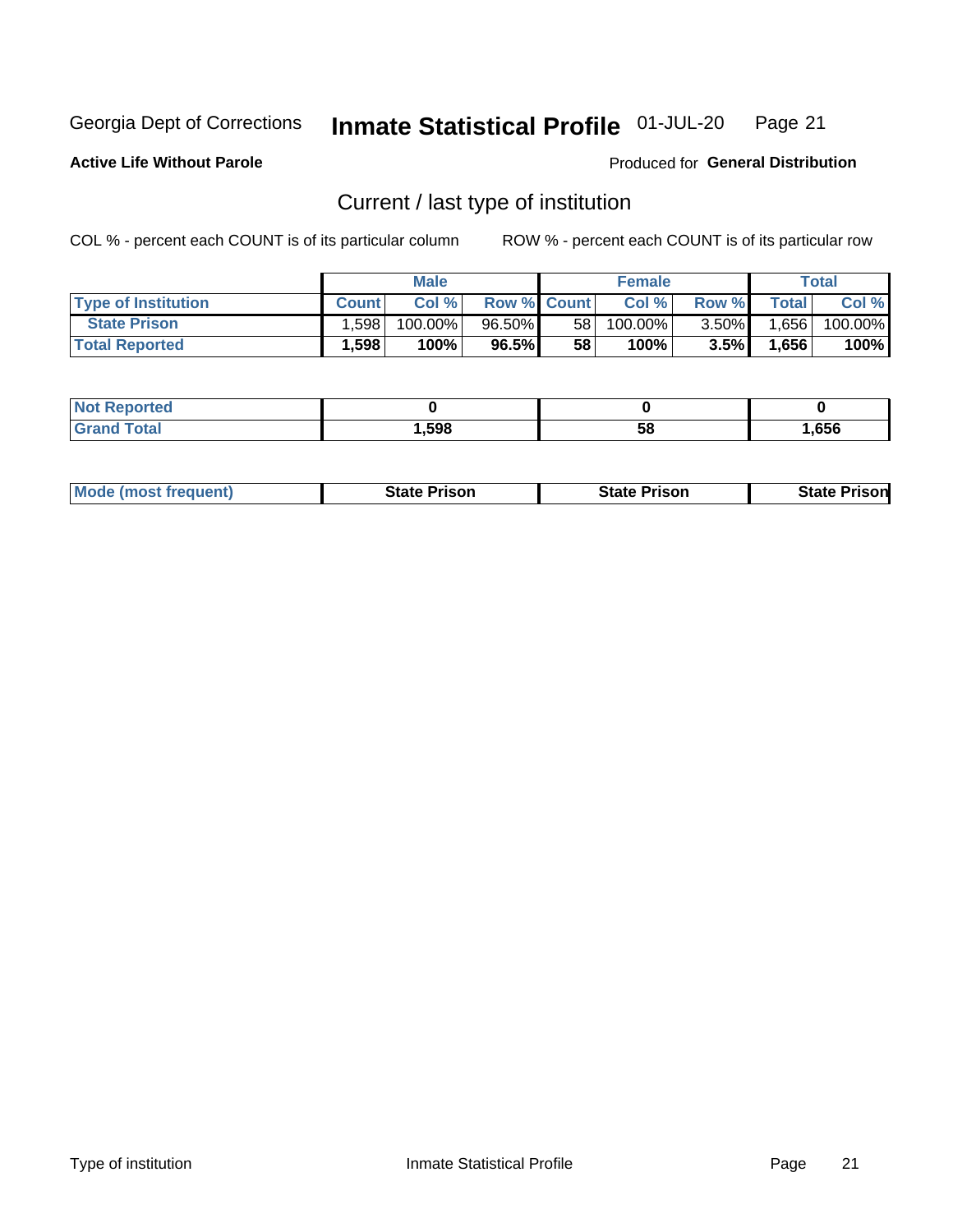#### Inmate Statistical Profile 01-JUL-20 Page 22

### **Active Life Without Parole**

### Produced for General Distribution

## Institution type - transitional centers

COL % - percent each COUNT is of its particular column

|                                                | Male  |                    | <b>Female</b> |                   | Total |
|------------------------------------------------|-------|--------------------|---------------|-------------------|-------|
| <b>Institution Type - Trans. Centers Count</b> | Col % | <b>Row % Count</b> |               | Col % Row % Total | Col % |
| <b>Total Reported</b>                          |       |                    |               |                   |       |

| <b>Reported</b><br><b>NOT</b><br>$\sim$            |  |  |
|----------------------------------------------------|--|--|
| $f$ $f \circ f \circ f$<br>$C = 1$<br><b>TULAI</b> |  |  |

| Mode (most frequent) | <b>Null</b> | <b>Null</b> | <b>Null</b> |
|----------------------|-------------|-------------|-------------|
|                      |             |             |             |
|                      |             |             |             |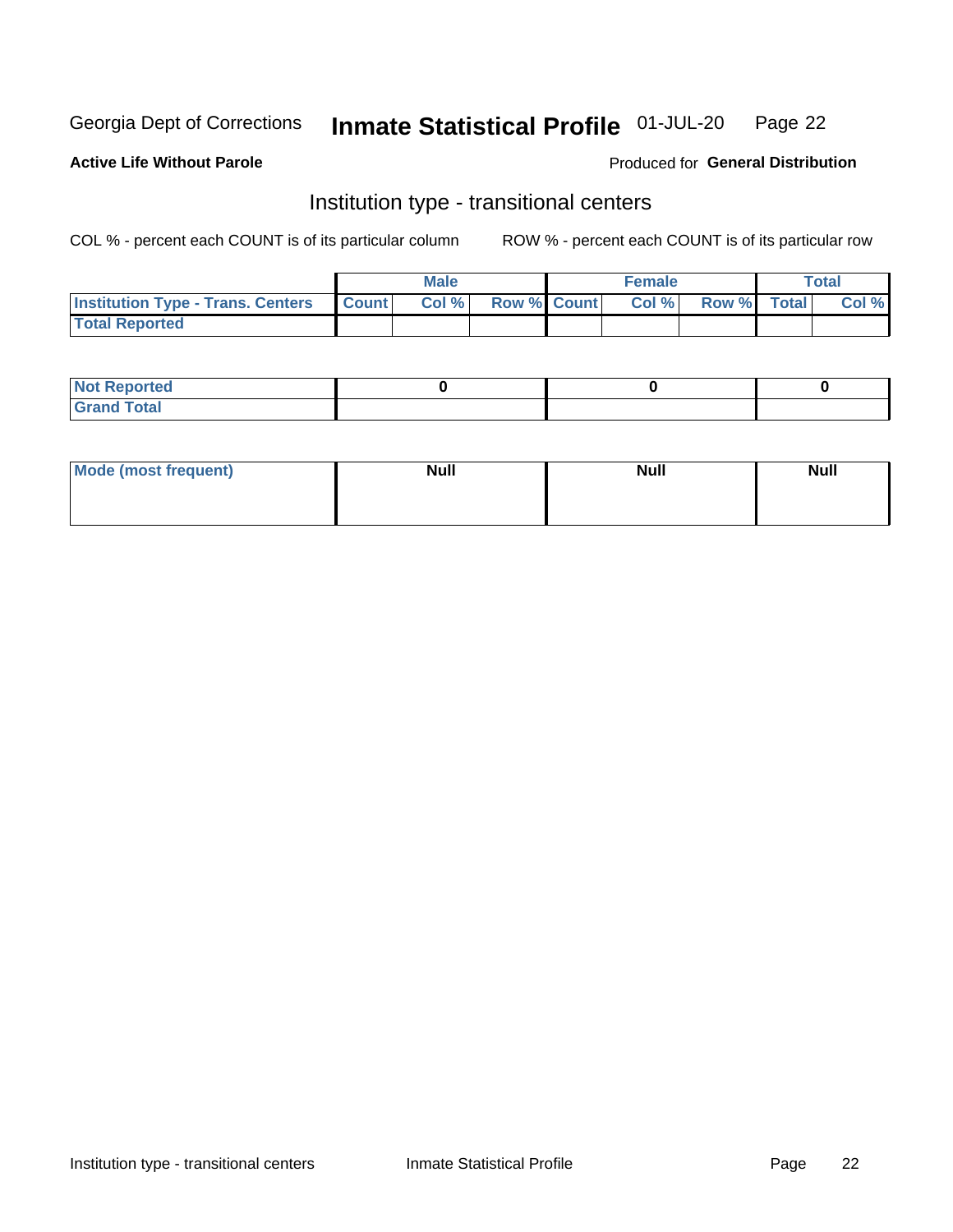#### Inmate Statistical Profile 01-JUL-20 Page 23

**Active Life Without Parole** 

**Produced for General Distribution** 

### Institution type - county prisons

COL % - percent each COUNT is of its particular column

|                                                    | <b>Male</b> |       |  | <b>Female</b> |                          |             | <b>Total</b> |       |  |
|----------------------------------------------------|-------------|-------|--|---------------|--------------------------|-------------|--------------|-------|--|
| <b>Institution Type - County Prisons   Count  </b> |             | Col % |  |               | <b>Row % Count Col %</b> | Row % Total |              | Col % |  |
| <b>Total Reported</b>                              |             |       |  |               |                          |             |              |       |  |

| <b>Not Reported</b>   |  |  |
|-----------------------|--|--|
| <b>Total</b><br>Granc |  |  |

| Mode (most frequent) | <b>Null</b> | <b>Null</b><br><b>Null</b> |
|----------------------|-------------|----------------------------|
|                      |             |                            |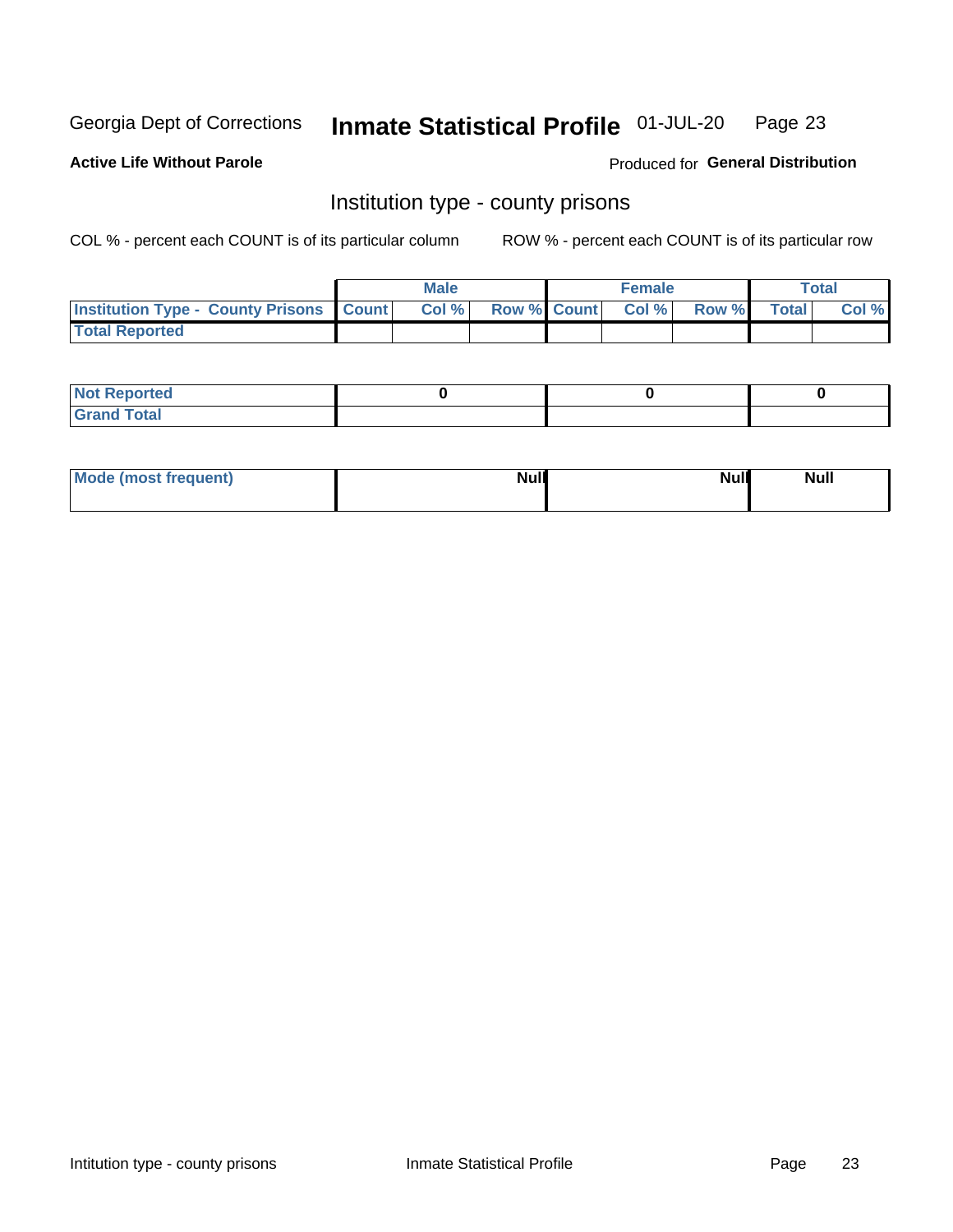#### Inmate Statistical Profile 01-JUL-20 Page 24

#### **Active Life Without Parole**

#### Produced for General Distribution

### Institution type - state prisons

|                                         | <b>Male</b>               |        |         |                               | <b>Female</b> |         | <b>Total</b>                        |        |
|-----------------------------------------|---------------------------|--------|---------|-------------------------------|---------------|---------|-------------------------------------|--------|
| <b>Institution Type - State Prisons</b> | <b>Count</b>              | Col %  | Row %   | <b>Count</b>                  | Col %         | Row %   | <b>Total</b>                        | Col %  |
| <b>Arrendale State Prison</b>           |                           |        |         | 30                            | 51.72%        | 100.00% | 30                                  | 1.81%  |
| <b>Augusta State Med. Prison</b>        | 95                        | 5.94%  | 100.00% |                               |               |         | 95                                  | 5.74%  |
| <b>Autry State Prison</b>               |                           | .06%   | 100.00% |                               |               |         |                                     | .06%   |
| <b>Baldwin State Prison</b>             | 55                        | 3.44%  | 100.00% |                               |               |         | 55                                  | 3.32%  |
| <b>Calhoun State Prison</b>             | $\overline{2}$            | .13%   | 100.00% |                               |               |         | $\overline{2}$                      | .12%   |
| <b>Central State Prison</b>             | 4                         | .25%   | 100.00% |                               |               |         | 4                                   | .24%   |
| <b>Coastal State Prison</b>             | 3                         | .19%   | 100.00% |                               |               |         | 3                                   | .18%   |
| <b>Ga Diag Class Prison</b>             | 36                        | 2.25%  | 100.00% |                               |               |         | 36                                  | 2.17%  |
| <b>Ga State Prison</b>                  | 49                        | 3.07%  | 100.00% |                               |               |         | 49                                  | 2.96%  |
| <b>Hancock State Prison</b>             | 165                       | 10.33% | 100.00% |                               |               |         | 165                                 | 9.96%  |
| <b>Hays State Prison</b>                | 132                       | 8.26%  | 100.00% |                               |               |         | 132                                 | 7.97%  |
| <b>Johnson State Prison</b>             | 1                         | .06%   | 100.00% |                               |               |         | 1                                   | .06%   |
| <b>Macon State Prison</b>               | 309                       | 19.34% | 100.00% |                               |               |         | 309                                 | 18.66% |
| <b>Phillips State Prison</b>            | 30                        | 1.88%  | 100.00% |                               |               |         | 30                                  | 1.81%  |
| <b>Pulaski State Prison</b>             |                           |        |         | 28                            | 48.28%        | 100.00% | 28                                  | 1.69%  |
| <b>Smith State Prison</b>               | 213                       | 13.33% | 100.00% |                               |               |         | 213                                 | 12.86% |
| <b>Special Management Unit</b>          | 22                        | 1.38%  | 100.00% |                               |               |         | 22                                  | 1.33%  |
| <b>Telfair State Prison</b>             | 232                       | 14.52% | 100.00% |                               |               |         | 232                                 | 14.01% |
| <b>Valdosta State Prison</b>            | 109                       | 6.82%  | 100.00% |                               |               |         | 109                                 | 6.58%  |
| <b>Ware State Prison</b>                | 140                       | 8.76%  | 100.00% |                               |               |         | 140                                 | 8.45%  |
| <b>Total Reported</b>                   | 1,598                     | 100%   | 96.5%   | 58                            | 100%          | 3.5%    | 1,656                               | 100%   |
| <b>Not Reported</b>                     |                           | 0      |         | 0                             |               |         | 0                                   |        |
| <b>Grand Total</b>                      |                           | 1,598  |         | $\overline{58}$               |               |         |                                     | 1,656  |
| <b>Mode (most frequent)</b>             | <b>Macon State Prison</b> |        |         | <b>Arrendale State Prison</b> |               |         | <b>Macon State</b><br><b>Prison</b> |        |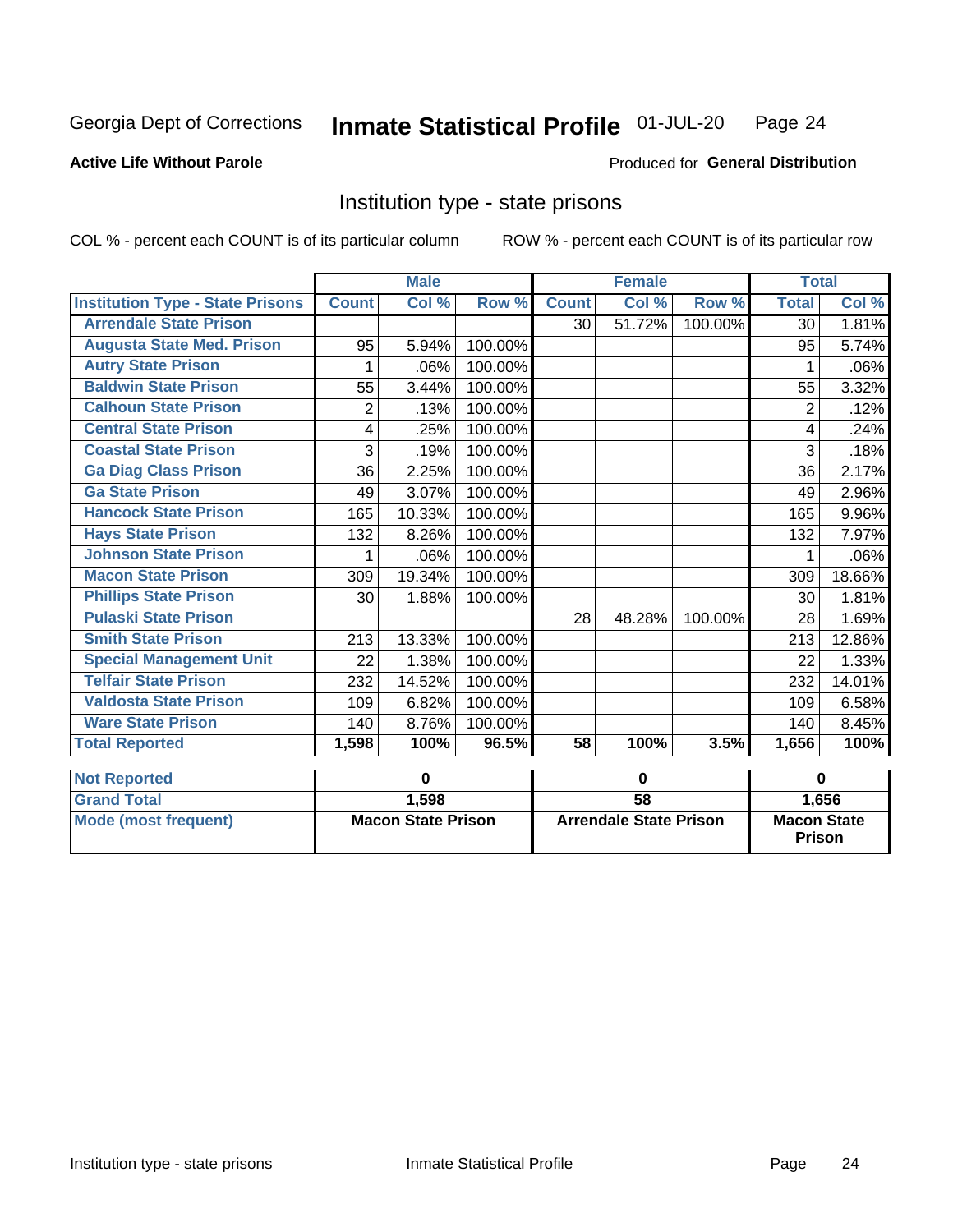#### Inmate Statistical Profile 01-JUL-20 Page 25

**Active Life Without Parole** 

Produced for General Distribution

## Institution type - private prisons

COL % - percent each COUNT is of its particular column

|                                                 | <b>Male</b> |      |                    | <b>Female</b> |       |             | Total |       |
|-------------------------------------------------|-------------|------|--------------------|---------------|-------|-------------|-------|-------|
| <b>Institution Type - Private Prisons Count</b> |             | Col% | <b>Row % Count</b> |               | Col % | Row % Total |       | Col % |
| <b>Total Reported</b>                           |             |      |                    |               |       |             |       |       |

| Not Reported          |  |  |
|-----------------------|--|--|
| <b>Cotal</b><br>_____ |  |  |

| <b>Mo</b><br>frequent) | <b>Null</b> | <b>Null</b> | . . I *<br><b>IVUII</b> |
|------------------------|-------------|-------------|-------------------------|
|                        |             |             |                         |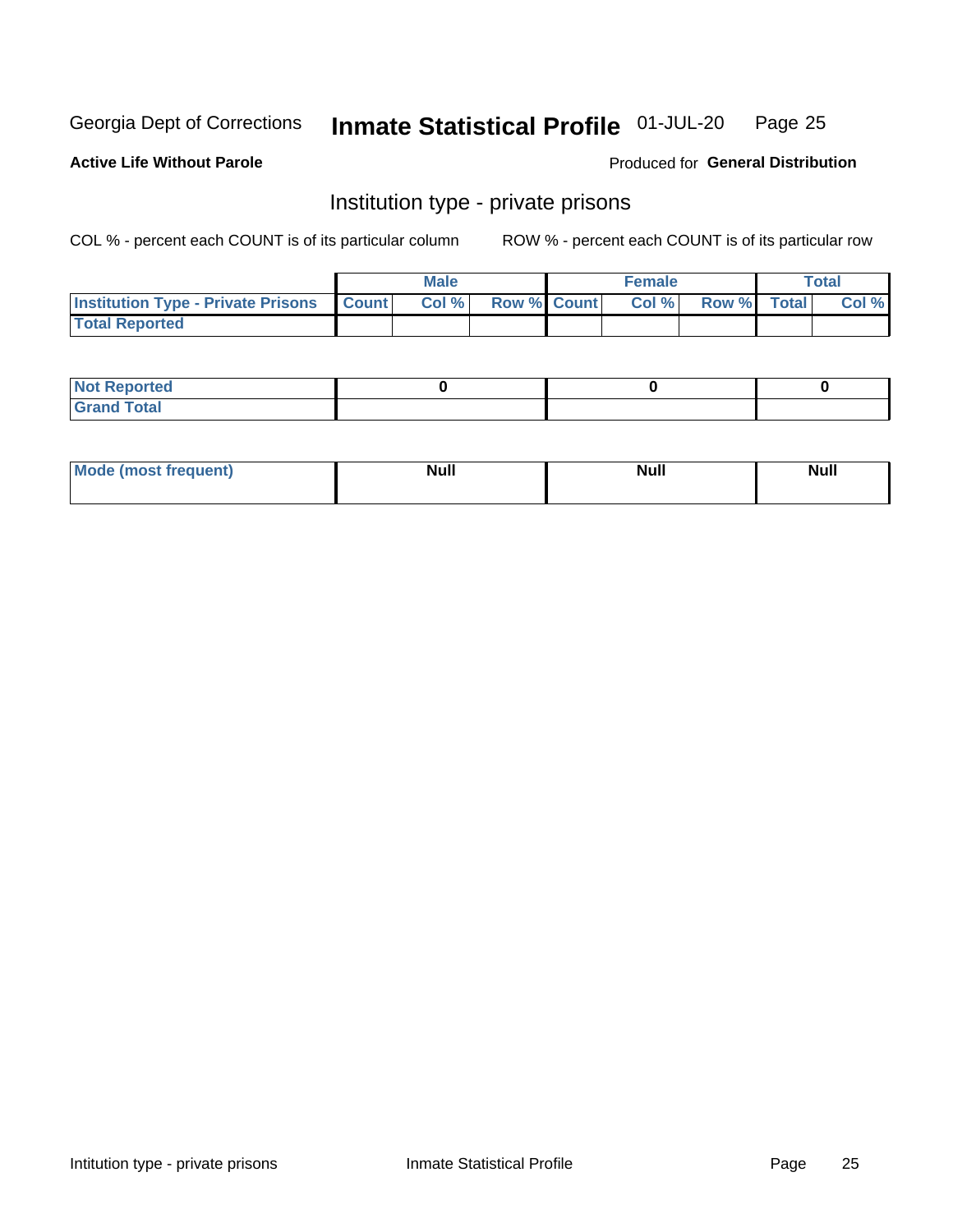#### Inmate Statistical Profile 01-JUL-20 Page 26

### **Active Life Without Parole**

### Produced for General Distribution

## Institution type - inmate boot camp

COL % - percent each COUNT is of its particular column

|                                      | <b>Male</b>     |       |              |              | <b>Female</b> | <b>Total</b> |  |       |
|--------------------------------------|-----------------|-------|--------------|--------------|---------------|--------------|--|-------|
| <b>Institution Type - Boot Camps</b> | <b>I</b> Count⊥ | Col % | <b>Row %</b> | <b>Count</b> | Col %         | Row % Total  |  | Col % |
| <b>Total Rported</b>                 |                 |       |              |              |               |              |  |       |

| <b>Not Reported</b>            |  |  |
|--------------------------------|--|--|
| <b>Total</b><br>C <sub>r</sub> |  |  |

| Mod<br>uamo | Nul.<br>$- - - - - -$ | <b>Null</b> | <br>uu.<br>------ |
|-------------|-----------------------|-------------|-------------------|
|             |                       |             |                   |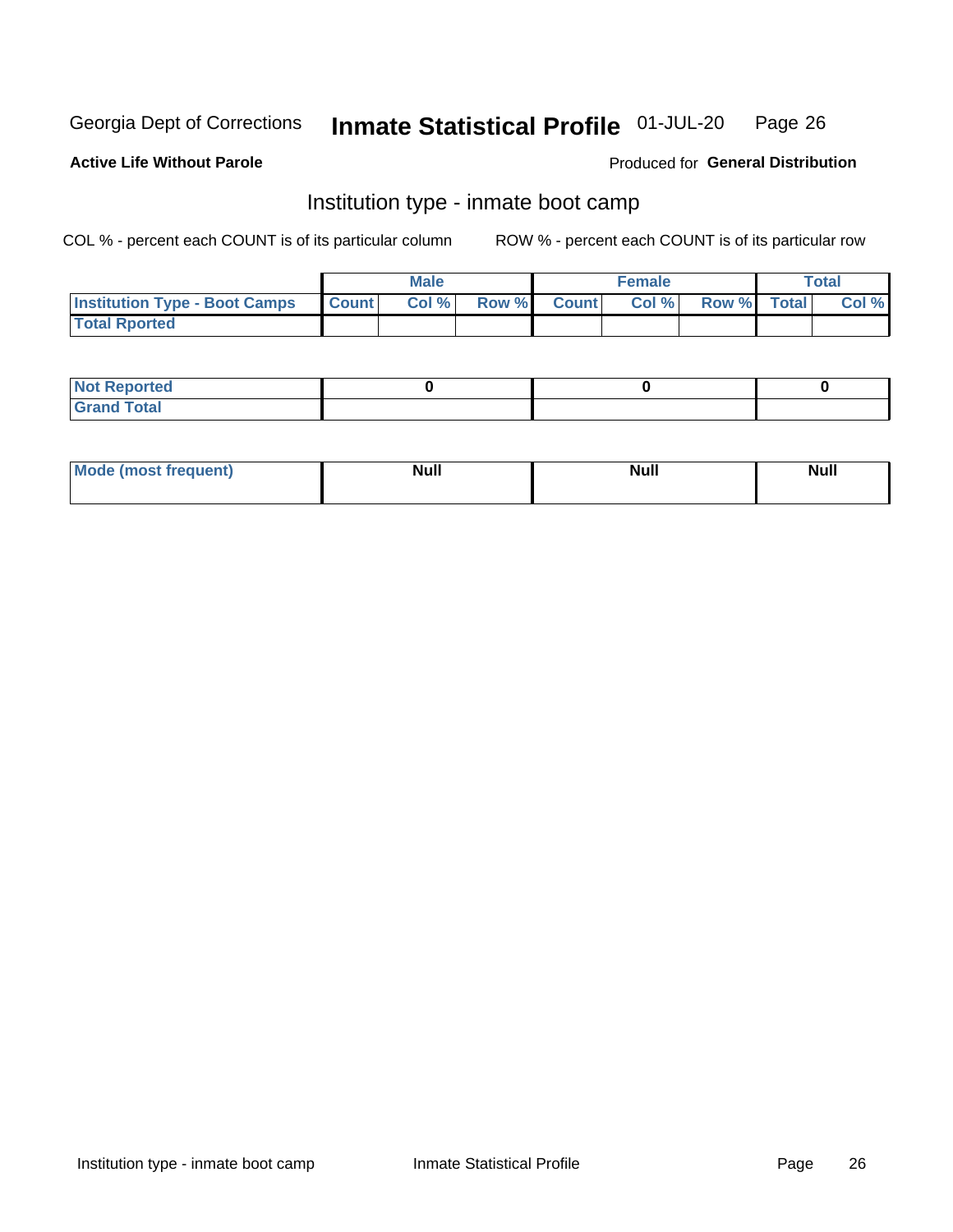#### Inmate Statistical Profile 01-JUL-20 Page 27

### **Active Life Without Parole**

Produced for General Distribution

## Number of disciplinary reports

COL % - percent each COUNT is of its particular column

|                                       | <b>Male</b>  |        |        |              | <b>Female</b> | <b>Total</b> |              |        |
|---------------------------------------|--------------|--------|--------|--------------|---------------|--------------|--------------|--------|
| <b>Number of Disciplinary Reports</b> | <b>Count</b> | Col %  | Row %  | <b>Count</b> | Col %         | Row %        | <b>Total</b> | Col %  |
|                                       | 474          | 29.66% | 95.76% | 21           | 36.21%        | 4.24%        | 495          | 29.89% |
|                                       | 215          | 13.45% | 95.56% | 10           | 17.24%        | 4.44%        | 225          | 13.59% |
| 2                                     | 150          | 9.39%  | 94.34% | 9            | 15.52%        | 5.66%        | 159          | 9.60%  |
| 3                                     | 123          | 7.70%  | 96.85% | 4            | $6.90\%$      | 3.15%        | 127          | 7.67%  |
|                                       | 77           | 4.82%  | 96.25% | 3            | 5.17%         | 3.75%        | 80           | 4.83%  |
| 5                                     | 68           | 4.26%  | 97.14% | 2            | 3.45%         | 2.86%        | 70           | 4.23%  |
| <b>More Than 5</b>                    | 491          | 30.73% | 98.20% | 9            | 15.52%        | 1.80%        | 500          | 30.19% |
| <b>Total Reported</b>                 | 1,598        | 100%   | 96.50% | 58           | 100.0%        | 3.50%        | 1,656        | 100%   |

| orted<br>ימא |      |    |      |
|--------------|------|----|------|
| <b>Total</b> | ,598 | ၁၀ | ,656 |

| Mean (average)       | 6.50 | 3.98 | 6.41 |
|----------------------|------|------|------|
| Median (middle)      |      |      |      |
| Mode (most frequent) |      |      |      |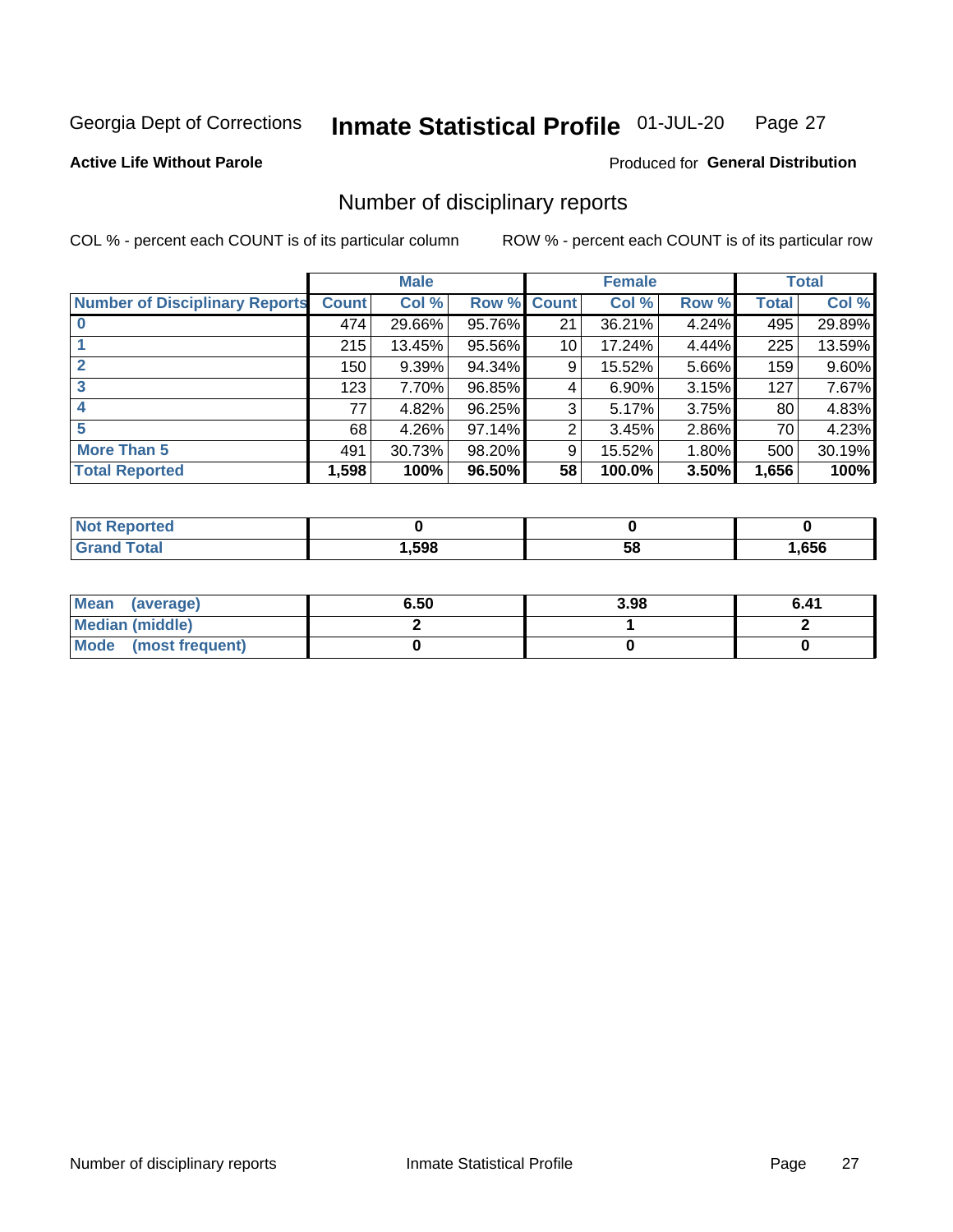#### Inmate Statistical Profile 01-JUL-20 Page 28

**Active Life Without Parole** 

**Produced for General Distribution** 

## Number of transfers

COL % - percent each COUNT is of its particular column

|                            |         | <b>Male</b> |                    |    | <b>Female</b> |        |              | <b>Total</b> |
|----------------------------|---------|-------------|--------------------|----|---------------|--------|--------------|--------------|
| <b>Number of Transfers</b> | Count l | Col %       | <b>Row % Count</b> |    | Col %         | Row %  | <b>Total</b> | Col %        |
|                            | 27      | 1.69%       | 77.14%             | 8  | 13.79%        | 22.86% | 35           | 2.11%        |
|                            | 415     | 25.97%      | 94.75%             | 23 | 39.66%        | 5.25%  | 438          | 26.45%       |
| $\mathbf{2}$               | 232     | 14.52%      | 94.31%             | 14 | 24.14%        | 5.69%  | 246          | 14.86%       |
| 3                          | 180     | 11.26%      | 96.26%             | 7  | 12.07%        | 3.74%  | 187          | 11.29%       |
|                            | 126     | 7.88%       | 99.21%             |    | 1.72%         | 0.79%  | 127          | 7.67%        |
| 5                          | 92      | 5.76%       | 98.92%             |    | 1.72%         | 1.08%  | 93           | 5.62%        |
| <b>More Than 5</b>         | 526     | 32.92%      | 99.25%             | 4  | 6.90%         | 0.75%  | 530          | 32.00%       |
| <b>Total Reported</b>      | 1,598   | 100%        | 96.50%             | 58 | 100%          | 3.50%  | 1,656        | 100%         |

| <u>orteo</u><br>NOT |      |    |      |
|---------------------|------|----|------|
| `otal               | ,598 | 58 | .656 |

| Mean (average)       | 5.92 | 95.، | 5.78 |
|----------------------|------|------|------|
| Median (middle)      |      |      |      |
| Mode (most frequent) |      |      |      |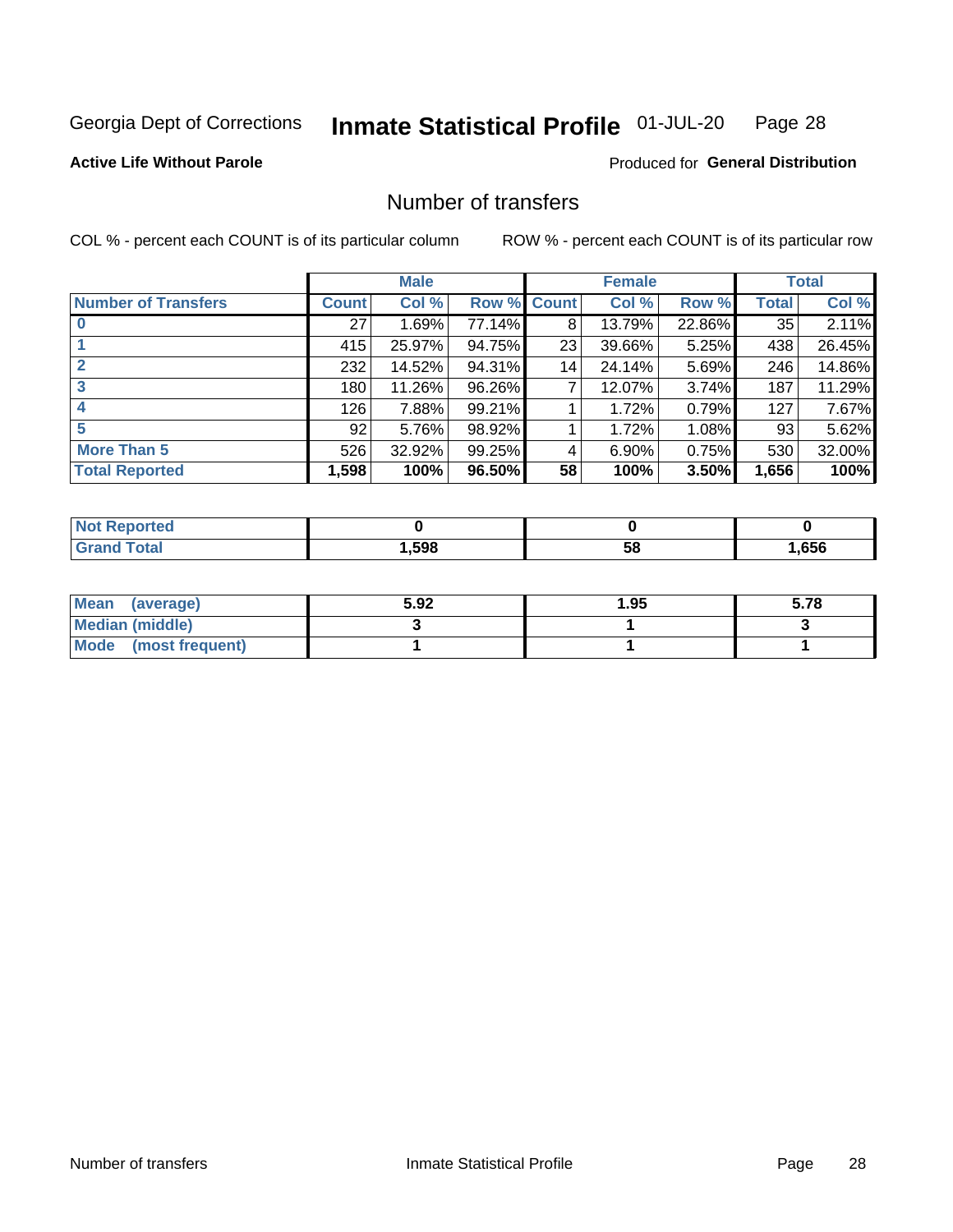#### Inmate Statistical Profile 01-JUL-20 Page 29

#### **Active Life Without Parole**

Produced for General Distribution

## Number of escapes

COL % - percent each COUNT is of its particular column

|                          |              | <b>Male</b> |                    |    | <b>Female</b> |          |       | Total  |
|--------------------------|--------------|-------------|--------------------|----|---------------|----------|-------|--------|
| <b>Number of Escapes</b> | <b>Count</b> | Col%        | <b>Row % Count</b> |    | Col %         | Row %    | Total | Col %  |
|                          | .594         | 99.75%      | $96.49\%$          | 58 | $100.00\%$    | $3.51\%$ | .652  | 99.76% |
|                          |              | 0.13%       | 100.00%            |    |               |          |       | 0.12%  |
|                          |              | 0.13%       | 100.00%            |    |               |          |       | 0.12%  |
| <b>Total Reported</b>    | $.598+$      | 100%        | 96.50%             | 58 | 100%          | $3.50\%$ | 1,656 | 100%   |

| rtea<br><b>NOT</b> |      |    |      |
|--------------------|------|----|------|
| `otal<br>Grand     | .598 | 58 | .656 |

| Mean (average)       |  |  |
|----------------------|--|--|
| Median (middle)      |  |  |
| Mode (most frequent) |  |  |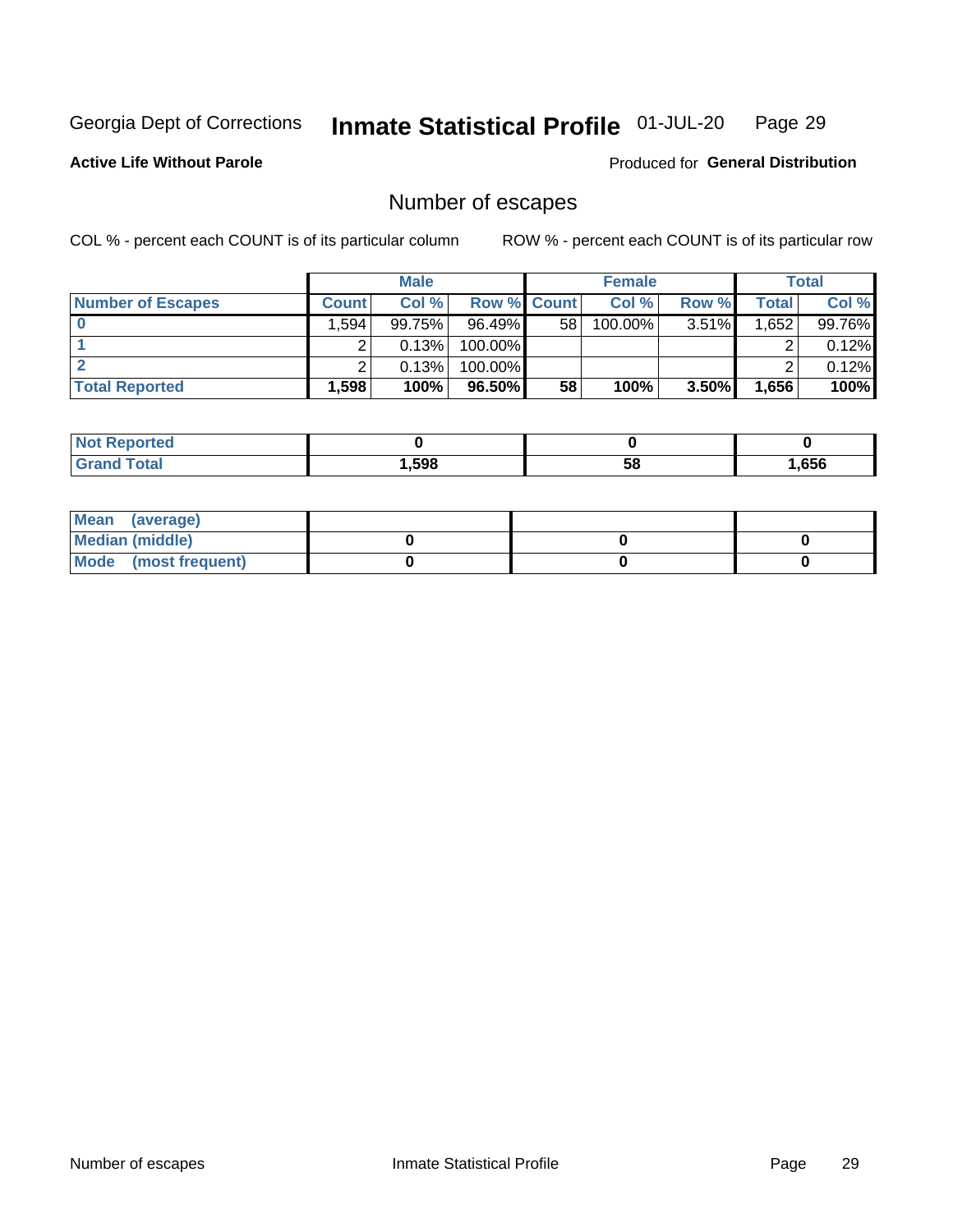### **Active Life Without Parole**

### Produced for General Distribution

### Time served in current (or last) institution

COL % - percent each COUNT is of its particular column

|                            |              | <b>Male</b> |         |                | <b>Female</b> |        |              | <b>Total</b> |
|----------------------------|--------------|-------------|---------|----------------|---------------|--------|--------------|--------------|
| <b>Time In Institution</b> | <b>Count</b> | Col %       | Row %   | <b>Count</b>   | Col %         | Row %  | <b>Total</b> | Col %        |
| 0 to 3 months              | 99           | 6.20%       | 98.02%  | 2              | 3.45%         | 1.98%  | 101          | 6.10%        |
| <b>3.01 to 6 months</b>    | 100          | 6.26%       | 99.01%  | 1              | 1.72%         | 0.99%  | 101          | 6.10%        |
| 6.01 to 9 months           | 101          | 6.32%       | 98.06%  | $\overline{2}$ | 3.45%         | 1.94%  | 103          | 6.22%        |
| 9.01 to 12 months          | 104          | 6.51%       | 96.30%  | 4              | 6.90%         | 3.70%  | 108          | 6.52%        |
| 12.01 to 18 months         | 192          | 12.02%      | 96.97%  | 6              | 10.34%        | 3.03%  | 198          | 11.96%       |
| <b>18.01 to 24 months</b>  | 184          | 11.51%      | 95.83%  | 8              | 13.79%        | 4.17%  | 192          | 11.59%       |
| $2.01$ to 3 years          | 241          | 15.08%      | 97.97%  | 5              | 8.62%         | 2.03%  | 246          | 14.86%       |
| $3.01$ to 4 years          | 172          | 10.76%      | 97.73%  | 4              | 6.90%         | 2.27%  | 176          | 10.63%       |
| $4.01$ to 5 years          | 106          | 6.63%       | 90.60%  | 11             | 18.97%        | 9.40%  | 117          | 7.07%        |
| 5.01 to 6 years            | 74           | 4.63%       | 94.87%  | 4              | 6.90%         | 5.13%  | 78           | 4.71%        |
| 6.01 to 7 years            | 46           | 2.88%       | 92.00%  | 4              | 6.90%         | 8.00%  | 50           | 3.02%        |
| 7.01 to 8 years            | 53           | 3.32%       | 96.36%  | $\overline{2}$ | 3.45%         | 3.64%  | 55           | 3.32%        |
| 8.01 to 9 years            | 27           | 1.69%       | 100.00% |                |               |        | 27           | 1.63%        |
| 9.01 to 10 years           | 28           | 1.75%       | 84.85%  | 5              | 8.62%         | 15.15% | 33           | 1.99%        |
| Over 10 years              | 71           | 4.44%       | 100.00% |                |               |        | 71           | 4.29%        |
| <b>Total Reported</b>      | 1,598        | 100%        | 96.50%  | 58             | 100%          | 3.50%  | 1,656        | 100.0%       |

| <b>Not Reported</b> |      |    |      |
|---------------------|------|----|------|
| $f \circ f \circ f$ | ,598 | vu | ,656 |

| <b>Mean</b><br>(average) | 37 months | 44 months | 38 months |
|--------------------------|-----------|-----------|-----------|
| Median (middle)          | 25 months | 41 months | 25 months |
| Mode (most frequent)     | months    | 4 months  | 1 months  |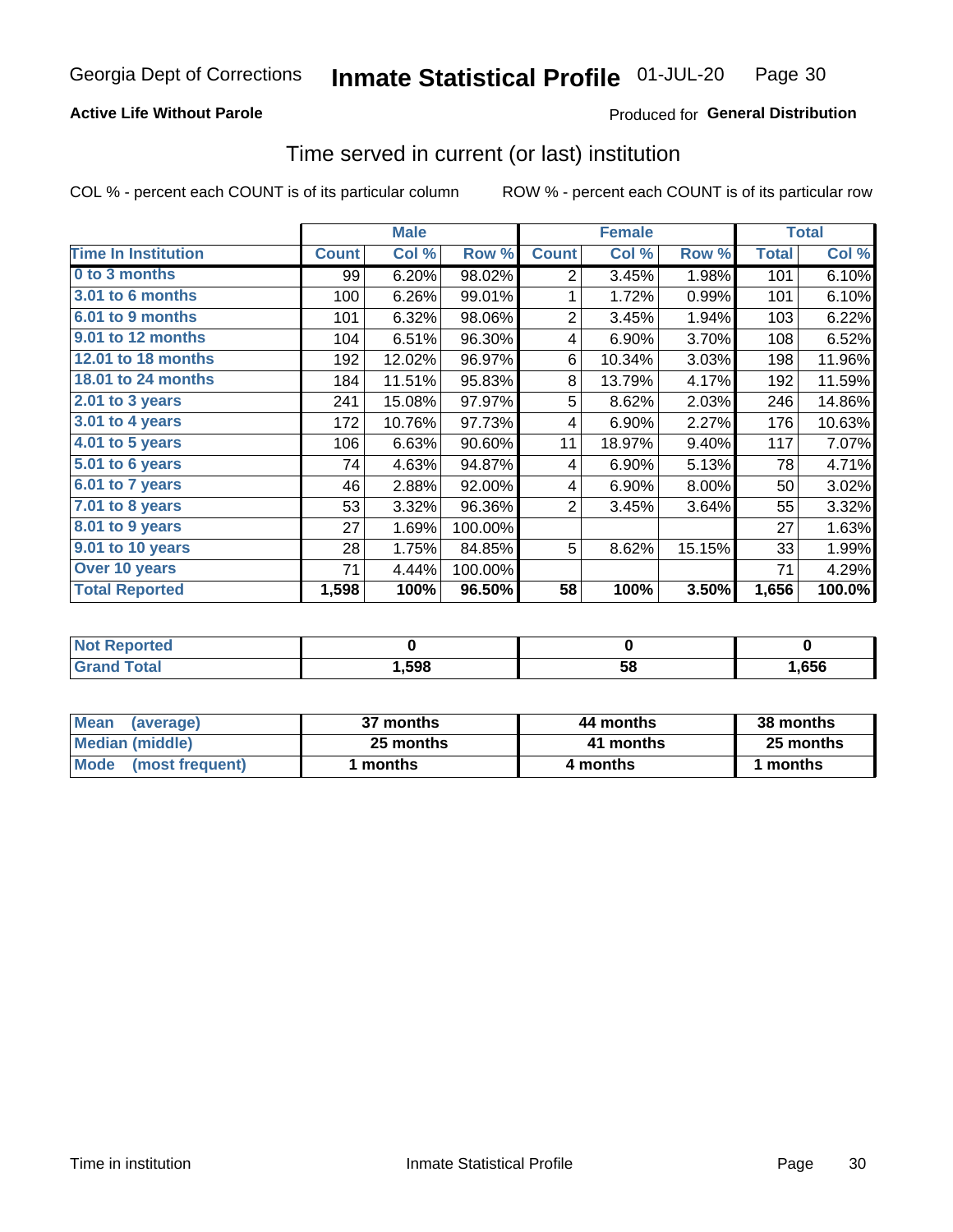#### Inmate Statistical Profile 01-JUL-20 Page 31

#### **Active Life Without Parole**

#### Produced for General Distribution

### Highest grade level attained

COL % - percent each COUNT is of its particular column

|                              |                | <b>Male</b> |         |                 | <b>Female</b> |        |                | <b>Total</b> |
|------------------------------|----------------|-------------|---------|-----------------|---------------|--------|----------------|--------------|
| <b>Grade Level</b>           | <b>Count</b>   | Col %       | Row %   | <b>Count</b>    | Col %         | Row %  | <b>Total</b>   | Col %        |
| No school at all             | 2              | 0.17%       | 100.00% |                 |               |        | $\overline{2}$ | 0.16%        |
| <b>Grade 1</b>               | 1              | 0.08%       | 100.00% |                 |               |        | 1              | 0.08%        |
| <b>Grade 2</b>               | 1              | 0.08%       | 100.00% |                 |               |        | 1              | 0.08%        |
| <b>Grade 3</b>               | $\overline{2}$ | 0.17%       | 100.00% |                 |               |        | $\overline{2}$ | 0.16%        |
| <b>Grade 4</b>               | 3              | 0.25%       | 100.00% |                 |               |        | 3              | 0.25%        |
| Grade 5                      | 1              | 0.08%       | 100.00% |                 |               |        | 1              | 0.08%        |
| Grade 6                      | 9              | 0.75%       | 100.00% |                 |               |        | 9              | 0.74%        |
| Grade 7                      | 34             | 2.85%       | 100.00% |                 |               |        | 34             | 2.78%        |
| Grade 8                      | 80             | 6.69%       | 98.77%  | 1               | 3.85%         | 1.23%  | 81             | 6.63%        |
| Grade 9                      | 144            | 12.05%      | 97.96%  | 3               | 11.54%        | 2.04%  | 147            | 12.04%       |
| Grade 10                     | 227            | 19.00%      | 97.42%  | 6               | 23.08%        | 2.58%  | 233            | 19.08%       |
| Grade 11                     | 217            | 18.16%      | 98.64%  | 3               | 11.54%        | 1.36%  | 220            | 18.02%       |
| <b>Grade 12 or GED</b>       | 316            | 26.44%      | 97.53%  | 8               | 30.77%        | 2.47%  | 324            | 26.54%       |
| Some tech school             | 14             | 1.17%       | 93.33%  | 1               | 3.85%         | 6.67%  | 15             | 1.23%        |
| <b>Completed tech school</b> | 17             | 1.42%       | 100.00% |                 |               |        | 17             | 1.39%        |
| College, 1 year              | 38             | 3.18%       | 97.44%  | 1               | 3.85%         | 2.56%  | 39             | 3.19%        |
| College, 2 year              | 42             | 3.51%       | 97.67%  | 1               | 3.85%         | 2.33%  | 43             | 3.52%        |
| College, 3 year              | 19             | 1.59%       | 100.00% |                 |               |        | 19             | 1.56%        |
| <b>Bachelor's degree</b>     | 21             | 1.76%       | 100.00% |                 |               |        | 21             | 1.72%        |
| <b>Master's degree</b>       | 4              | 0.33%       | 80.00%  | 1               | 3.85%         | 20.00% | 5              | 0.41%        |
| Ph.D. degree                 | 1              | 0.08%       | 50.00%  | 1               | 3.85%         | 50.00% | $\overline{2}$ | 0.16%        |
| Law degree                   | $\overline{2}$ | 0.17%       | 100.00% |                 |               |        | $\overline{2}$ | 0.16%        |
| <b>Total Reported</b>        | 1,195          | 100%        | 97.87%  | $\overline{26}$ | 100.0%        | 2.13%  | 1,221          | 100%         |

| NO   | 10°   | ^^ | ---  |
|------|-------|----|------|
| rtec | ヿヷぃ   | ◡▵ | マソー  |
|      | 1,598 | 58 | ,656 |

| <b>Mean</b><br>(average) | 10.84           | 11.62           | 10.86           |
|--------------------------|-----------------|-----------------|-----------------|
| <b>Median (middle)</b>   | Grade 11        | Other           | Grade 11        |
| Mode<br>(most frequent)  | Grade 12 or GED | Grade 12 or GED | Grade 12 or GED |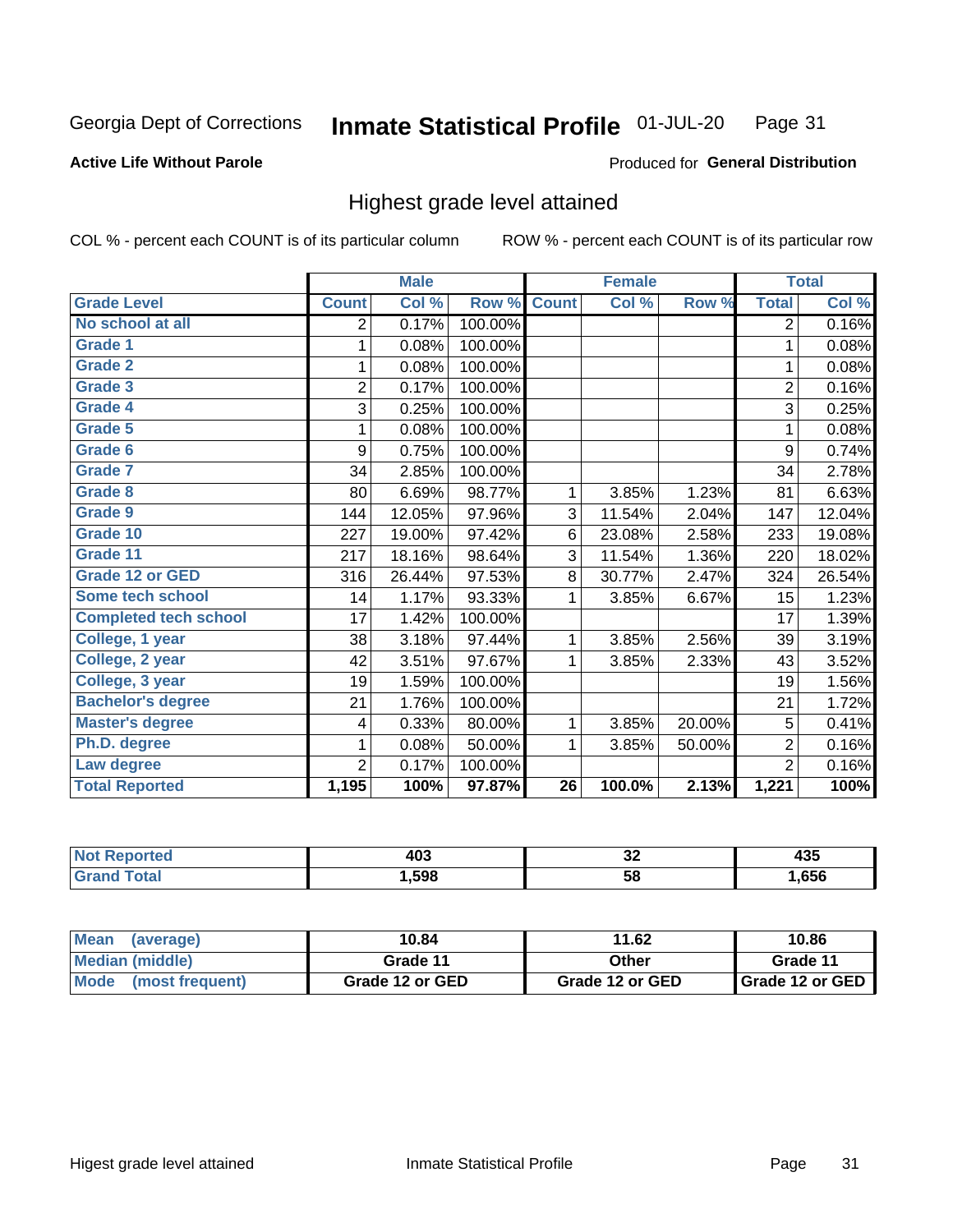#### Inmate Statistical Profile 01-JUL-20 Page 32

### **Active Life Without Parole**

#### Produced for General Distribution

## Culture fair IQ scores

COL % - percent each COUNT is of its particular column

|                       |              | <b>Male</b> |                    |                | <b>Female</b> |          |              | <b>Total</b> |
|-----------------------|--------------|-------------|--------------------|----------------|---------------|----------|--------------|--------------|
| <b>IQ Scores</b>      | <b>Count</b> | Col %       | <b>Row % Count</b> |                | Col %         | Row %    | <b>Total</b> | Col %        |
| $60 - 69$             | 43           | 3.13%       | 97.73%             |                | 2.13%         | $2.27\%$ | 44           | 3.10%        |
| $70 - 79$             | 102          | 7.43%       | 97.14%             | 3              | 6.38%         | 2.86%    | 105          | 7.40%        |
| $80 - 89$             | 188          | 13.70%      | 96.41%             | $\overline{7}$ | 14.89%        | 3.59%    | 195          | 13.74%       |
| $90 - 99$             | 357          | 26.02%      | 94.95%             | 19             | 40.43%        | $5.05\%$ | 376          | 26.50%       |
| $100 - 109$           | 375          | 27.33%      | 97.66%             | 9              | 19.15%        | 2.34%    | 384          | 27.06%       |
| $110 - 119$           | 257          | 18.73%      | 98.09%             | 5              | 10.64%        | $1.91\%$ | 262          | 18.46%       |
| $120 - 129$           | 48           | 3.50%       | 96.00%             | $\overline{2}$ | 4.26%         | $4.00\%$ | 50           | 3.52%        |
| $130 - 139$           | 2            | 0.15%       | 66.67%             | 1              | 2.13%         | 33.33%   | 3            | 0.21%        |
| <b>Total Reported</b> | 1,372        | 100%        | 96.69%             | 47             | 100.0%        | $3.31\%$ | 1,419        | 100%         |

| <b>Not Reported</b>  | 208   |    | クイド<br>2 I J |
|----------------------|-------|----|--------------|
| Not Valid (under 60) | 18    |    | ົ<br>LL      |
| <b>Grand Total</b>   | 1,598 | 58 | 1,656        |

| Mean<br>(average)       | 98 | 98  | 98 |
|-------------------------|----|-----|----|
| <b>Median (middle)</b>  | 99 | 96  | 99 |
| Mode<br>(most frequent) | 99 | 102 | 99 |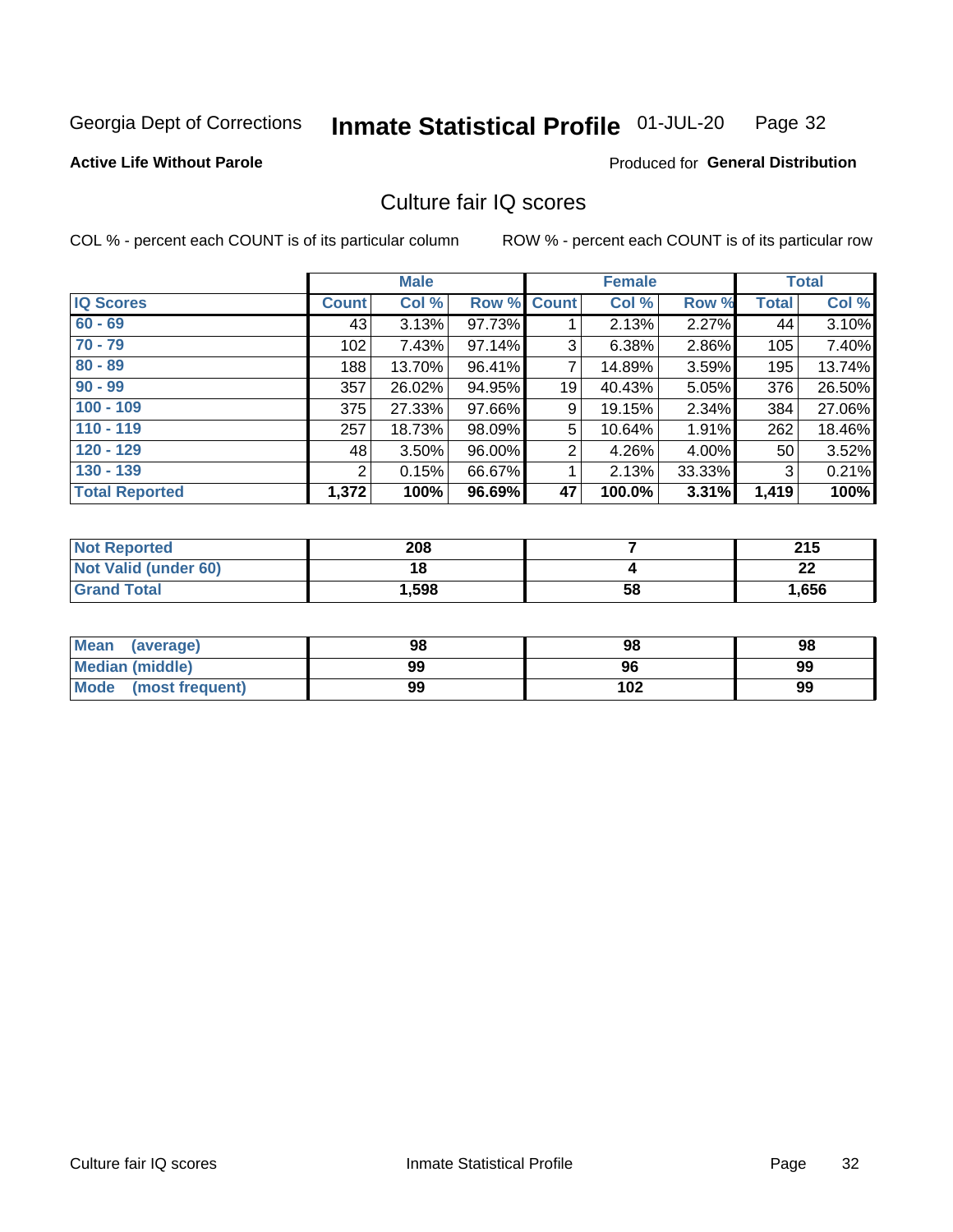#### Inmate Statistical Profile 01-JUL-20 Page 33

#### **Active Life Without Parole**

### Produced for General Distribution

## Wide Range Achievement Test (WRAT) reading score

COL % - percent each COUNT is of its particular column

|                           |              | <b>Male</b> |         |                | <b>Female</b> | <b>Total</b> |              |        |
|---------------------------|--------------|-------------|---------|----------------|---------------|--------------|--------------|--------|
| <b>WRAT Reading Score</b> | <b>Count</b> | Col %       | Row %   | <b>Count</b>   | Col %         | Row %        | <b>Total</b> | Col %  |
| $0.1$ to $0.9$            | 27           | 1.83%       | 100.00% |                |               |              | 27           | 1.77%  |
| 1.0 to 1.9                | 24           | 1.63%       | 100.00% |                |               |              | 24           | 1.58%  |
| 2.0 to 2.9                | 49           | 3.33%       | 96.08%  | 2              | 3.92%         | 3.92%        | 51           | 3.35%  |
| 3.0 to 3.9                | 88           | 5.98%       | 95.65%  | 4              | 7.84%         | 4.35%        | 92           | 6.04%  |
| 4.0 to 4.9                | 112          | 7.61%       | 96.55%  | 4              | 7.84%         | 3.45%        | 116          | 7.62%  |
| 5.0 to 5.9                | 138          | 9.38%       | 98.57%  | $\overline{2}$ | 3.92%         | 1.43%        | 140          | 9.19%  |
| 6.0 to 6.9                | 118          | 8.02%       | 98.33%  | $\overline{2}$ | 3.92%         | 1.67%        | 120          | 7.88%  |
| 7.0 to 7.9                | 45           | 3.06%       | 100.00% |                |               |              | 45           | 2.95%  |
| 8.0 to 8.9                | 127          | 8.63%       | 97.69%  | 3              | 5.88%         | 2.31%        | 130          | 8.54%  |
| 9.0 to 9.9                | 72           | 4.89%       | 97.30%  | $\overline{2}$ | 3.92%         | 2.70%        | 74           | 4.86%  |
| 10.0 to 10.9              | 88           | 5.98%       | 98.88%  | 1              | 1.96%         | 1.12%        | 89           | 5.84%  |
| 11.0 to 11.9              | 141          | 9.58%       | 95.92%  | 6              | 11.76%        | 4.08%        | 147          | 9.65%  |
| 12.0 to 12.9              | 390          | 26.49%      | 94.66%  | 22             | 43.14%        | 5.34%        | 412          | 27.05% |
| 13                        | 53           | 3.60%       | 94.64%  | 3              | 5.88%         | 5.36%        | 56           | 3.68%  |
| <b>Total Reported</b>     | 1,472        | 100%        | 96.65%  | 51             | 100%          | 3.35%        | 1,523        | 100%   |
|                           |              |             |         |                |               |              |              |        |

| <b>Not Reported</b>   | 126  |    | 400<br>ייו |
|-----------------------|------|----|------------|
| <b>Total</b><br>Grand | ,598 | 58 | ,656       |

| Mean (average)         | 8.70       | 9.88 | 8.74 |
|------------------------|------------|------|------|
| <b>Median (middle)</b> | י ה<br>Y.Z | 11.9 | 9.2  |
| Mode (most frequent)   | 12.9       | 12.9 | 12.9 |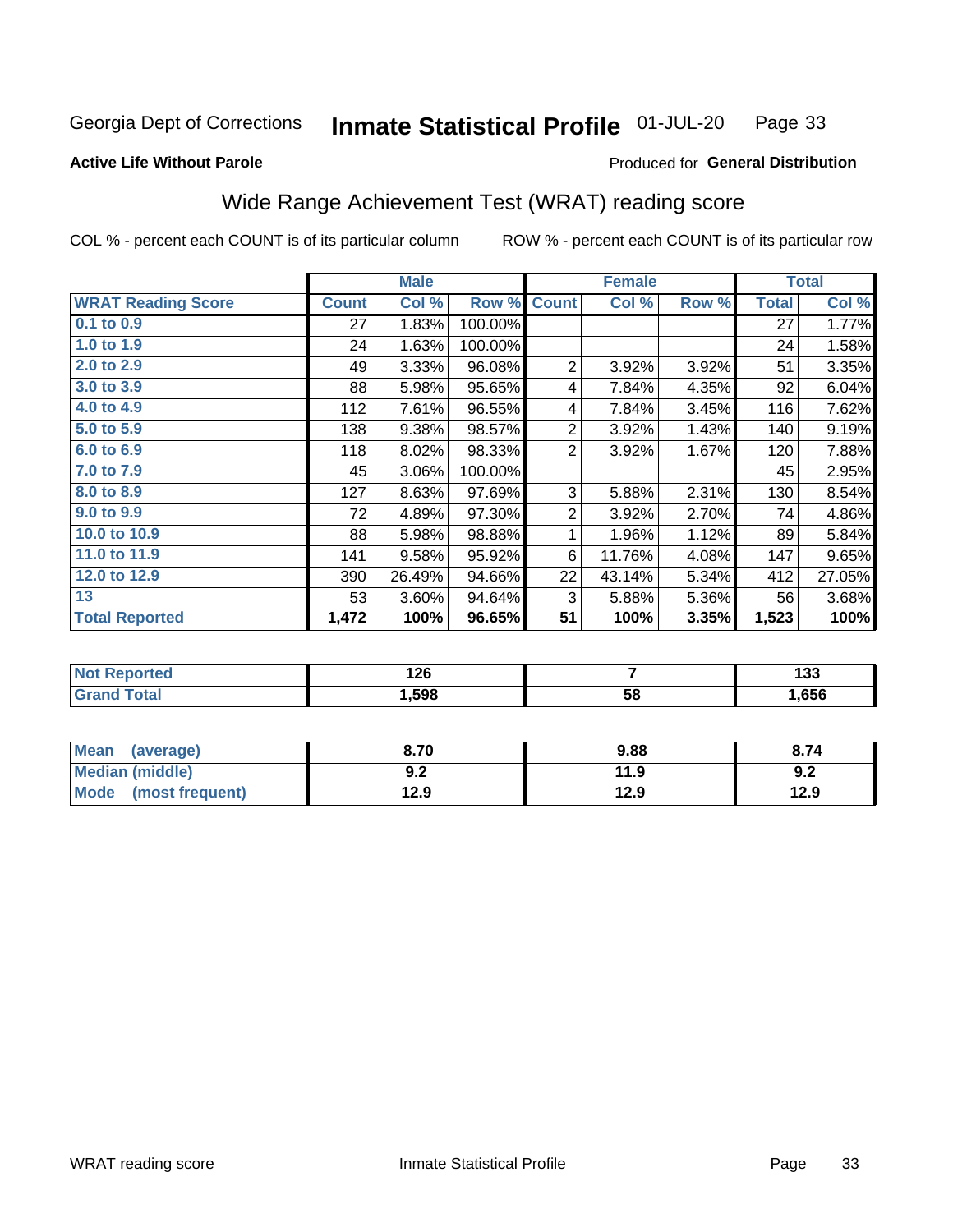#### Inmate Statistical Profile 01-JUL-20 Page 34

#### **Active Life Without Parole**

### Produced for General Distribution

## Wide Range Achievement Test (WRAT) math score

COL % - percent each COUNT is of its particular column

|                              |              | <b>Male</b> |         |                | <b>Female</b> |        |              | <b>Total</b> |
|------------------------------|--------------|-------------|---------|----------------|---------------|--------|--------------|--------------|
| <b>WRAT Mathematic Score</b> | <b>Count</b> | Col %       | Row %   | <b>Count</b>   | Col %         | Row %  | <b>Total</b> | Col %        |
| $0.1$ to $0.9$               | 5            | 0.34%       | 100.00% |                |               |        | 5            | 0.33%        |
| 1.0 to 1.9                   | 12           | 0.82%       | 100.00% |                |               |        | 12           | 0.79%        |
| 2.0 to 2.9                   | 36           | 2.45%       | 97.30%  | 1              | 1.96%         | 2.70%  | 37           | 2.43%        |
| 3.0 to 3.9                   | 80           | 5.43%       | 97.56%  | $\overline{2}$ | 3.92%         | 2.44%  | 82           | 5.38%        |
| 4.0 to 4.9                   | 165          | 11.21%      | 97.06%  | 5              | 9.80%         | 2.94%  | 170          | 11.16%       |
| 5.0 to 5.9                   | 210          | 14.27%      | 97.67%  | 5              | 9.80%         | 2.33%  | 215          | 14.12%       |
| 6.0 to 6.9                   | 311          | 21.13%      | 97.19%  | 9              | 17.65%        | 2.81%  | 320          | 21.01%       |
| 7.0 to 7.9                   | 134          | 9.10%       | 96.40%  | 5              | 9.80%         | 3.60%  | 139          | 9.13%        |
| 8.0 to 8.9                   | 148          | 10.05%      | 98.01%  | 3              | 5.88%         | 1.99%  | 151          | 9.91%        |
| 9.0 to 9.9                   | 108          | 7.34%       | 95.58%  | 5              | 9.80%         | 4.42%  | 113          | 7.42%        |
| 10.0 to 10.9                 | 32           | 2.17%       | 100.00% |                |               |        | 32           | 2.10%        |
| 11.0 to 11.9                 | 49           | 3.33%       | 96.08%  | 2              | 3.92%         | 3.92%  | 51           | 3.35%        |
| 12.0 to 12.9                 | 176          | 11.96%      | 93.12%  | 13             | 25.49%        | 6.88%  | 189          | 12.41%       |
| 13                           | 6            | 0.41%       | 85.71%  | 1              | 1.96%         | 14.29% |              | 0.46%        |
| <b>Total Reported</b>        | 1,472        | 100%        | 96.65%  | 51             | 100%          | 3.35%  | 1,523        | 100%         |
|                              |              |             |         |                |               |        |              |              |

| <b>Not Reported</b>   | 126  |    | 400<br>ייו |
|-----------------------|------|----|------------|
| <b>Total</b><br>Grand | ,598 | 58 | ,656       |

| <b>Mean</b><br>(average) | 7.33 | 8.40 | フヘフ<br>، ن |
|--------------------------|------|------|------------|
| Median (middle)          | 6.9  | ۰.,  | 6.9        |
| Mode<br>(most frequent)  | 12.9 | 12.9 | 12.9       |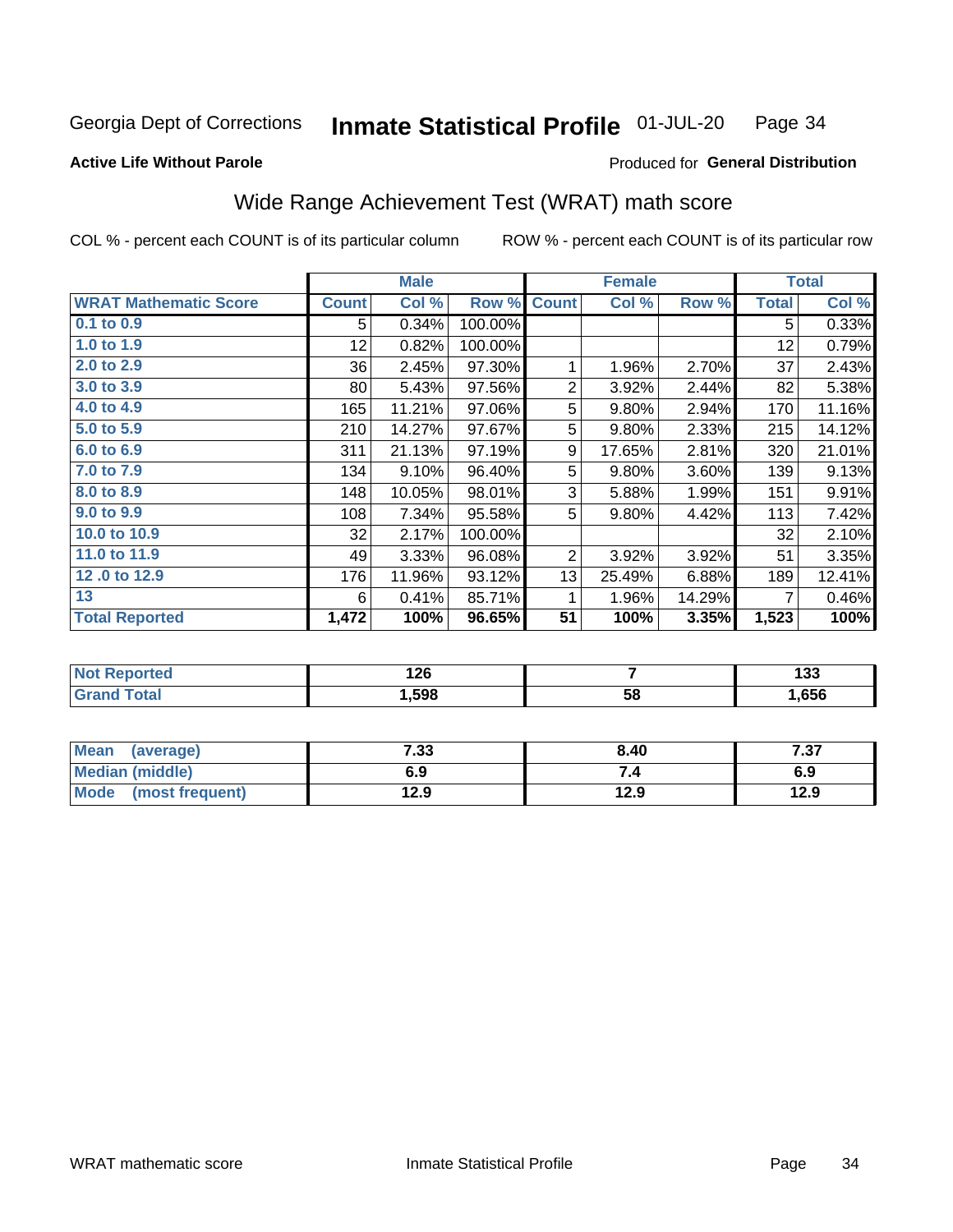#### Inmate Statistical Profile 01-JUL-20 Page 35

#### **Active Life Without Parole**

#### Produced for General Distribution

## Wide Range Achievement Test (WRAT) spelling score

COL % - percent each COUNT is of its particular column

|                            |              | <b>Male</b>      |         | <b>Female</b>  |               |       | <b>Total</b> |            |
|----------------------------|--------------|------------------|---------|----------------|---------------|-------|--------------|------------|
| <b>WRAT Spelling Score</b> | <b>Count</b> | Col %            | Row %   | <b>Count</b>   | Col %         | Row % | <b>Total</b> | Col %      |
| $0.1$ to $0.9$             | 26           | 1.77%            | 100.00% |                |               |       | 26           | 1.71%      |
| 1.0 to 1.9                 | 37           | 2.52%            | 100.00% |                |               |       | 37           | 2.43%      |
| 2.0 to 2.9                 | 63           | 4.29%            | 96.92%  | $\overline{2}$ | 3.92%         | 3.08% | 65           | 4.27%      |
| 3.0 to 3.9                 | 87           | 5.92%            | 97.75%  | 2              | 3.92%         | 2.25% | 89           | 5.85%      |
| 4.0 to 4.9                 | 86           | 5.85%            | 97.73%  | $\overline{2}$ | 3.92%         | 2.27% | 88           | 5.79%      |
| 5.0 to 5.9                 | 149          | 10.14%           | 99.33%  |                | 1.96%         | 0.67% | 150          | 9.86%      |
| 6.0 to 6.9                 | 129          | 8.78%            | 98.47%  | $\overline{2}$ | 3.92%         | 1.53% | 131          | 8.61%      |
| 7.0 to 7.9                 | 134          | 9.12%            | 97.81%  | 3              | 5.88%         | 2.19% | 137          | 9.01%      |
| 8.0 to 8.9                 | 130          | 8.84%            | 97.74%  | 3              | 5.88%         | 2.26% | 133          | 8.74%      |
| 9.0 to 9.9                 | 81           | 5.51%            | 100.00% |                |               |       | 81           | 5.33%      |
| 10.0 to 10.9               | 74           | 5.03%            | 100.00% |                |               |       | 74           | 4.87%      |
| 11.0 to 11.9               | 102          | 6.94%            | 93.58%  | $\overline{7}$ | 13.73%        | 6.42% | 109          | 7.17%      |
| 12.0 to 12.9               | 342          | 23.27%           | 92.43%  | 28             | 54.90%        | 7.57% | 370          | 24.33%     |
| 13                         | 30           | 2.04%            | 96.77%  | 1              | 1.96%         | 3.23% | 31           | 2.04%      |
| <b>Total Reported</b>      | 1,470        | 100%             | 96.65%  | 51             | 100%          | 3.35% | 1,521        | 100.0%     |
| Mart Daniel and a st       |              | $\overline{100}$ |         |                | $\rightarrow$ |       |              | $\sqrt{2}$ |

| N     | 0 מ  |    | .    |
|-------|------|----|------|
| onteo | .ZO  |    | טטו  |
|       | .598 | 58 | .656 |

| <b>Mean</b><br>(average) | 8.24 | 10.55         | 8.32 |
|--------------------------|------|---------------|------|
| <b>Median (middle)</b>   | o.J  | 1つ フ<br>I 4.I | o.J  |
| Mode<br>(most frequent)  | l2.9 | 12.9          | 12.9 |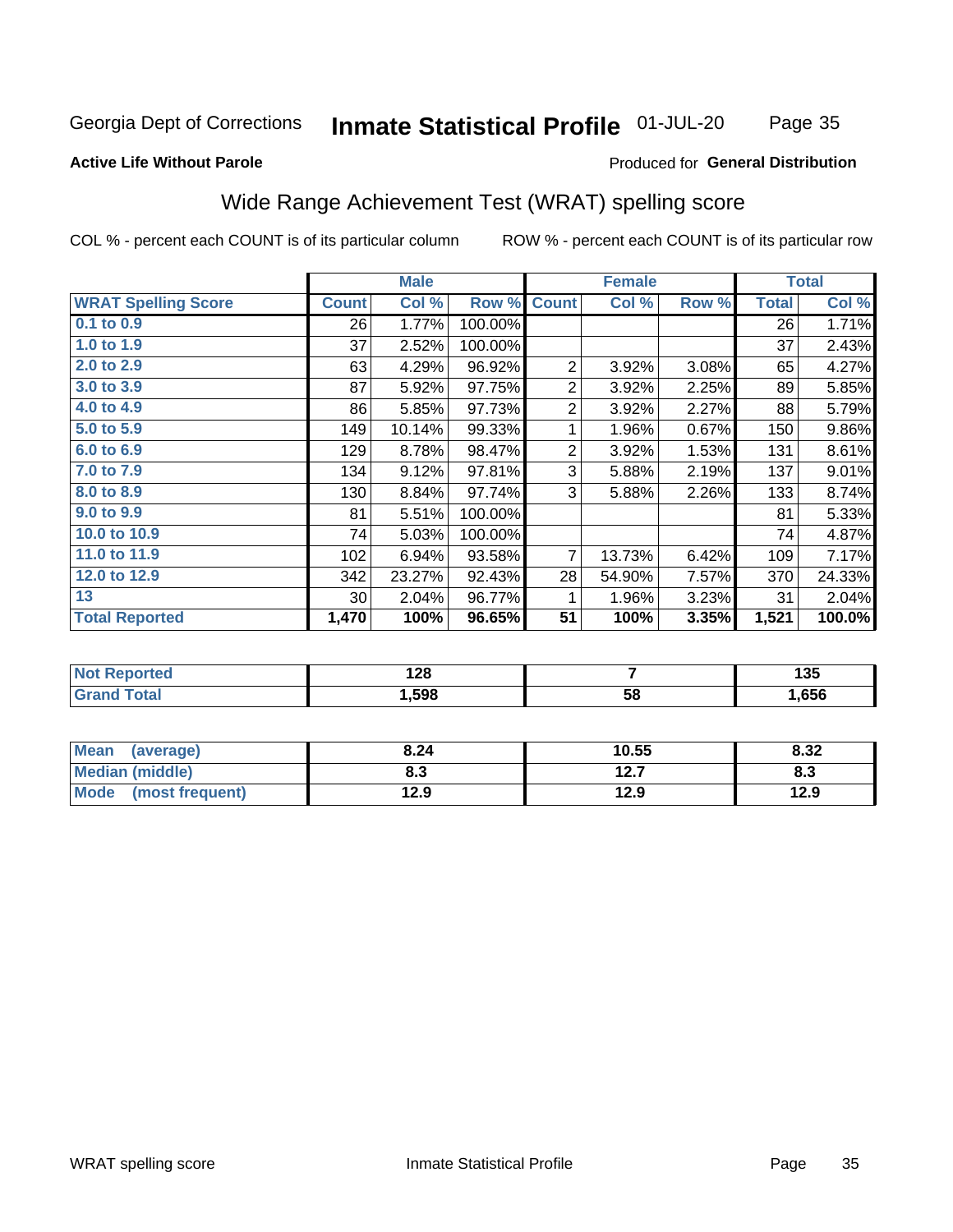#### Inmate Statistical Profile 01-JUL-20 Page 36

**Produced for General Distribution** 

#### **Active Life Without Parole**

## Current / last mental health treatment level

COL % - percent each COUNT is of its particular column

|                                    |              | <b>Male</b> |           |              | <b>Female</b> |       |              | <b>Total</b> |
|------------------------------------|--------------|-------------|-----------|--------------|---------------|-------|--------------|--------------|
| <b>Mental Health Treatment Lev</b> | <b>Count</b> | Col %       | Row %     | <b>Count</b> | Col %         | Row % | <b>Total</b> | Col %        |
| 1 No problem at current time       | 280          | 39.11%      | 95.89%    | 12           | 23.53%        | 4.11% | 292          | 38.07%       |
| 2 Receiving outpatient             | 345          | 48.18%      | $90.08\%$ | 38           | 74.51%        | 9.92% | 383          | 49.93%       |
| <b>Treatment</b>                   |              |             |           |              |               |       |              |              |
| 3 Inpatient, moderate              | 68           | 9.50%       | 98.55%    |              | 1.96%         | 1.45% | 69           | 9.00%        |
| <b>Treatment</b>                   |              |             |           |              |               |       |              |              |
| 4 Inpatient, intensive             | 23           | 3.21%       | 100.00%   |              |               |       | 23           | 3.00%        |
| Treatment                          |              |             |           |              |               |       |              |              |
| <b>Total Evaluated</b>             | 716          | 100%        | 93.35%    | 51           | 100%          | 6.65% | 767          | 100%         |

| Never had MH evaluation | 882  |    | 889  |
|-------------------------|------|----|------|
| $\tau$ otal $\;$        | .598 | 58 | ,656 |

| <b>Median (middle)</b>         | <b>Receiving outpatient</b><br>treatment | <b>Receiving outpatient</b><br>treatment | <b>Receiving</b><br>outpatient<br>treatment |  |
|--------------------------------|------------------------------------------|------------------------------------------|---------------------------------------------|--|
| <b>Mode</b><br>(most frequent) | <b>Receiving outpatient</b><br>treatment | <b>Receiving outpatient</b><br>treatment | <b>Receiving</b><br>outpatient<br>treatment |  |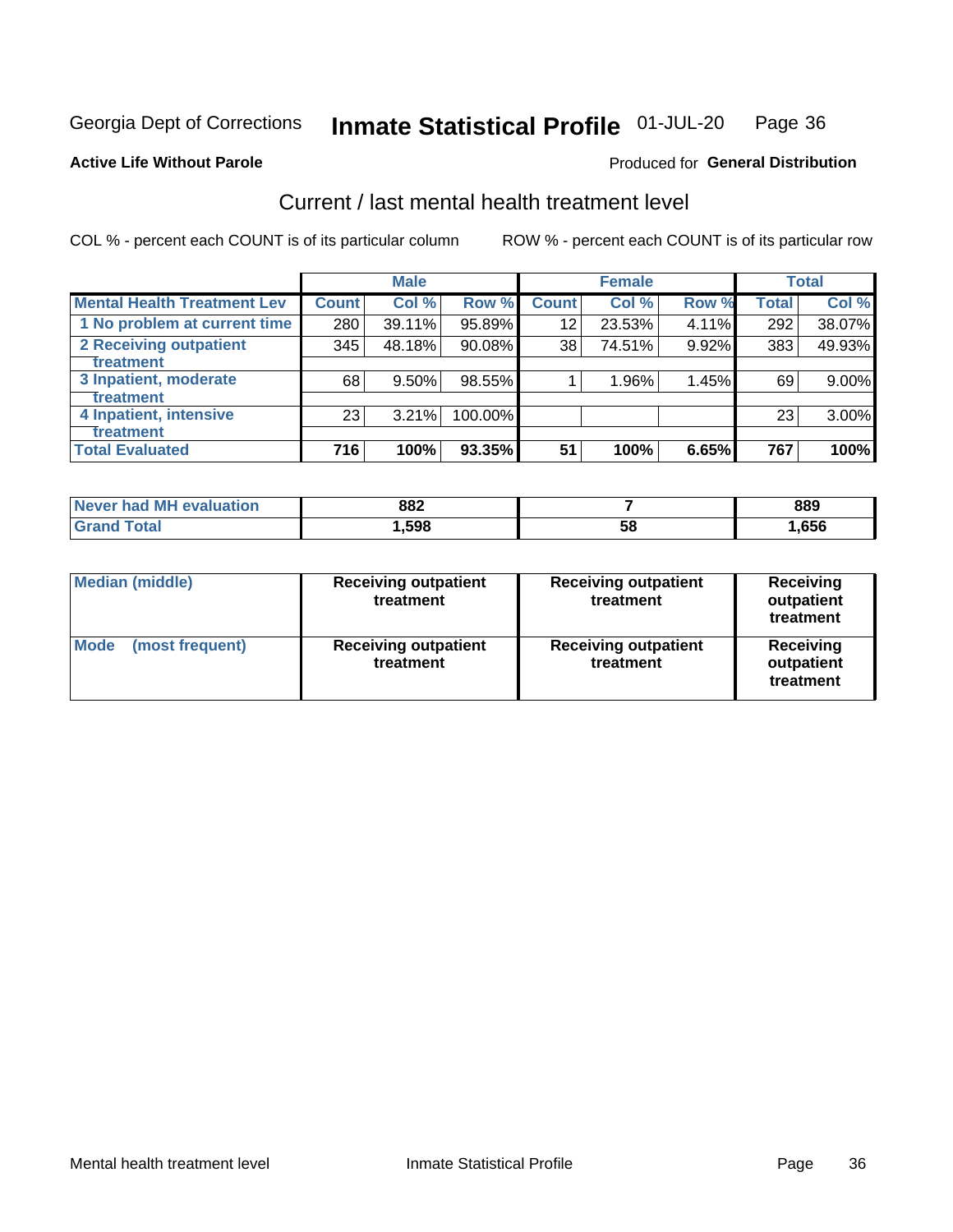#### Inmate Statistical Profile 01-JUL-20 Page 37

### **Active Life Without Parole**

### Produced for General Distribution

## PULHESDWIT medical scale - 'P' overall condition ('P'hysical)

COL % - percent each COUNT is of its particular column

|                                  |                 | <b>Male</b> |         |              | <b>Female</b> |       |              | <b>Total</b> |
|----------------------------------|-----------------|-------------|---------|--------------|---------------|-------|--------------|--------------|
| 'P' Overall Condition            | <b>Count</b>    | Col %       | Row %   | <b>Count</b> | Col %         | Row % | <b>Total</b> | Col %        |
| 1 No medical illness             | 1,128           | 75.91%      | 97.33%  | 31           | 53.45%        | 2.67% | 1,159        | 75.06%       |
| 2 Well-controlled chronic        | 318             | 21.40%      | 92.44%  | 26           | 44.83%        | 7.56% | 344          | 22.28%       |
| <b>illness</b>                   |                 |             |         |              |               |       |              |              |
| 3 Poorly-controlled chronic      | 37 <sub>l</sub> | 2.49%       | 97.37%  |              | 1.72%         | 2.63% | 38           | 2.46%        |
| <b>illness</b>                   |                 |             |         |              |               |       |              |              |
| 4 Significant problems requiring | 2               | 0.13%       | 100.00% |              |               |       | 2            | 0.13%        |
| special housing                  |                 |             |         |              |               |       |              |              |
| 5 Terminal illness, < 6 months   |                 | $0.07\%$    | 100.00% |              |               |       |              | 0.06%        |
| to live                          |                 |             |         |              |               |       |              |              |
| <b>Total Reported</b>            | 1,486           | 100%        | 96.24%  | 58           | 100%          | 3.76% | 1,544        | 100%         |

| rteo                 | 44 C   |    | 44 <sup>c</sup> |
|----------------------|--------|----|-----------------|
| .                    |        |    | . .             |
| $5 - 6 - 1$<br>_____ | 598, ا | Эč | ,656            |

| Mode (most frequent) | 1 No medical illness | 1 No medical illness | 1 No medical<br>illness |
|----------------------|----------------------|----------------------|-------------------------|
|                      |                      |                      |                         |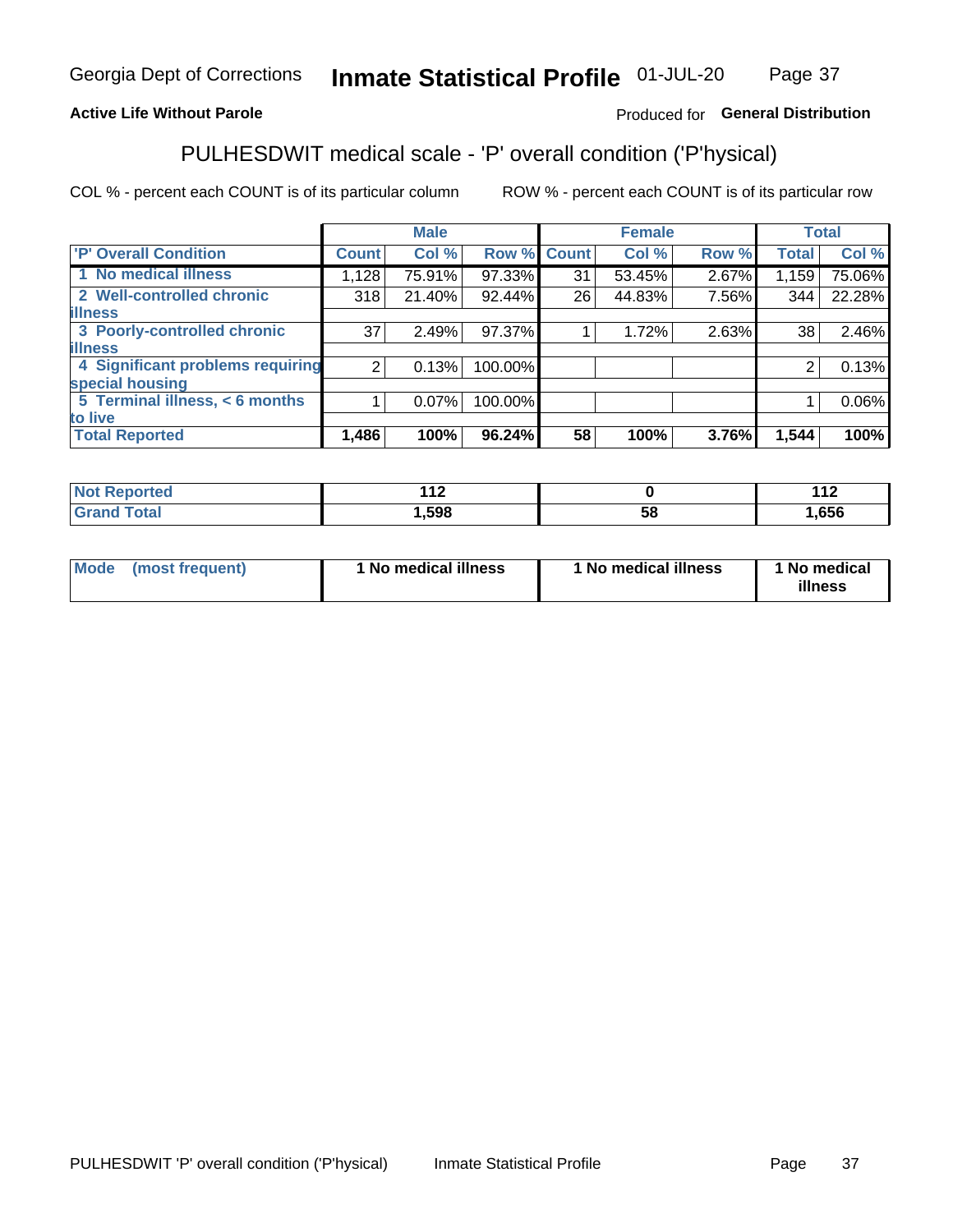### **Active Life Without Parole**

### Produced for General Distribution

## PULHESDWIT medical scale - 'U' upper body

COL % - percent each COUNT is of its particular column

|                              |              | <b>Male</b> |           |              | <b>Female</b> |       |              | <b>Total</b> |
|------------------------------|--------------|-------------|-----------|--------------|---------------|-------|--------------|--------------|
| <b>U' Upper Body</b>         | <b>Count</b> | Col %       | Row %     | <b>Count</b> | Col %         | Row % | <b>Total</b> | Col %        |
| 1 Upper bones, joints,       | 1,391        | 93.80%      | 96.26%    | 54           | 93.10%        | 3.74% | 1,445        | 93.77%       |
| muscles all OK               |              |             |           |              |               |       |              |              |
| 2 One or both arms minimally | 77           | 5.19%       | 95.06%    | 4            | 6.90%         | 4.94% | 81           | 5.26%        |
| limited                      |              |             |           |              |               |       |              |              |
| 3 One or both arms           | 12           | 0.81%       | 100.00%   |              |               |       | 12           | 0.78%        |
| <b>moderately limited</b>    |              |             |           |              |               |       |              |              |
| 4 One arm disabled,          | 3            | 0.20%       | 100.00%   |              |               |       | 3            | 0.19%        |
| paralyzed, or amputated      |              |             |           |              |               |       |              |              |
| <b>Total Reported</b>        | 1,483        | 100%        | $96.24\%$ | 58           | 100%          | 3.76% | 1,541        | 100%         |

| <b>Not Reported</b> | - -<br>. . U |    | 44'  |
|---------------------|--------------|----|------|
| <b>Grand Total</b>  | ,598         | აა | ,656 |

| <b>Mode</b> | (most frequent) | 1 Upper bones, joints,<br>muscles all OK | 1 Upper bones, joints,<br>muscles all OK | 1 Upper bones,<br>ljoints, muscles all<br>ОK |
|-------------|-----------------|------------------------------------------|------------------------------------------|----------------------------------------------|
|-------------|-----------------|------------------------------------------|------------------------------------------|----------------------------------------------|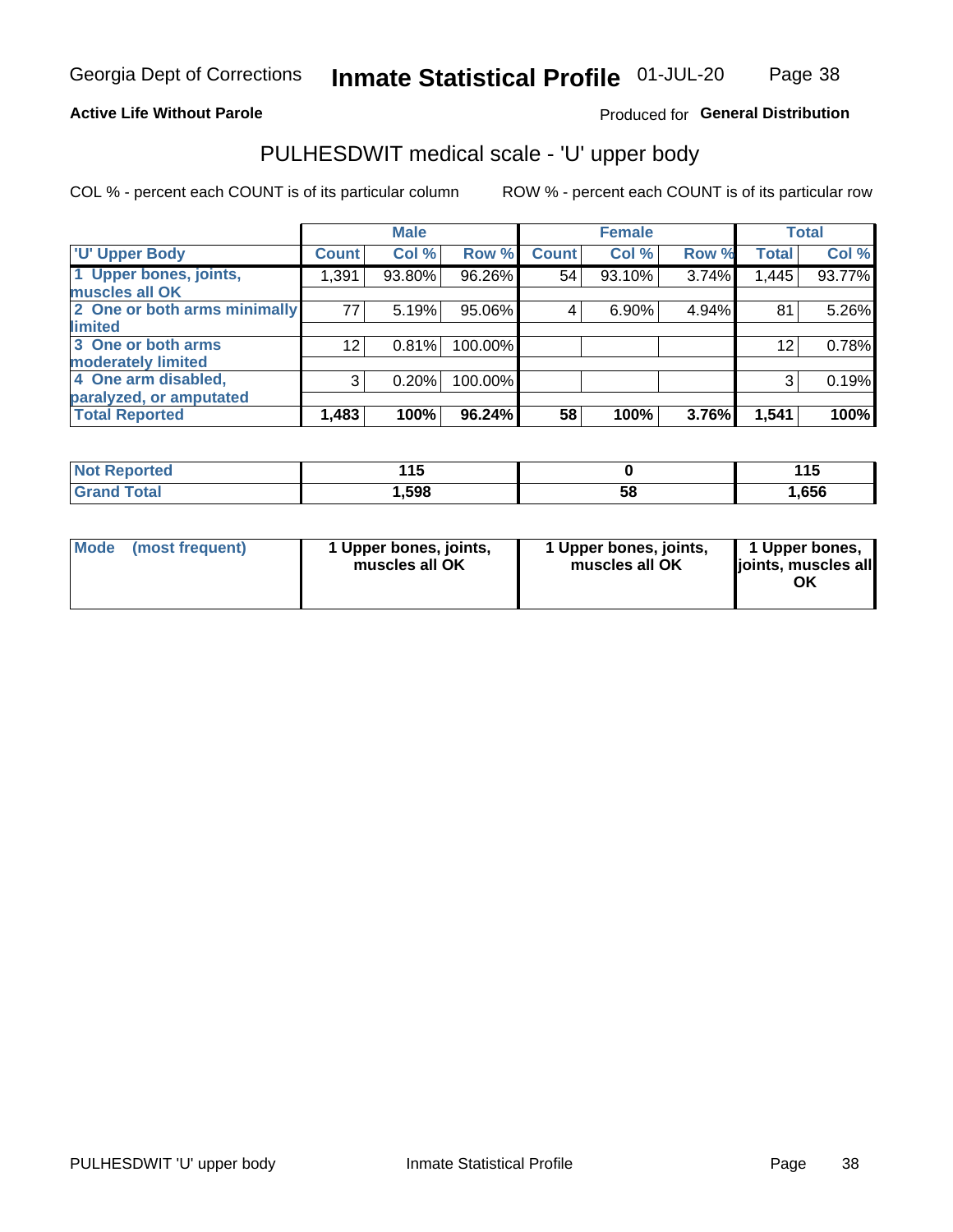### **Active Life Without Parole**

### Produced for General Distribution

## PULHESDWIT medical scale - 'L' lower body

COL % - percent each COUNT is of its particular column

|                                |              | <b>Male</b> |         |              | <b>Female</b> |       |              | <b>Total</b> |
|--------------------------------|--------------|-------------|---------|--------------|---------------|-------|--------------|--------------|
| 'L' Lower Body                 | <b>Count</b> | Col %       | Row %   | <b>Count</b> | Col %         | Row % | <b>Total</b> | Col %        |
| 1 Lower bones, joints,         | 1,281        | 86.38%      | 96.17%  | 51           | 87.93%        | 3.83% | 1,332        | 86.44%       |
| muscles all OK                 |              |             |         |              |               |       |              |              |
| 2 One or both legs minimally   | 173          | 11.67%      | 96.11%  | ⇁            | 12.07%        | 3.89% | 180          | 11.68%       |
| limited                        |              |             |         |              |               |       |              |              |
| 3 One or both legs             | 23           | 1.55%       | 100.00% |              |               |       | 23           | 1.49%        |
| moderately limited             |              |             |         |              |               |       |              |              |
| 4 One leg disabled, paralyzed, | 5            | 0.34%       | 100.00% |              |               |       | 5            | 0.32%        |
| or amputated                   |              |             |         |              |               |       |              |              |
| 5 Both legs disabled,          |              | 0.07%       | 100.00% |              |               |       |              | 0.06%        |
| paralyzed, or amputated        |              |             |         |              |               |       |              |              |
| <b>Total Reported</b>          | 1,483        | 100%        | 96.24%  | 58           | 100%          | 3.76% | 1,541        | 100%         |

| <b>Not Reported</b> | $\overline{4}$<br>. . |    | . .<br>. |
|---------------------|-----------------------|----|----------|
| <b>Grand Total</b>  | 598, ا                | ວັ | 1,656    |

| Mode | (most frequent) | 1 Lower bones, joints,<br>muscles all OK | 1 Lower bones, joints,<br>muscles all OK | 1 Lower bones,<br>joints, muscles all<br>ΟK |
|------|-----------------|------------------------------------------|------------------------------------------|---------------------------------------------|
|------|-----------------|------------------------------------------|------------------------------------------|---------------------------------------------|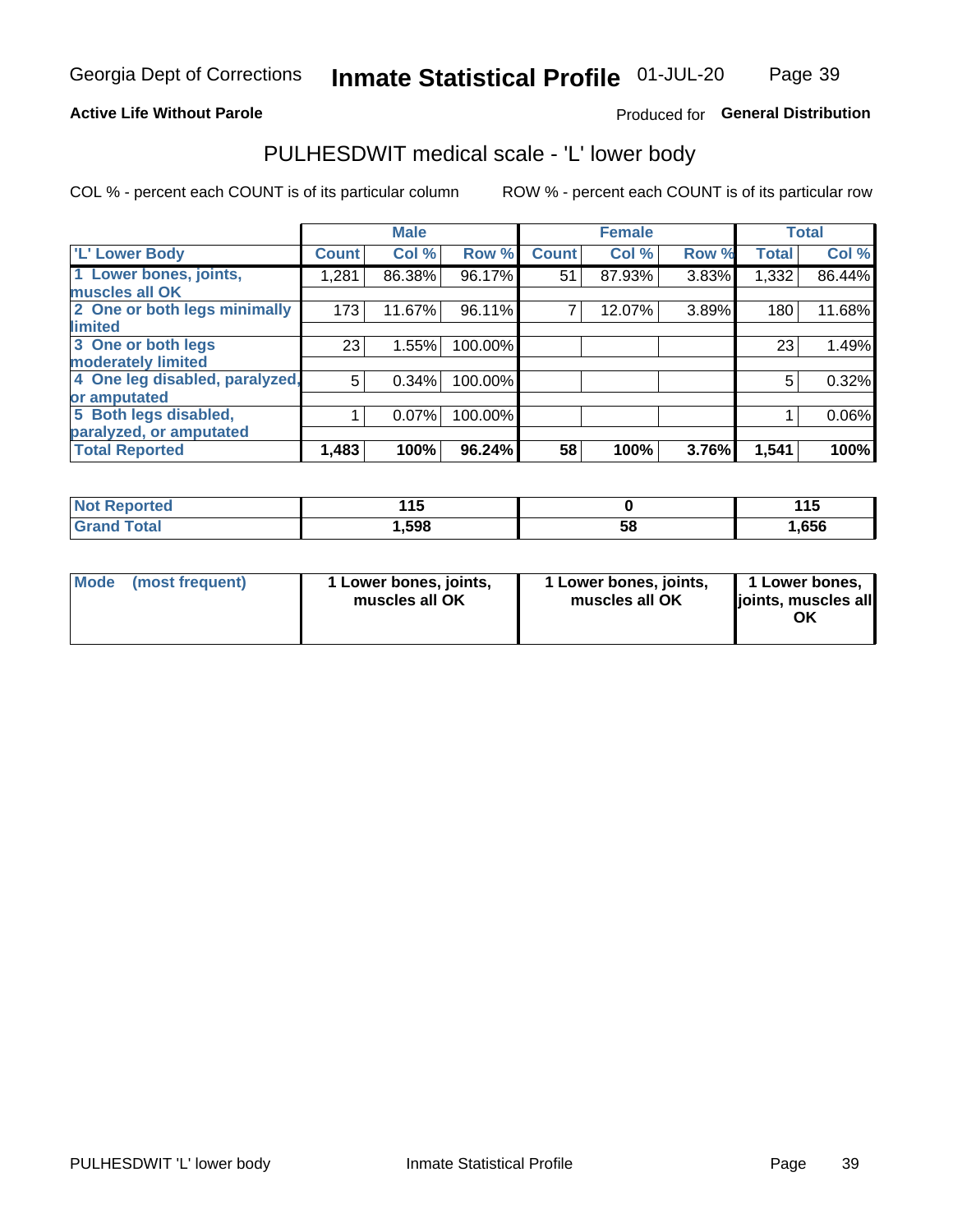### **Active Life Without Parole**

### Produced for General Distribution

## PULHESDWIT medical scale - 'H' hearing

COL % - percent each COUNT is of its particular column

|                                |              | <b>Male</b> |                    |    | <b>Female</b> |       | <b>Total</b> |        |
|--------------------------------|--------------|-------------|--------------------|----|---------------|-------|--------------|--------|
| <b>H' Hearing</b>              | <b>Count</b> | Col %       | <b>Row % Count</b> |    | Col %         | Row % | <b>Total</b> | Col %  |
| 1 Normal hearing both ears     | 1,462        | 98.85%      | 96.31%             | 56 | 100.00%       | 3.69% | 1,518        | 98.89% |
| 2 Some loss in one ear with    | 12           | 0.81%       | 100.00%            |    |               |       | 12           | 0.78%  |
| other OK, or mild loss in both |              |             |                    |    |               |       |              |        |
| 3 Total loss in one ear with   | 3            | 0.20%       | 100.00%            |    |               |       | 3            | 0.20%  |
| mild loss in other             |              |             |                    |    |               |       |              |        |
| 4 Severe loss in both ears     | 2            | 0.14%       | 100.00%            |    |               |       | ⌒            | 0.13%  |
| <b>Total Reported</b>          | 1,479        | 100%        | 96.35%             | 56 | 100%          | 3.65% | 1,535        | 100%   |

| N<br>тео | 119 |    | $\sim$<br><u>.</u> |
|----------|-----|----|--------------------|
| _____    | 598 | აა | ,656               |

| Mode (most frequent) | 1 Normal hearing both ears 1 Normal hearing both ears 1 Normal hearing | both ears |
|----------------------|------------------------------------------------------------------------|-----------|
|                      |                                                                        |           |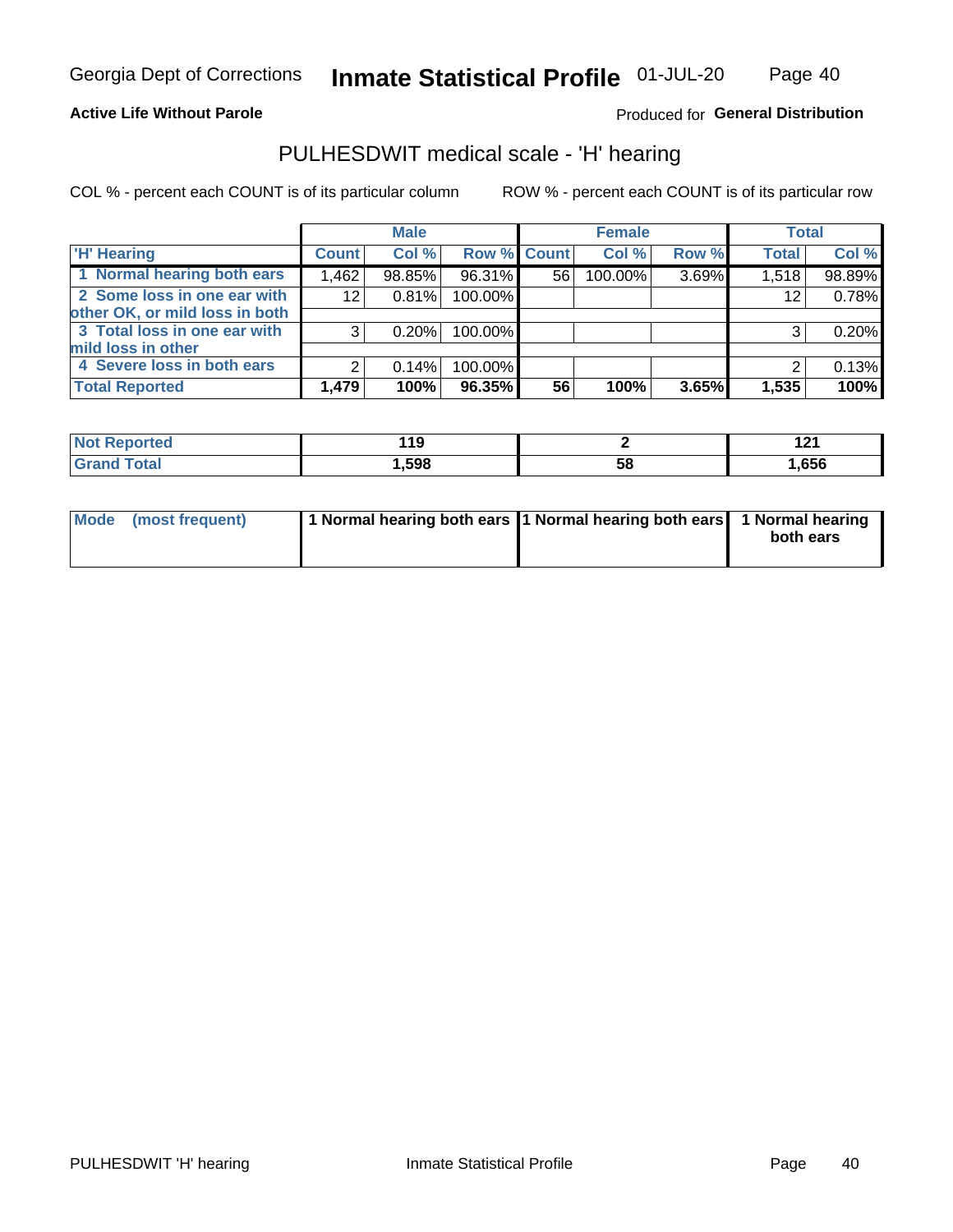### **Active Life Without Parole**

### Produced for General Distribution

## PULHESDWIT medical scale - 'E' vision

COL % - percent each COUNT is of its particular column

|                                 |              | <b>Male</b> |         |              | <b>Female</b> |       |              | <b>Total</b> |
|---------------------------------|--------------|-------------|---------|--------------|---------------|-------|--------------|--------------|
| <b>E' Vision</b>                | <b>Count</b> | Col %       | Row %   | <b>Count</b> | Col %         | Row % | <b>Total</b> | Col %        |
| 1 Correctable to 20/40 in both  | 1,070        | 74.41%      | 97.10%  | 32           | 56.14%        | 2.90% | 1,102        | 73.71%       |
| eyes                            |              |             |         |              |               |       |              |              |
| 2 Correctable to 20/70 in one   | 305          | 21.21%      | 92.42%  | 25           | 43.86%        | 7.58% | 330          | 22.07%       |
| eye, may be blind in other      |              |             |         |              |               |       |              |              |
| 3 Correctable to 20/200 in one  | 56           | 3.89%       | 100.00% |              |               |       | 56           | 3.75%        |
| eye, may be blind in other      |              |             |         |              |               |       |              |              |
| 4 One eye not correctable to    | 6            | 0.42%       | 100.00% |              |               |       | 6            | 0.40%        |
| 20/200, other may be blind      |              |             |         |              |               |       |              |              |
| 5 Blind in both eyes, requiring |              | 0.07%       | 100.00% |              |               |       |              | 0.07%        |
| special housing                 |              |             |         |              |               |       |              |              |
| <b>Total Reported</b>           | 1,438        | 100%        | 96.19%  | 57           | 100%          | 3.81% | 1,495        | 100%         |

| <b>ported</b><br><b>NOT</b><br>kehor | 160  |    | 161  |
|--------------------------------------|------|----|------|
| ™otal                                | ,598 | 58 | ,656 |

| Mode (most frequent) | 1 Correctable to 20/40 in both<br>eves | 1 Correctable to 20/40 in   1 Correctable to  <br>both eyes | 20/40 in both eyes |  |
|----------------------|----------------------------------------|-------------------------------------------------------------|--------------------|--|
|                      |                                        |                                                             |                    |  |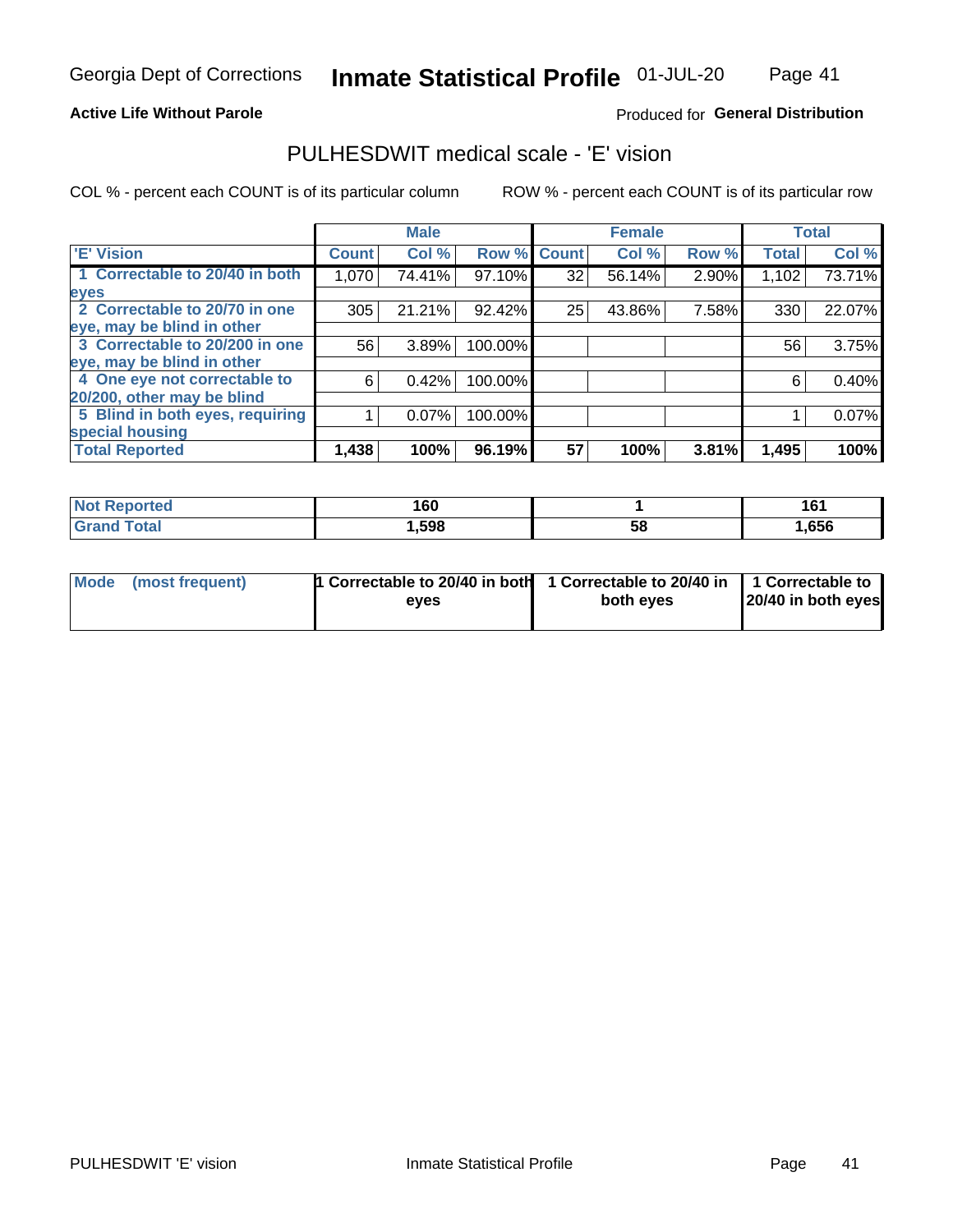### **Active Life Without Parole**

### Produced for General Distribution

## PULHESDWIT medical scale - 'S' pSychiatric

COL % - percent each COUNT is of its particular column

|                                 |              | <b>Male</b> |         |             | <b>Female</b> |        |              | <b>Total</b> |
|---------------------------------|--------------|-------------|---------|-------------|---------------|--------|--------------|--------------|
| 'S' pSychiatric                 | <b>Count</b> | Col %       |         | Row % Count | Col %         | Row %  | <b>Total</b> | Col %        |
| 1 No impairment or disorders    | 1,231        | 82.67%      | 98.64%  | 17          | 32.69%        | 1.36%  | 1,248        | 80.99%       |
| 2 Stable, or in remission, or   | 205          | 13.77%      | 85.77%  | 34          | 65.38%        | 14.23% | 239          | 15.51%       |
| mild impairment or retardation  |              |             |         |             |               |        |              |              |
| 3 Requires moderate inpatient   | 40           | 2.69%       | 97.56%  |             | 1.92%         | 2.44%  | 41           | 2.66%        |
| <b>treatment</b>                |              |             |         |             |               |        |              |              |
| 4 Requires intensive inpatient  | 12           | 0.81%       | 100.00% |             |               |        | 12           | 0.78%        |
| <b>treatment</b>                |              |             |         |             |               |        |              |              |
| 5 Requires Crisis Stabilization |              | 0.07%       | 100.00% |             |               |        |              | 0.06%        |
| Unit (CSU) inpatient care       |              |             |         |             |               |        |              |              |
| <b>Total Reported</b>           | 1,489        | 100%        | 96.63%  | 52          | 100%          | 3.37%  | 1,541        | 100%         |

| <b>Not Reported</b> | 109  |    | 44 F<br>4 I J |
|---------------------|------|----|---------------|
| <b>Grand Total</b>  | ,598 | 58 | ,656          |

| Mode (most frequent) | <b>1 No impairment or disorders</b> 2 Stable, or in remission, 11 No impairment or |                       |           |
|----------------------|------------------------------------------------------------------------------------|-----------------------|-----------|
|                      |                                                                                    | or mild impairment or | disorders |
|                      |                                                                                    | retardation           |           |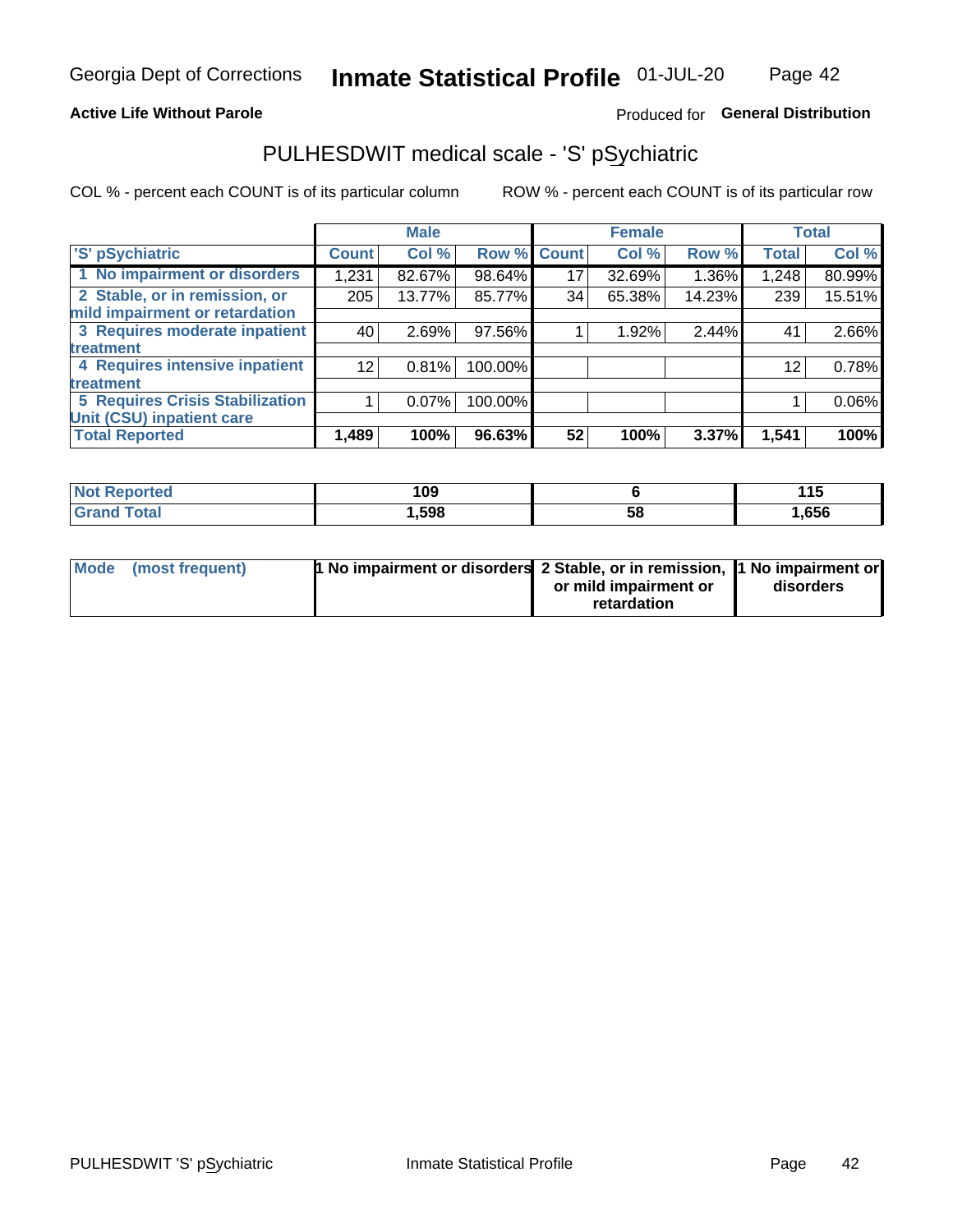### **Active Life Without Parole**

### Produced for General Distribution

## PULHESDWIT medical scale - 'D' dental

COL % - percent each COUNT is of its particular column

|                                 |              | <b>Male</b> |         |              | <b>Female</b> |       |              | <b>Total</b> |
|---------------------------------|--------------|-------------|---------|--------------|---------------|-------|--------------|--------------|
| <b>D'</b> Dental                | <b>Count</b> | Col %       | Row %   | <b>Count</b> | Col %         | Row % | <b>Total</b> | Col %        |
| 1 Minimal routine dental health | 1,050        | 76.09%      | 95.45%  | 50           | 94.34%        | 4.55% | 1,100        | 76.76%       |
| <b>needs</b>                    |              |             |         |              |               |       |              |              |
| 2 Moderate cavities and/or gum  | 288          | 20.87%      | 99.31%  | 2            | 3.77%         | 0.69% | 290          | 20.24%       |
| disease                         |              |             |         |              |               |       |              |              |
| 3 Extensive gum disease         | 41           | 2.97%       | 97.62%  |              | 1.89%         | 2.38% | 42           | 2.93%        |
| and/or widespread decay         |              |             |         |              |               |       |              |              |
| 4 Urgent need for dental        |              | $0.07\%$    | 100.00% |              |               |       |              | 0.07%        |
| <b>services</b>                 |              |             |         |              |               |       |              |              |
| <b>Total Reported</b>           | 1,380        | 100%        | 96.30%  | 53           | 100%          | 3.70% | 1,433        | 100%         |

| <b>Not Reported</b> | 24C<br>ZIO. |    | nne<br>ZZJ |
|---------------------|-------------|----|------------|
| Total               | ,598        | 58 | ,656       |

| Mode<br>(most frequent) | <b>Minimal routine dental</b><br>health needs | 1 Minimal routine dental<br>health needs | 11 Minimal routine I<br>dental health<br>needs |
|-------------------------|-----------------------------------------------|------------------------------------------|------------------------------------------------|
|-------------------------|-----------------------------------------------|------------------------------------------|------------------------------------------------|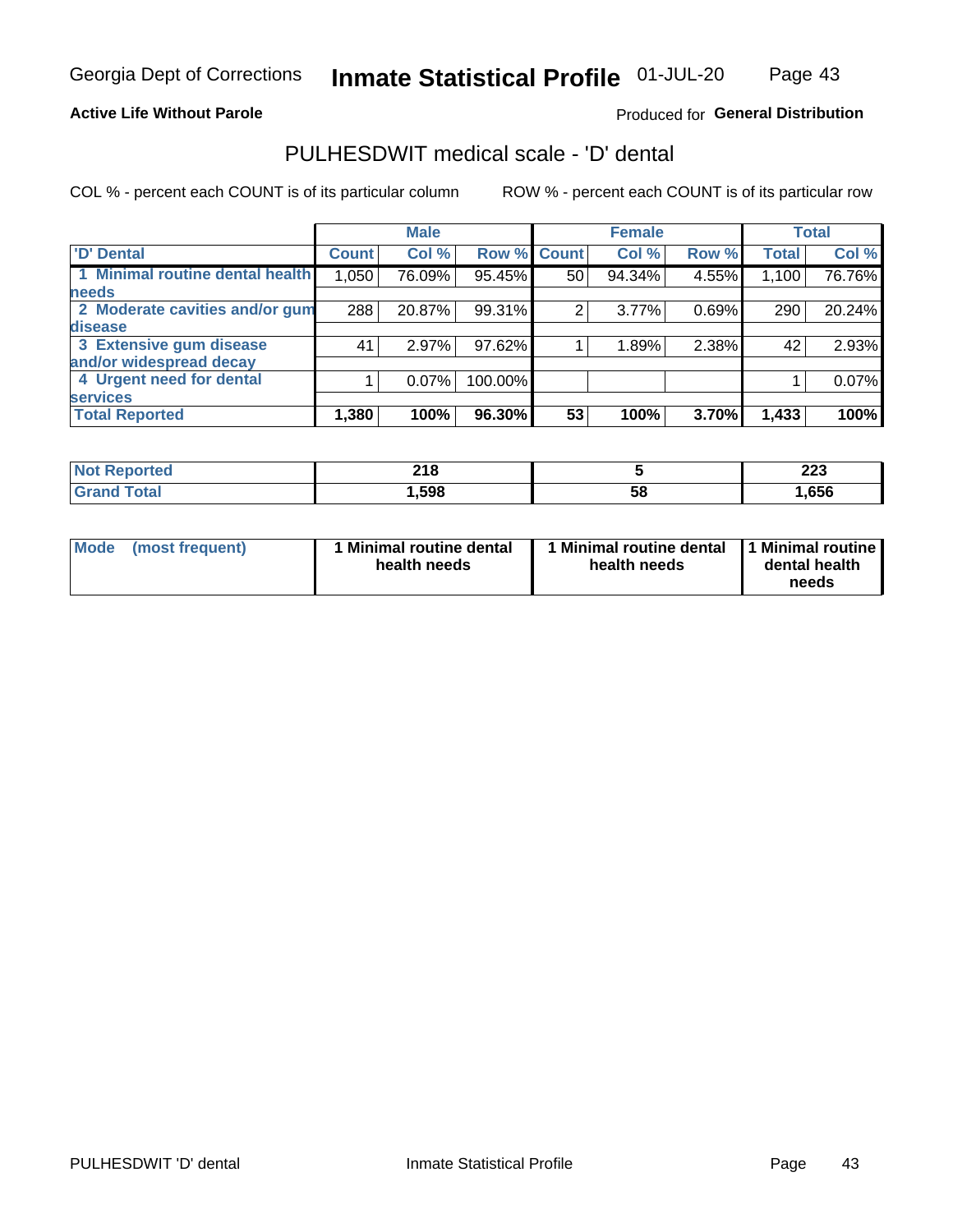### **Active Life Without Parole**

### Produced for General Distribution

### PULHESDWIT medical scale - 'W' work ability

COL % - percent each COUNT is of its particular column

|                                 |                    | <b>Male</b> |         |             | <b>Female</b> |       |              | <b>Total</b> |
|---------------------------------|--------------------|-------------|---------|-------------|---------------|-------|--------------|--------------|
| <b>W' work ability</b>          | Count <sup>'</sup> | Col %       |         | Row % Count | Col %         | Row % | <b>Total</b> | Col %        |
| 1 Unrestricted work or activity | 1,234              | 83.21%      | 96.56%  | 44          | 75.86%        | 3.44% | 1,278        | 82.93%       |
| 2 Minor restrictions on type of | 192                | 12.95%      | 93.20%  | 14          | 24.14%        | 6.80% | 206          | 13.37%       |
| <b>work</b>                     |                    |             |         |             |               |       |              |              |
| 3 Moderate restrictions on type | 39                 | 2.63%       | 100.00% |             |               |       | 39           | 2.53%        |
| lof work                        |                    |             |         |             |               |       |              |              |
| 4 Major restrictions on type of | 11                 | 0.74%       | 100.00% |             |               |       | 11           | 0.71%        |
| <b>work</b>                     |                    |             |         |             |               |       |              |              |
| 5 Cannot work under any         |                    | 0.47%       | 100.00% |             |               |       |              | 0.45%        |
| <b>circumstances</b>            |                    |             |         |             |               |       |              |              |
| <b>Total Reported</b>           | 1,483              | 100%        | 96.24%  | 58          | 100%          | 3.76% | 1,541        | 100%         |

| 'Not Reported        | 44 F   |   | .<br>. |
|----------------------|--------|---|--------|
| <b>Total</b><br>Cron | 598, ا | ວ | ,656   |

| Mode (most frequent) | 1 Unrestricted work or | 1 Unrestricted work or | 1 Unrestricted   |
|----------------------|------------------------|------------------------|------------------|
|                      | activity               | activity               | work or activity |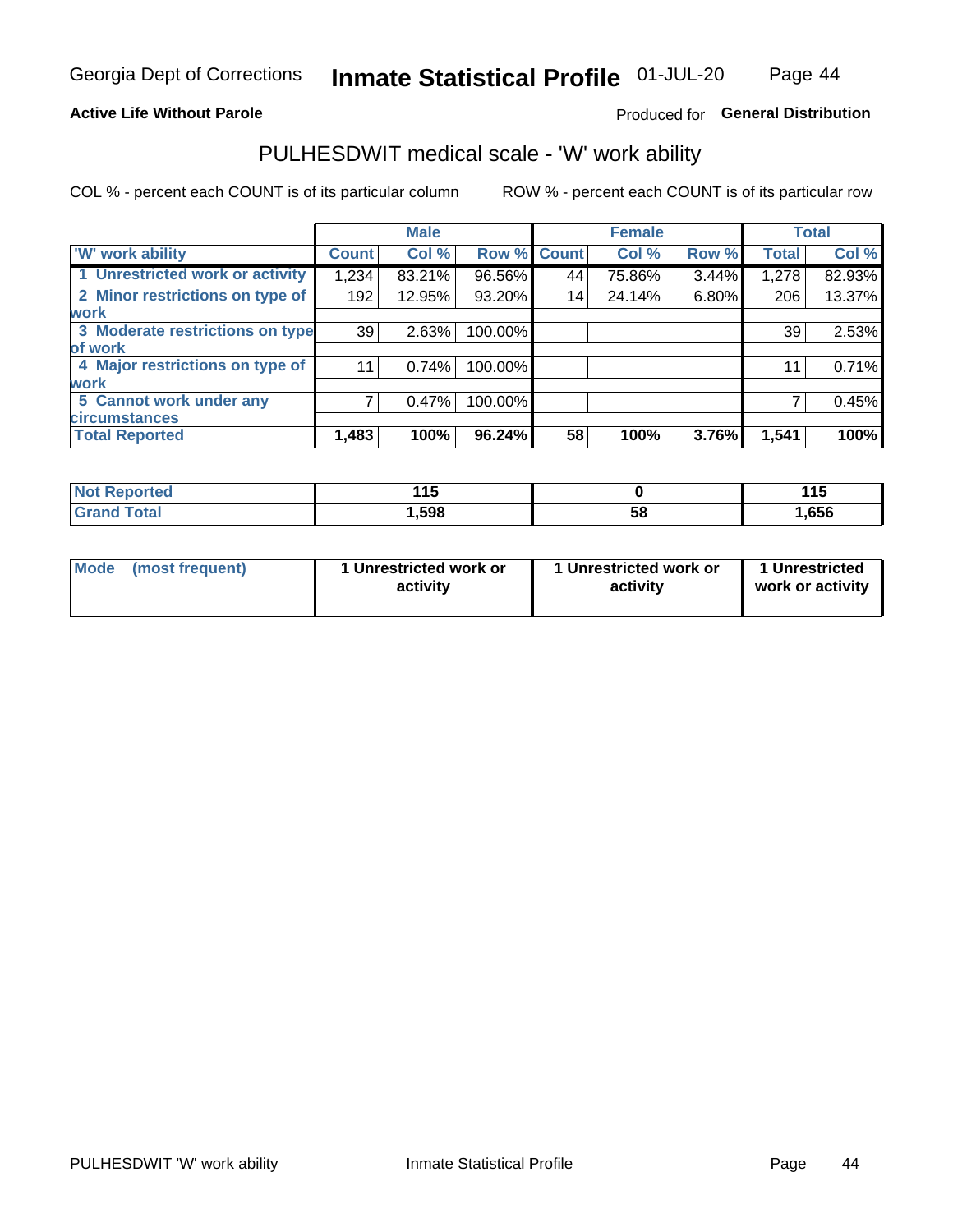#### **Active Life Without Parole**

### Produced for General Distribution

## PULHESDWIT medical scale - 'I' impairment

|                                                             |              | <b>Male</b> |                    |    | <b>Female</b> |       |              | <b>Total</b> |
|-------------------------------------------------------------|--------------|-------------|--------------------|----|---------------|-------|--------------|--------------|
| <b>T' Impairment</b>                                        | <b>Count</b> | Col %       | <b>Row % Count</b> |    | Col %         | Row % | <b>Total</b> | Col %        |
| 1 No impairments or<br>disabilities                         | 1,456        | 98.38%      | 96.17%             | 58 | 100.00%       | 3.83% | 1,514        | 98.44%       |
| 2 Wheelchair-bound but                                      |              | 0.74%       | 100.00%            |    |               |       | 11           | 0.72%        |
| otherwise OK<br><b>3 Needs low-level Assisted</b>           |              | 0.14%       | 100.00%            |    |               |       |              | 0.13%        |
| Living (level I)                                            |              |             |                    |    |               |       |              |              |
| 4 Needs moderate Assisted                                   |              | 0.07%       | 100.00%            |    |               |       |              | 0.07%        |
| <b>Living (level II)</b><br><b>5 Needs maximal Assisted</b> | 10           | 0.68%       | 100.00%            |    |               |       | 10           | 0.65%        |
| <b>Living (level III)</b><br><b>Total Reported</b>          | 1,480        | 100%        | 96.23%             | 58 | 100%          | 3.77% | 1,538        | 100.0%       |

| Reported     | 440<br><u> 10</u> |    | 440<br><u> 1 1 0</u> |
|--------------|-------------------|----|----------------------|
| <b>Total</b> | 598, ا            | 58 | <b>1,656</b>         |

| Mode | (most frequent) | 1 No impairments or<br>disabilities | 1 No impairments or<br>disabilities | 1 No impairments<br>or disabilities |
|------|-----------------|-------------------------------------|-------------------------------------|-------------------------------------|
|------|-----------------|-------------------------------------|-------------------------------------|-------------------------------------|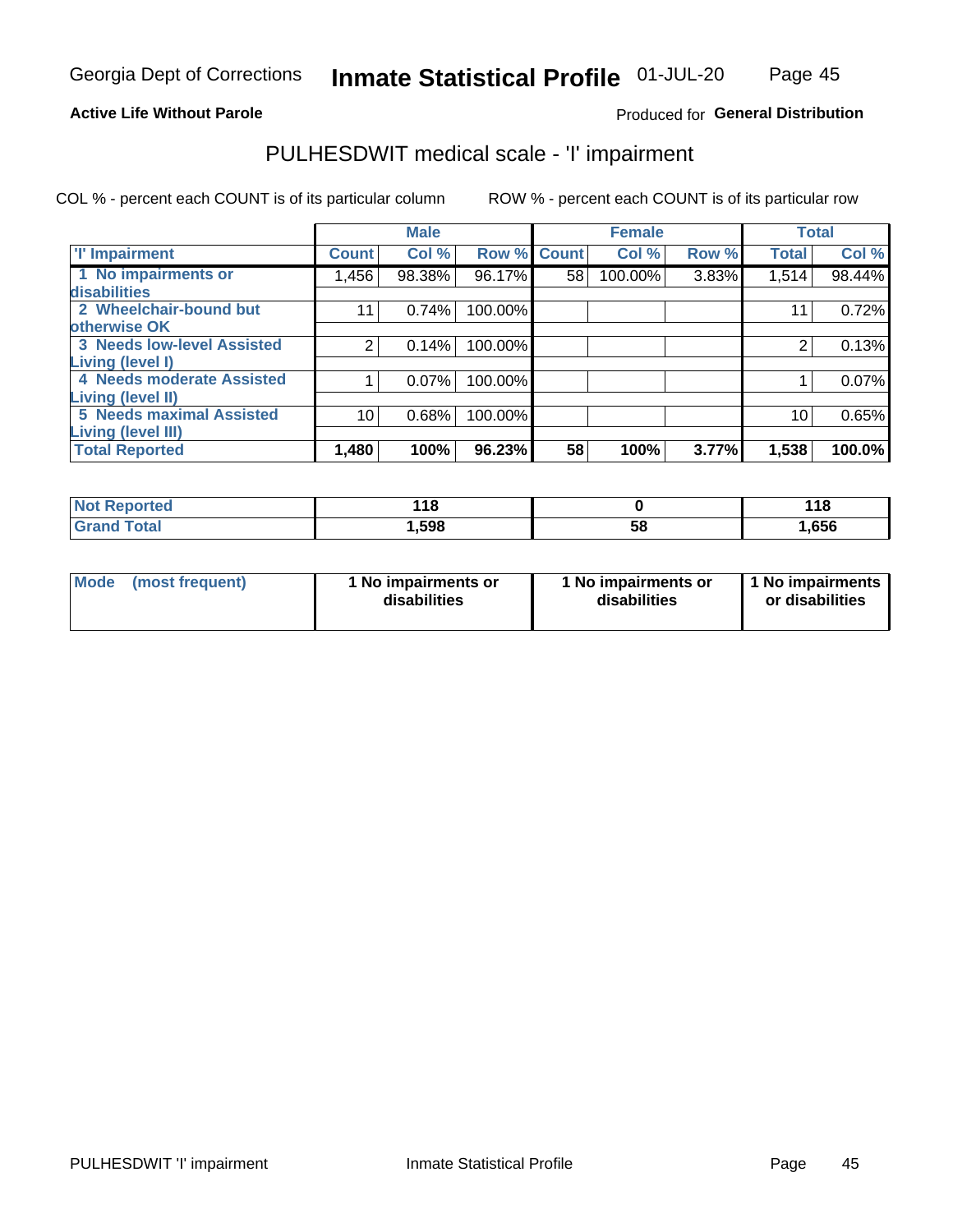### **Active Life Without Parole**

### Produced fo General Distribution

## PULHESDWIT medical scale - 'T' transportability

COL % - percent each COUNT is of its particular column

|                              |              | <b>Male</b> |                    |    | <b>Female</b> |       |              | <b>Total</b> |
|------------------------------|--------------|-------------|--------------------|----|---------------|-------|--------------|--------------|
| <b>T' Transportability</b>   | <b>Count</b> | Col %       | <b>Row % Count</b> |    | Col %         | Row % | <b>Total</b> | Col %        |
| 1 Can be transported in any  | 1,471        | 98.79%      | 96.27%             | 57 | 100.00%       | 3.73% | 1,528        | 98.84%       |
| ordinary approved vehicle    |              |             |                    |    |               |       |              |              |
| 2 Wheelchair-bound, not      | 8            | 0.54%       | 100.00%            |    |               |       |              | 0.52%        |
| needing special vehicle      |              |             |                    |    |               |       |              |              |
| 3 Wheelchair-bound, requires |              | 0.13%       | 100.00%            |    |               |       |              | 0.13%        |
| special vehicle              |              |             |                    |    |               |       |              |              |
| 5 Requires ambulance         | 8            | 0.54%       | 100.00%            |    |               |       |              | 0.52%        |
| transport                    |              |             |                    |    |               |       |              |              |
| <b>Total Reported</b>        | 1,489        | 100%        | 96.31%             | 57 | 100%          | 3.69% | 1,546        | 100.0%       |

| วrted | 109    |    | 1 4 N<br>$\blacksquare$ |
|-------|--------|----|-------------------------|
| `otal | 598. ا | 58 | 656,                    |

| <b>Mode</b> | (most frequent) | 1 Can be transported in any 1 Can be transported in any<br>ordinary approved vehicle   ordinary approved vehicle   transported in any |  | 1 Can be<br>ordinary approved<br>vehicle |
|-------------|-----------------|---------------------------------------------------------------------------------------------------------------------------------------|--|------------------------------------------|
|-------------|-----------------|---------------------------------------------------------------------------------------------------------------------------------------|--|------------------------------------------|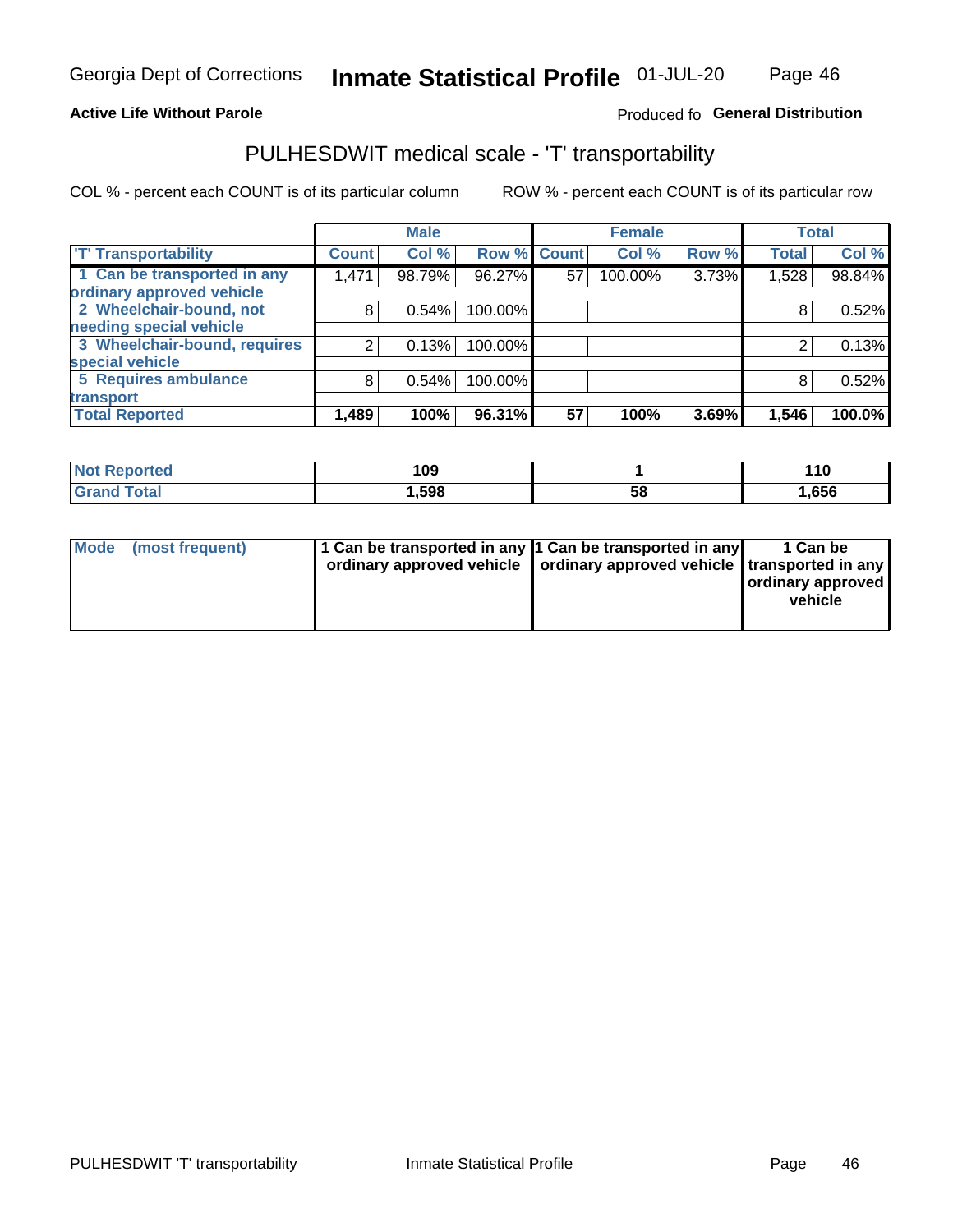#### Inmate Statistical Profile 01-JUL-20 Page 47

#### **Active Life Without Parole**

## Produced for General Distribution

## Number of prior Georgia incarcerations

COL % - percent each COUNT is of its particular column

|                                       |       | <b>Male</b> |             |    | <b>Female</b> |       |       | <b>Total</b> |
|---------------------------------------|-------|-------------|-------------|----|---------------|-------|-------|--------------|
| <b>Num of Prior GA Incarcerations</b> | Count | Col %       | Row % Count |    | Col %         | Row % | Total | Col %        |
| $\bf{0}$                              | 813   | 50.88%      | 94.53%      | 47 | 81.03%        | 5.47% | 860   | 51.93%       |
|                                       | 315   | 19.71%      | 98.13%      | 6  | 10.34%        | 1.87% | 321   | 19.38%       |
|                                       | 200   | 12.52%      | 99.01%      | 2  | 3.45%         | 0.99% | 202   | 12.20%       |
| 3                                     | 128   | $8.01\%$    | 98.46%      | 2  | 3.45%         | 1.54% | 130   | 7.85%        |
| 4                                     | 68    | 4.26%       | 100.00%     |    |               |       | 68    | 4.11%        |
| 5                                     | 41    | 2.57%       | 100.00%     |    |               |       | 41    | 2.48%        |
| <b>More Than 5</b>                    | 33    | 2.07%       | $97.06\%$   |    | 1.72%         | 2.94% | 34    | 2.05%        |
| <b>Total Reported</b>                 | 1,598 | 100%        | 96.50%      | 58 | 100%          | 3.50% | 1,656 | 100%         |

| <b>orted</b><br><b>NOT REDO</b> |      |    |      |
|---------------------------------|------|----|------|
| <b>Total</b><br>Cror            | ,598 | วช | ,656 |

| Mean (average)       | 1 1 J | .40 | 1.10 |
|----------------------|-------|-----|------|
| Median (middle)      |       |     |      |
| Mode (most frequent) |       |     |      |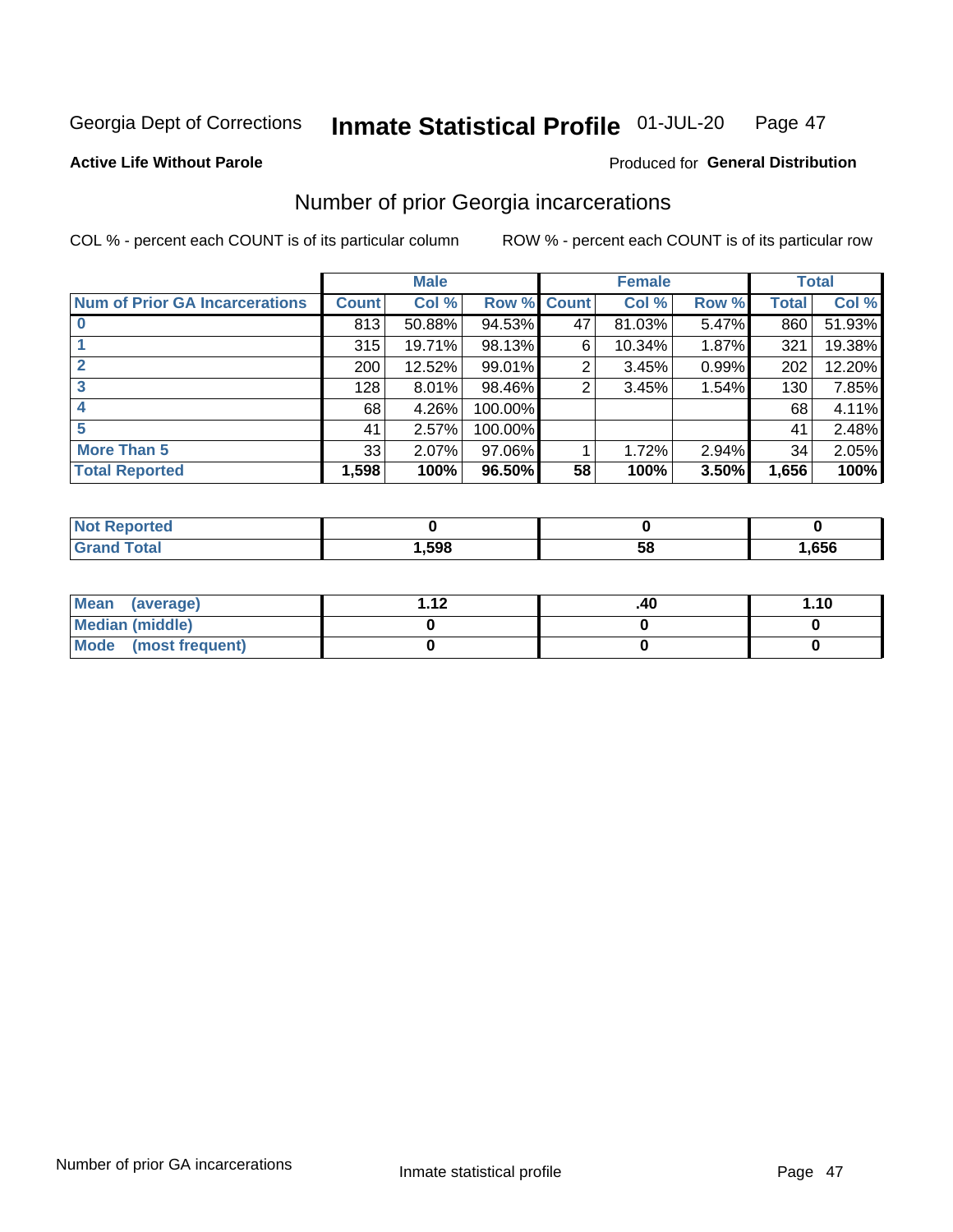#### Inmate Statistical Profile 01-JUL-20 Page 48

**Active Life Without Parole** 

Produced for General Distribution

### Prison sentence in years

COL % - percent each COUNT is of its particular column

ROW % - percent each COUNT is of its particular row

|                                 |       | <b>Male</b> |                    |    | <b>Female</b> |       |              | Total     |
|---------------------------------|-------|-------------|--------------------|----|---------------|-------|--------------|-----------|
| <b>Prison Sentence In Years</b> | Count | Col %       | <b>Row % Count</b> |    | Col %         | Row % | <b>Total</b> | Col %     |
| <b>Life Without Parole</b>      | .597  | 99.94%      | 96.50%             | 58 | 100.00%       | 3.50% | 1.655        | $99.94\%$ |
| <b>Death</b>                    |       | $0.06\%$    | $100.00\%$         |    |               |       |              | $0.06\%$  |
| <b>Total Reported</b>           | 1,598 | 100%        | 96.50%             | 58 | 100%          | 3.50% | 1.656        | 100%      |

| тео         |        |    |      |
|-------------|--------|----|------|
| <b>otal</b> | 598. ا | ວດ | .656 |

#### **Determinate (numeric) sentences only**

| ' Mea<br><b>Service</b> A<br>ЯМА. |  |  |  |
|-----------------------------------|--|--|--|
|                                   |  |  |  |

All sentences (including determinate), with life, life without parole, and death sentences figured at 45 years

| Me: |  |  |  |
|-----|--|--|--|
|     |  |  |  |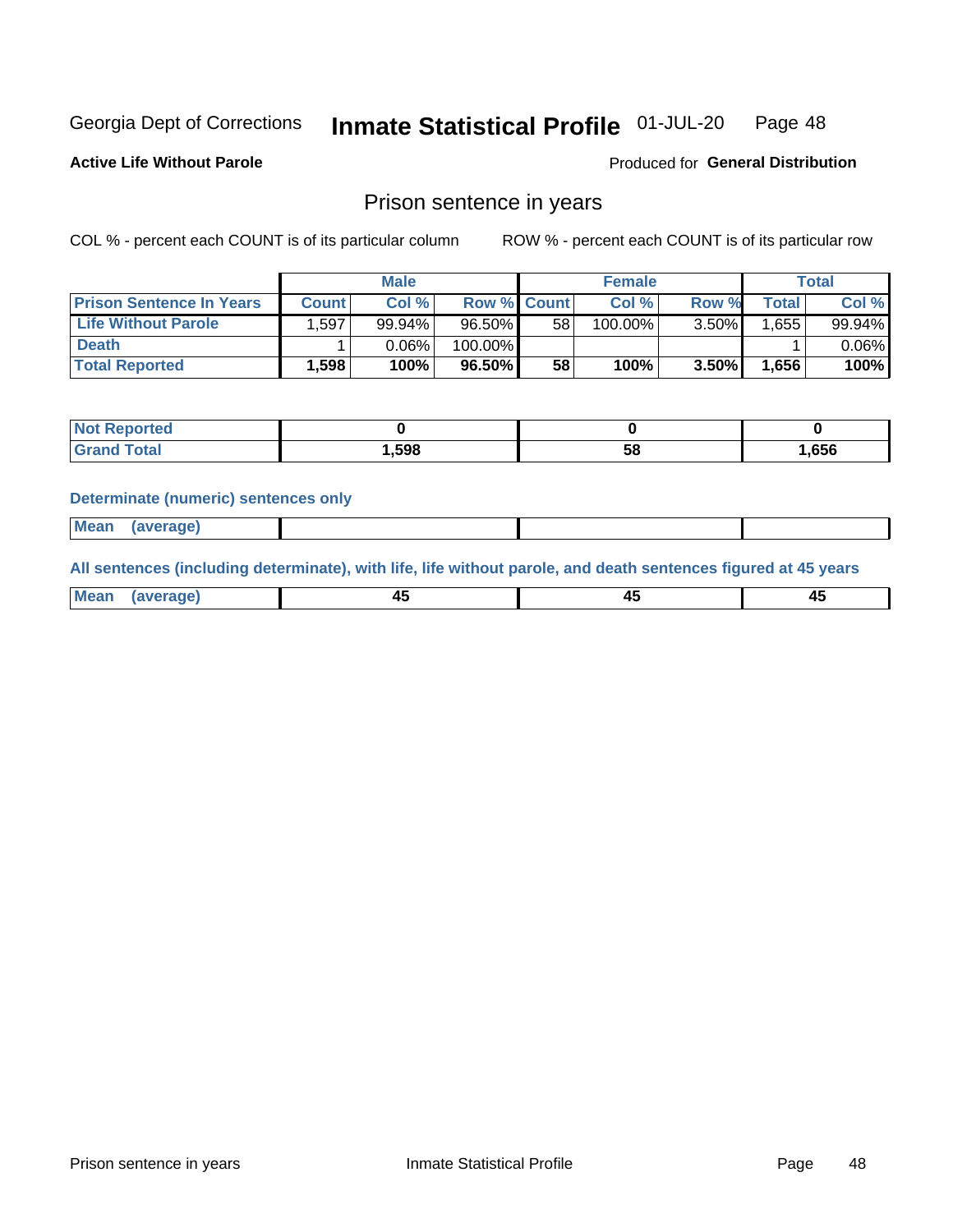#### **Georgia Dept of Corrections** Inmate Statistical Profile 01-JUL-20 Page 49

#### **Active Life Without Parole**

#### Produced for General Distribution

## Primary offense, broken out into felonies vs misdemeanors

COL % - percent each COUNT is of its particular column

|                                  |              | <b>Male</b> |                    |      | <b>Female</b> |          |              | Total   |
|----------------------------------|--------------|-------------|--------------------|------|---------------|----------|--------------|---------|
| <b>Felonies and Misdemeanors</b> | <b>Count</b> | Col%        | <b>Row % Count</b> |      | Col%          | Row %    | <b>Total</b> | Col %   |
| <b>Felonies</b>                  | .592         | 100.00%     | 96.60%             | 56 I | 100.00%       | $3.40\%$ | 1,648        | 100.00% |
| <b>Total Reported</b>            | .592         | 100%        | 96.6%              | 56   | 100%          | 3.4%     | 1,648        | 100%    |

| <b>Not Reported</b> |      |      |      |
|---------------------|------|------|------|
| <b>Grand Total</b>  | ,598 | ,594 | ,656 |

| Mode (most frequent)<br>elonies | Felonies | Felonies |
|---------------------------------|----------|----------|
|---------------------------------|----------|----------|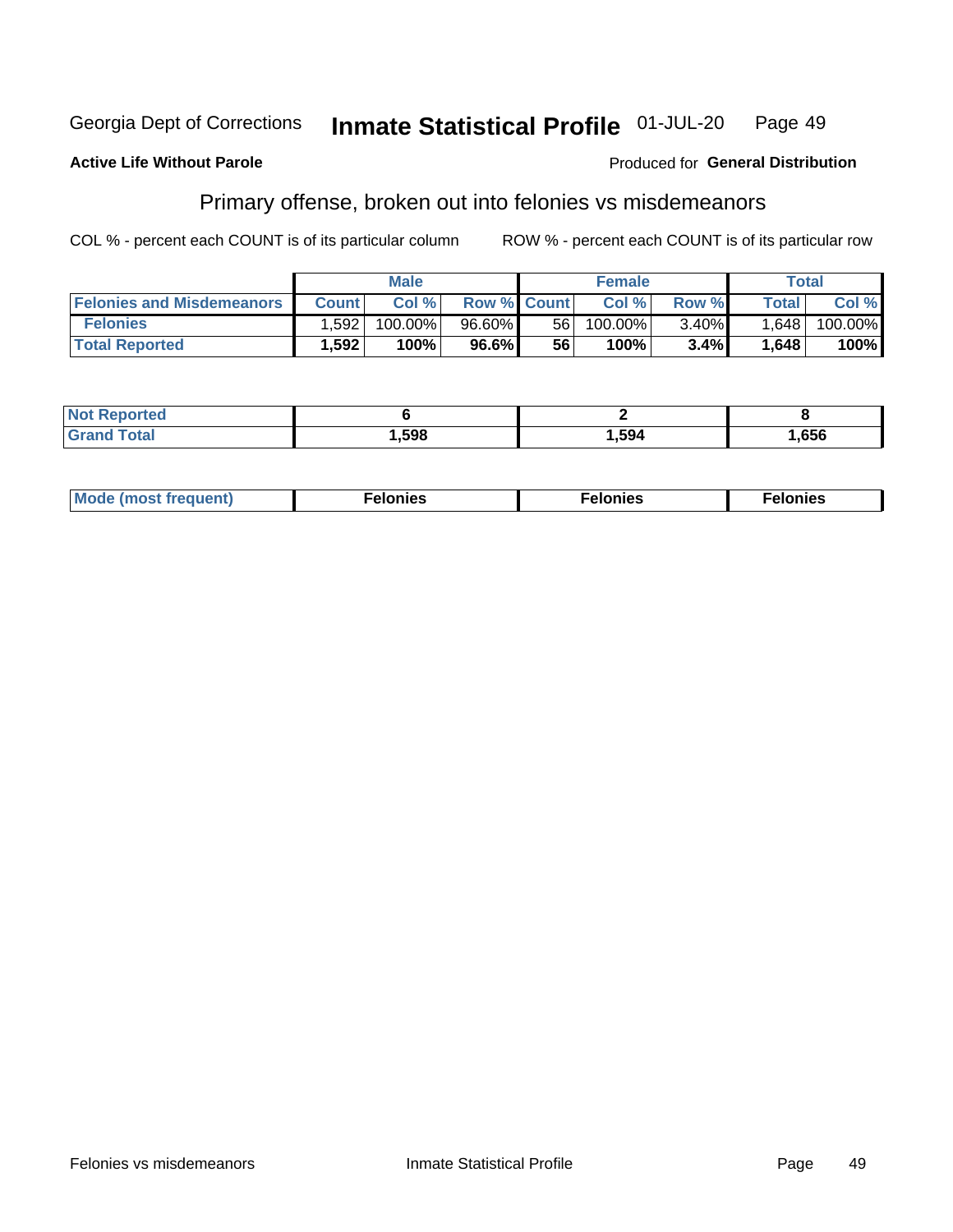#### Inmate Statistical Profile 01-JUL-20 **Georgia Dept of Corrections** Page 50

#### **Active Life Without Parole**

### Produced for General Distribution

## Primary offense, broken out into six broad crime categories

COL % - percent each COUNT is of its particular column

|                         |              | <b>Male</b> |                    |    | <b>Female</b> |       |              | <b>Total</b> |
|-------------------------|--------------|-------------|--------------------|----|---------------|-------|--------------|--------------|
| <b>Crime Categories</b> | <b>Count</b> | Col%        | <b>Row % Count</b> |    | Col%          | Row % | <b>Total</b> | Col %        |
| <b>Violent</b>          | .385         | 86.67%      | 96.05%             | 57 | 98.28%        | 3.95% | 1.442        | 87.08%       |
| <b>Sex Crime</b>        | 205          | 12.83%      | $99.51\%$          |    | 1.72%         | .49%  | 206          | $12.44\%$    |
| Drua                    | 8            | .50%        | 100.00%            |    | .00%          |       |              | .48%         |
| <b>Total Reported</b>   | 1,598        | 100%        | $96.5\%$           | 58 | 100%          | 3.5%  | 1,656        | 100%         |

| .           |      |          |     |
|-------------|------|----------|-----|
| -<br>______ | .598 | --<br>ာင | 656 |

| Mo<br>quenti | .<br>iolent<br>ΊΙ. | --<br>olent | .<br>'ent |
|--------------|--------------------|-------------|-----------|
|              |                    |             |           |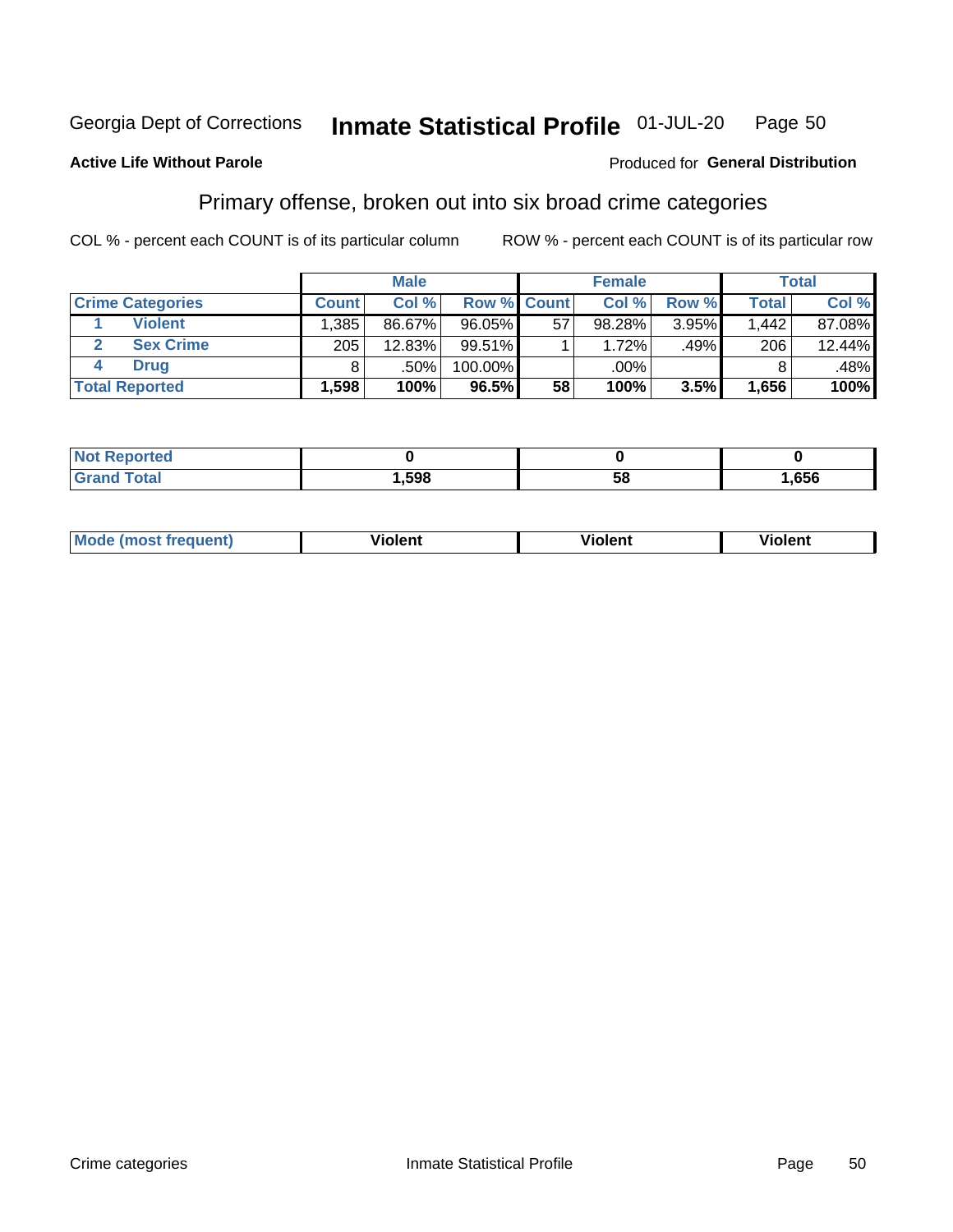#### Inmate Statistical Profile 01-JUL-20 Page 51

#### **Active Life Without Parole**

### **Produced for General Distribution**

## Primary offense, detailed offense code

COL % - percent each COUNT is of its particular column

|                                            |                | <b>Male</b>               |         |                 | <b>Female</b> |        |                | <b>Total</b> |
|--------------------------------------------|----------------|---------------------------|---------|-----------------|---------------|--------|----------------|--------------|
| <b>Primary Offense</b>                     | <b>Count</b>   | $\overline{\text{Col}}$ % | Row %   | <b>Count</b>    | Col %         | Row %  | <b>Total</b>   | Col %        |
| <b>Agg Sex Battery Atmpt (2099)</b>        | 1.             | .06%                      | 100.00% |                 |               |        | 1              | $.06\%$      |
| <b>Aggrav Assault (1302)</b>               | 2              | .13%                      | 66.67%  | 1               | 1.72%         | 33.33% | 3              | .18%         |
| <b>Aggrav Battery (1305)</b>               |                | .06%                      | 100.00% |                 |               |        | 1              | $.06\%$      |
| <b>Aggrav Child Molestation (2021)</b>     | 28             | 1.75%                     | 100.00% |                 |               |        | 28             | 1.69%        |
| <b>Aggrav Sexual Battery (2009)</b>        | 7              | .44%                      | 100.00% |                 |               |        | $\overline{7}$ | .42%         |
| <b>Aggrav Sodomy (2003)</b>                | 12             | .75%                      | 100.00% |                 |               |        | 12             | .72%         |
| <b>Armed Robbery (1902)</b>                | 162            | 10.14%                    | 99.39%  | 1.              | 1.72%         | .61%   | 163            | 9.84%        |
| <b>Child Molestation (2019)</b>            | 5              | .31%                      | 100.00% |                 |               |        | 5              | $.30\%$      |
| <b>False Imprisonment (1308)</b>           | 1              | .06%                      | 100.00% |                 |               |        | 1              | .06%         |
| <b>Hijacking Motor Vehicle (1911)</b>      | 1              | .06%                      | 100.00% |                 |               |        | 1              | $.06\%$      |
| Kidnapping (1311)                          | 94             | 5.88%                     | 100.00% |                 |               |        | 94             | 5.68%        |
| <b>Murder (1101)</b>                       | 1,121          | 70.15%                    | 95.32%  | 55              | 94.83%        | 4.68%  | 1,176          | 71.01%       |
| <b>Poss Of Firearm Dur Crime</b><br>(2910) | 2              | .13%                      | 100.00% |                 |               |        | $\overline{2}$ | .12%         |
| Poss W Int Dist Cocaine (4050)             | 1              | .06%                      | 100.00% |                 |               |        | 1              | $.06\%$      |
| <b>Rape (2001)</b>                         | 152            | 9.51%                     | 99.35%  | $\mathbf 1$     | 1.72%         | .65%   | 153            | 9.24%        |
| S/D Cocaine (4021)                         |                | .06%                      | 100.00% |                 |               |        |                | $.06\%$      |
| S/D Cont Sub Public (4017)                 | 1              | .06%                      | 100.00% |                 |               |        | 1              | $.06\%$      |
| S/D Cont Sub School (4018)                 | 1              | .06%                      | 100.00% |                 |               |        | 1              | $.06\%$      |
| <b>Traf Cocaine 401+ Gm (4103)</b>         | $\overline{2}$ | .13%                      | 100.00% |                 |               |        | $\overline{2}$ | .12%         |
| Traf Methamph 28-199 Gm<br>(4140)          | 1              | .06%                      | 100.00% |                 |               |        | 1              | $.06\%$      |
| Traf Narcotic 29+ Gm (4113)                |                | .06%                      | 100.00% |                 |               |        |                | $.06\%$      |
| <b>Traffick Sexual Servitude (1331)</b>    |                | .06%                      | 100.00% |                 |               |        |                | .06%         |
| <b>Total Rported</b>                       | 1,598          | 100%                      | 96.5%   | $\overline{58}$ | 100%          | 3.5%   | 1,656          | 100%         |

| eported<br><b>NOT</b> |      |    |      |
|-----------------------|------|----|------|
| Гоtal                 | ,598 | 58 | ,656 |

| Mode (most frequent) | 1101 Murder | 1101 Murder | 1101 Murder |
|----------------------|-------------|-------------|-------------|
|----------------------|-------------|-------------|-------------|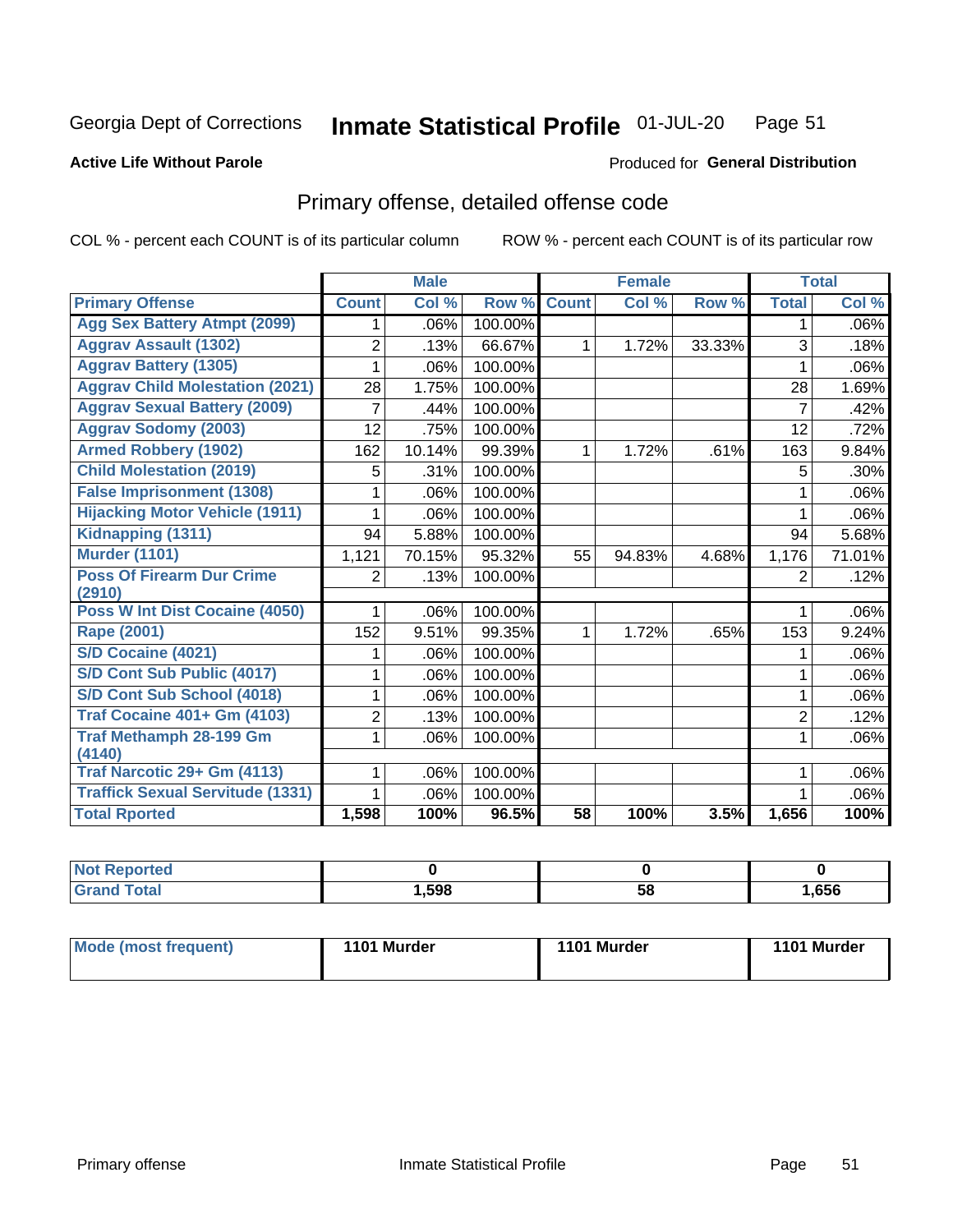#### Inmate Statistical Profile 01-JUL-20 Page 52

### **Active Life Without Parole**

### Produced for General Distribution

## County of conviction of primary offense

COL % - percent each COUNT is of its particular column

|     |                             |                  | <b>Male</b> |         |                | <b>Female</b> |        |                | <b>Total</b> |
|-----|-----------------------------|------------------|-------------|---------|----------------|---------------|--------|----------------|--------------|
|     | <b>County of Conviction</b> | <b>Count</b>     | Col %       | Row %   | <b>Count</b>   | Col %         | Row %  | <b>Total</b>   | Col %        |
| 000 | <b>Unknown</b>              | 6                | .38%        | 75.00%  | $\overline{2}$ | 3.45%         | 25.00% | 8              | .48%         |
| 001 | <b>Appling County</b>       | 4                | .25%        | 100.00% |                |               |        | 4              | .24%         |
| 002 | <b>Atkinson County</b>      | 4                | .25%        | 100.00% |                |               |        | 4              | .24%         |
| 003 | <b>Bacon County</b>         | 5                | .31%        | 100.00% |                |               |        | 5              | .30%         |
| 004 | <b>Baker County</b>         | $\mathbf{1}$     | .06%        | 100.00% |                |               |        | 1              | .06%         |
| 005 | <b>Baldwin County</b>       | 5                | .31%        | 100.00% |                |               |        | 5              | .30%         |
| 006 | <b>Banks County</b>         | 3                | .19%        | 100.00% |                |               |        | $\overline{3}$ | .18%         |
| 007 | <b>Barrow County</b>        | $\overline{7}$   | .44%        | 100.00% |                |               |        | $\overline{7}$ | .42%         |
| 008 | <b>Bartow County</b>        | 9                | .56%        | 90.00%  | 1              | 1.72%         | 10.00% | 10             | .60%         |
| 009 | <b>Ben Hill County</b>      | 8                | .50%        | 100.00% |                |               |        | 8              | .48%         |
| 010 | <b>Berrien County</b>       | $\overline{c}$   | .13%        | 100.00% |                |               |        | $\overline{2}$ | .12%         |
| 011 | <b>Bibb County</b>          | 45               | 2.82%       | 95.74%  | $\overline{2}$ | 3.45%         | 4.26%  | 47             | 2.84%        |
| 012 | <b>Bleckley County</b>      | $\mathbf{1}$     | .06%        | 100.00% |                |               |        | $\mathbf{1}$   | .06%         |
| 013 | <b>Brantley County</b>      | $\mathbf{1}$     | .06%        | 100.00% |                |               |        | $\mathbf{1}$   | .06%         |
| 014 | <b>Brooks County</b>        | $\overline{c}$   | .13%        | 100.00% |                |               |        | $\overline{2}$ | .12%         |
| 015 | <b>Bryan County</b>         | $\mathbf{1}$     | .06%        | 100.00% |                |               |        | $\mathbf{1}$   | .06%         |
| 016 | <b>Bulloch County</b>       | 7                | .44%        | 87.50%  | 1              | 1.72%         | 12.50% | 8              | .48%         |
| 017 | <b>Burke County</b>         | 13               | .81%        | 100.00% |                |               |        | 13             | .79%         |
| 018 | <b>Butts County</b>         | 4                | .25%        | 100.00% |                |               |        | 4              | .24%         |
| 019 | <b>Calhoun County</b>       | 3                | .19%        | 100.00% |                |               |        | $\overline{3}$ | .18%         |
| 020 | <b>Camden County</b>        | 6                | .38%        | 100.00% |                |               |        | 6              | .36%         |
| 021 | <b>Candler County</b>       | 3                | .19%        | 100.00% |                |               |        | 3              | .18%         |
| 022 | <b>Carroll County</b>       | 6                | .38%        | 100.00% |                |               |        | 6              | .36%         |
| 023 | <b>Catoosa County</b>       | 4                | .25%        | 80.00%  | 1              | 1.72%         | 20.00% | 5              | .30%         |
| 025 | <b>Chatham County</b>       | 67               | 4.19%       | 97.10%  | $\overline{2}$ | 3.45%         | 2.90%  | 69             | 4.17%        |
| 027 | <b>Chattooga County</b>     | 1                | .06%        | 100.00% |                |               |        | 1              | .06%         |
| 028 | <b>Cherokee County</b>      | $\boldsymbol{9}$ | .56%        | 100.00% |                |               |        | 9              | .54%         |
| 029 | <b>Clarke County</b>        | 26               | 1.63%       | 96.30%  | 1              | 1.72%         | 3.70%  | 27             | 1.63%        |
| 030 | <b>Clay County</b>          | $\mathbf{1}$     | .06%        | 100.00% |                |               |        | $\mathbf{1}$   | .06%         |
| 031 | <b>Clayton County</b>       | 73               | 4.57%       | 93.59%  | 5              | 8.62%         | 6.41%  | 78             | 4.71%        |
| 032 | <b>Clinch County</b>        | 1                | .06%        | 100.00% |                |               |        | 1              | .06%         |
| 033 | <b>Cobb County</b>          | 74               | 4.63%       | 97.37%  | 2              | 3.45%         | 2.63%  | 76             | 4.59%        |
| 034 | <b>Coffee County</b>        | 12               | .75%        | 85.71%  | $\overline{2}$ | 3.45%         | 14.29% | 14             | .85%         |
| 035 | <b>Colquitt County</b>      | $\mathfrak{S}$   | .19%        | 100.00% |                |               |        | 3              | .18%         |
| 036 | <b>Columbia County</b>      | 10               | .63%        | 83.33%  | $\overline{2}$ | 3.45%         | 16.67% | 12             | .72%         |
| 037 | <b>Cook County</b>          | 5                | .31%        | 100.00% |                |               |        | 5              | .30%         |
| 038 | <b>Coweta County</b>        | 9                | .56%        | 100.00% |                |               |        | 9              | .54%         |
| 040 | <b>Crisp County</b>         | $\overline{7}$   | .44%        | 100.00% |                |               |        | $\overline{7}$ | .42%         |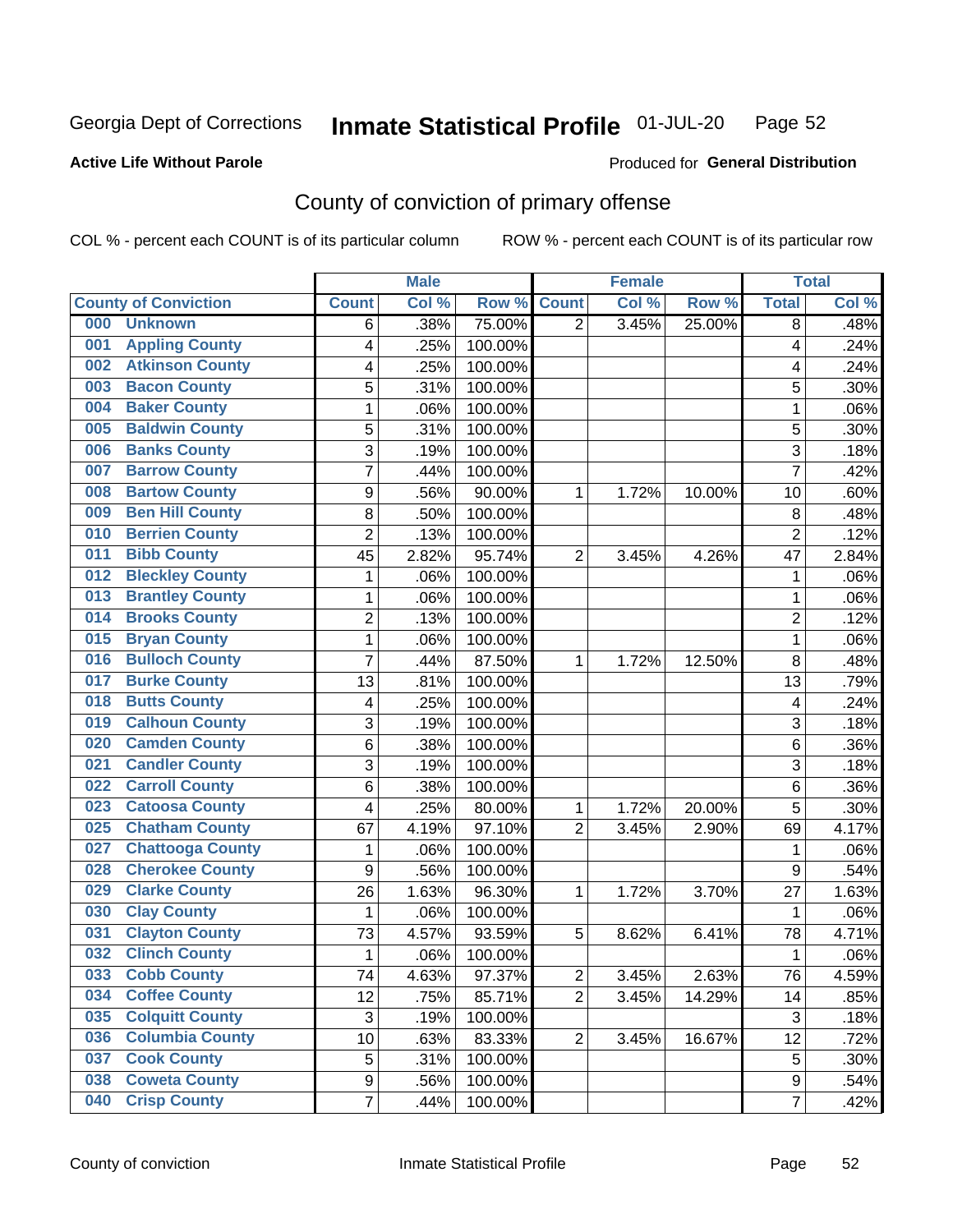#### Inmate Statistical Profile 01-JUL-20 Page 53

### **Active Life Without Parole**

### Produced for General Distribution

## County of conviction of primary offense

COL % - percent each COUNT is of its particular column

|     |                             |                  | <b>Male</b> |         |                | <b>Female</b> |           |                | <b>Total</b> |
|-----|-----------------------------|------------------|-------------|---------|----------------|---------------|-----------|----------------|--------------|
|     | <b>County of Conviction</b> | <b>Count</b>     | Col %       | Row %   | <b>Count</b>   | Col %         | Row %     | <b>Total</b>   | Col %        |
| 041 | <b>Dade County</b>          | 1                | .06%        | 100.00% |                |               |           | 1              | .06%         |
| 042 | <b>Dawson County</b>        | $\overline{2}$   | .13%        | 100.00% |                |               |           | $\overline{2}$ | .12%         |
| 043 | <b>Decatur County</b>       | 6                | .38%        | 100.00% |                |               |           | 6              | .36%         |
| 044 | <b>Dekalb County</b>        | 145              | 9.07%       | 97.32%  | 4              | 6.90%         | 2.68%     | 149            | 9.00%        |
| 046 | <b>Dooly County</b>         | $\overline{2}$   | .13%        | 100.00% |                |               |           | $\overline{2}$ | .12%         |
| 047 | <b>Dougherty County</b>     | 31               | 1.94%       | 96.88%  | 1              | 1.72%         | 3.13%     | 32             | 1.93%        |
| 048 | <b>Douglas County</b>       | 39               | 2.44%       | 95.12%  | $\overline{2}$ | 3.45%         | 4.88%     | 41             | 2.48%        |
| 049 | <b>Early County</b>         | $\mathbf 2$      | .13%        | 100.00% |                |               |           | $\overline{2}$ | .12%         |
| 051 | <b>Effingham County</b>     | 7                | .44%        | 100.00% |                |               |           | $\overline{7}$ | .42%         |
| 052 | <b>Elbert County</b>        | $\overline{2}$   | .13%        | 66.67%  | 1              | 1.72%         | 33.33%    | 3              | .18%         |
| 053 | <b>Emanuel County</b>       | 12               | .75%        | 100.00% |                |               |           | 12             | .72%         |
| 056 | <b>Fayette County</b>       | $\boldsymbol{9}$ | .56%        | 100.00% |                |               |           | 9              | .54%         |
| 057 | <b>Floyd County</b>         | 33               | 2.07%       | 97.06%  | $\mathbf{1}$   | 1.72%         | 2.94%     | 34             | 2.05%        |
| 058 | <b>Forsyth County</b>       | 4                | .25%        | 80.00%  | 1              | 1.72%         | 20.00%    | 5              | .30%         |
| 059 | <b>Franklin County</b>      | 6                | .38%        | 85.71%  | 1              | 1.72%         | 14.29%    | $\overline{7}$ | .42%         |
| 060 | <b>Fulton County</b>        | 216              | 13.52%      | 98.63%  | 3              | 5.17%         | 1.37%     | 219            | 13.22%       |
| 061 | <b>Gilmer County</b>        | $\overline{2}$   | .13%        | 100.00% |                |               |           | $\overline{2}$ | .12%         |
| 063 | <b>Glynn County</b>         | 22               | 1.38%       | 100.00% |                |               |           | 22             | 1.33%        |
| 064 | <b>Gordon County</b>        | 8                | .50%        | 100.00% |                |               |           | 8              | .48%         |
| 065 | <b>Grady County</b>         | 3                | .19%        | 100.00% |                |               |           | 3              | .18%         |
| 066 | <b>Greene County</b>        | $\overline{2}$   | .13%        | 100.00% |                |               |           | $\overline{2}$ | .12%         |
| 067 | <b>Gwinnett County</b>      | 72               | 4.51%       | 94.74%  | 4              | 6.90%         | 5.26%     | 76             | 4.59%        |
| 068 | <b>Habersham County</b>     | 3                | .19%        | 100.00% |                |               |           | 3              | .18%         |
| 069 | <b>Hall County</b>          | 23               | 1.44%       | 85.19%  | 4              | 6.90%         | 14.81%    | 27             | 1.63%        |
| 070 | <b>Hancock County</b>       | 4                | .25%        | 100.00% |                |               |           | 4              | .24%         |
| 071 | <b>Haralson County</b>      | 5                | .31%        | 100.00% |                |               |           | 5              | .30%         |
| 072 | <b>Harris County</b>        | $\overline{2}$   | .13%        | 100.00% |                |               |           | $\overline{2}$ | .12%         |
| 073 | <b>Hart County</b>          | 3                | .19%        | 100.00% |                |               |           | $\overline{3}$ | .18%         |
| 075 | <b>Henry County</b>         | 18               | 1.13%       | 94.74%  | $\mathbf{1}$   | 1.72%         | 5.26%     | 19             | 1.15%        |
| 076 | <b>Houston County</b>       | 26               | 1.63%       | 100.00% |                |               |           | 26             | 1.57%        |
| 077 | <b>Irwin County</b>         | $\overline{2}$   | .13%        | 100.00% |                |               |           | $\overline{2}$ | .12%         |
| 078 | <b>Jackson County</b>       | 11               | .69%        | 100.00% |                |               |           | 11             | .66%         |
| 079 | <b>Jasper County</b>        | $\mathbf{1}$     | .06%        | 100.00% |                |               |           | $\mathbf{1}$   | .06%         |
| 080 | <b>Jeff Davis County</b>    | 1                | .06%        | 100.00% |                |               |           | $\mathbf{1}$   | .06%         |
| 081 | <b>Jefferson County</b>     | 6                | .38%        | 100.00% |                |               |           | 6              | .36%         |
| 082 | <b>Jenkins County</b>       | 3                | .19%        | 100.00% |                |               |           | 3              | .18%         |
| 083 | <b>Johnson County</b>       | 1                | .06%        | 100.00% |                |               |           | $\mathbf 1$    | .06%         |
| 084 | <b>Jones County</b>         | $\mathbf 1$      | .06%        | 50.00%  | 1              | 1.72%         | $50.00\%$ | $\overline{2}$ | .12%         |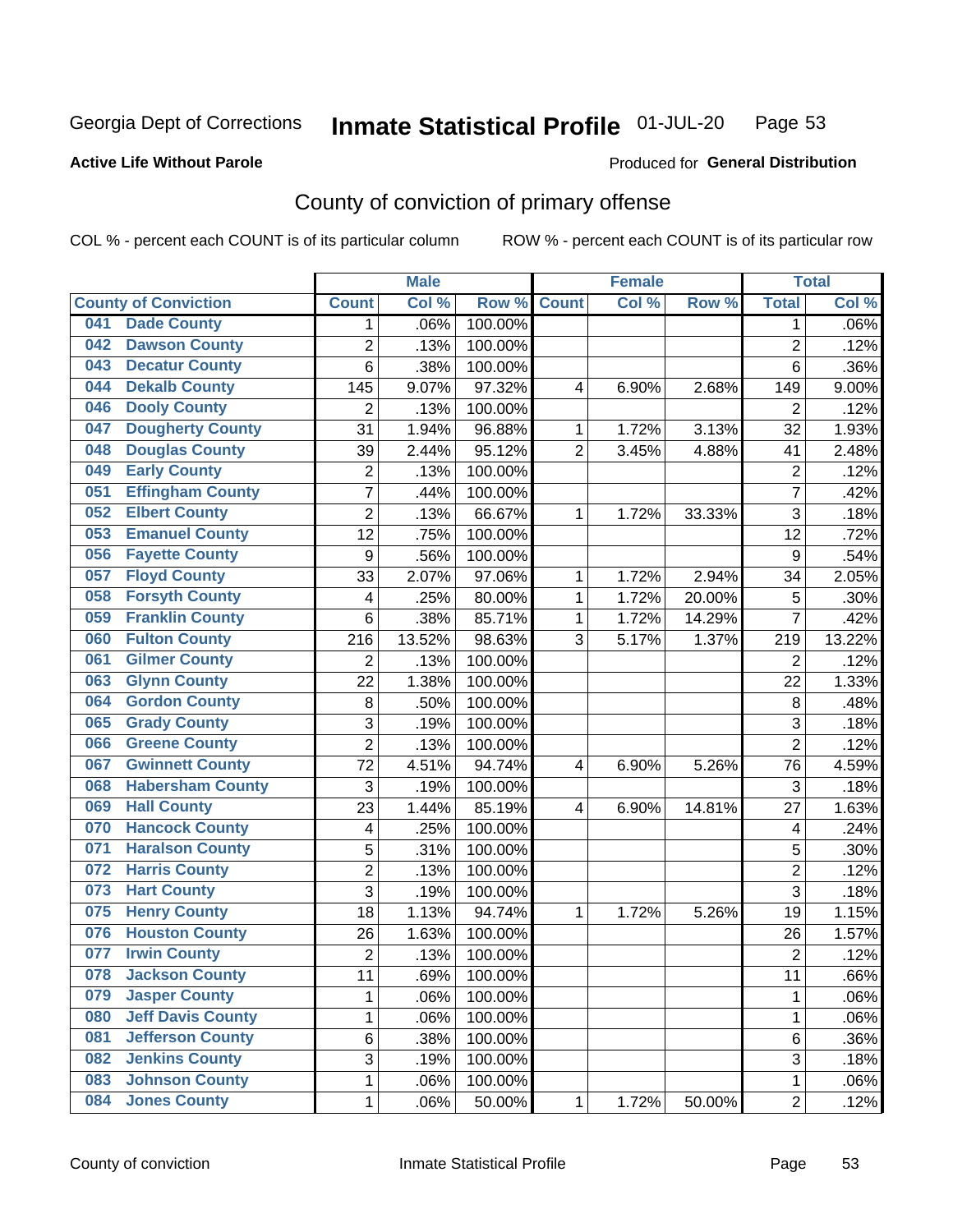#### Inmate Statistical Profile 01-JUL-20 Page 54

**Active Life Without Parole** 

Produced for General Distribution

## County of conviction of primary offense

COL % - percent each COUNT is of its particular column

|                  |                             |                 | <b>Male</b> |         |                | <b>Female</b> |          |                 | <b>Total</b> |
|------------------|-----------------------------|-----------------|-------------|---------|----------------|---------------|----------|-----------------|--------------|
|                  | <b>County of Conviction</b> | <b>Count</b>    | Col %       | Row %   | <b>Count</b>   | Col %         | Row %    | <b>Total</b>    | Col %        |
| 085              | <b>Lamar County</b>         | 1               | .06%        | 100.00% |                |               |          | 1               | $.06\%$      |
| 086              | <b>Lanier County</b>        | $\overline{2}$  | .13%        | 100.00% |                |               |          | $\overline{2}$  | .12%         |
| 087              | <b>Laurens County</b>       | 4               | .25%        | 100.00% |                |               |          | 4               | .24%         |
| 088              | <b>Lee County</b>           | 4               | .25%        | 100.00% |                |               |          | 4               | .24%         |
| 089              | <b>Liberty County</b>       | 7               | .44%        | 100.00% |                |               |          | 7               | .42%         |
| 091              | <b>Long County</b>          | 5               | .31%        | 100.00% |                |               |          | 5               | .30%         |
| 092              | <b>Lowndes County</b>       | 7               | .44%        | 100.00% |                |               |          | 7               | .42%         |
| 093              | <b>Lumpkin County</b>       | 1               | .06%        | 100.00% |                |               |          | 1               | .06%         |
| 095              | <b>Madison County</b>       | 3               | .19%        | 100.00% |                |               |          | 3               | .18%         |
| 096              | <b>Marion County</b>        | 1               | .06%        | 100.00% |                |               |          | 1               | .06%         |
| 097              | <b>Mcduffie County</b>      | 3               | .19%        | 100.00% |                |               |          | 3               | .18%         |
| 099              | <b>Meriwether County</b>    | $\overline{2}$  | .13%        | 100.00% |                |               |          | $\overline{2}$  | .12%         |
| 100              | <b>Miller County</b>        | 1               | .06%        | 100.00% |                |               |          | 1               | .06%         |
| 101              | <b>Mitchell County</b>      | 3               | .19%        | 100.00% |                |               |          | 3               | .18%         |
| 102              | <b>Monroe County</b>        | 7               | .44%        | 100.00% |                |               |          | $\overline{7}$  | .42%         |
| 104              | <b>Morgan County</b>        | 1               | .06%        | 100.00% |                |               |          | 1               | .06%         |
| 105              | <b>Murray County</b>        | 5               | .31%        | 100.00% |                |               |          | 5               | .30%         |
| 106              | <b>Muscogee County</b>      | 47              | 2.94%       | 97.92%  | 1              | 1.72%         | 2.08%    | 48              | 2.90%        |
| 107              | <b>Newton County</b>        | 15              | .94%        | 88.24%  | $\overline{2}$ | 3.45%         | 11.76%   | 17              | 1.03%        |
| 108              | <b>Oconee County</b>        | 1               | .06%        | 100.00% |                |               |          | 1               | .06%         |
| 109              | <b>Oglethorpe County</b>    | 2               | .13%        | 100.00% |                |               |          | 2               | .12%         |
| 110              | <b>Paulding County</b>      | 6               | .38%        | 100.00% |                |               |          | 6               | .36%         |
| 111              | <b>Peach County</b>         | 4               | .25%        | 100.00% |                |               |          | 4               | .24%         |
| 112              | <b>Pickens County</b>       | $\overline{2}$  | .13%        | 100.00% |                |               |          | $\overline{2}$  | .12%         |
| 113              | <b>Pierce County</b>        | 3               | .19%        | 100.00% |                |               |          | 3               | .18%         |
| $\overline{114}$ | <b>Pike County</b>          | 3               | .19%        | 60.00%  | $\overline{2}$ | 3.45%         | 40.00%   | 5               | .30%         |
| $\overline{115}$ | <b>Polk County</b>          | 6               | .38%        | 100.00% |                |               |          | 6               | .36%         |
| 116              | <b>Pulaski County</b>       | 1               | .06%        | 100.00% |                |               |          | 1               | .06%         |
| 117              | <b>Putnam County</b>        | 7               | .44%        | 100.00% |                |               |          | 7               | .42%         |
| 119              | <b>Rabun County</b>         | 1               | .06%        | 100.00% |                |               |          | 1               | .06%         |
| 120              | <b>Randolph County</b>      | 2               | .13%        | 100.00% |                |               |          | 2               | .12%         |
|                  | <b>121 Richmond County</b>  | $\overline{79}$ | 4.94%       | 96.34%  | 3              | 5.17%         | $3.66\%$ | $\overline{82}$ | 4.95%        |
| 122              | <b>Rockdale County</b>      | 10              | .63%        | 100.00% |                |               |          | 10              | .60%         |
| $125$            | <b>Seminole County</b>      | $\overline{2}$  | .13%        | 100.00% |                |               |          | $\overline{2}$  | .12%         |
| 126              | <b>Spalding County</b>      | 14              | .88%        | 100.00% |                |               |          | 14              | .85%         |
| 127              | <b>Stephens County</b>      | 3               | .19%        | 100.00% |                |               |          | 3               | .18%         |
| 128              | <b>Stewart County</b>       | 1               | .06%        | 100.00% |                |               |          | 1               | .06%         |
| 129              | <b>Sumter County</b>        | 5               | .31%        | 100.00% |                |               |          | 5               | .30%         |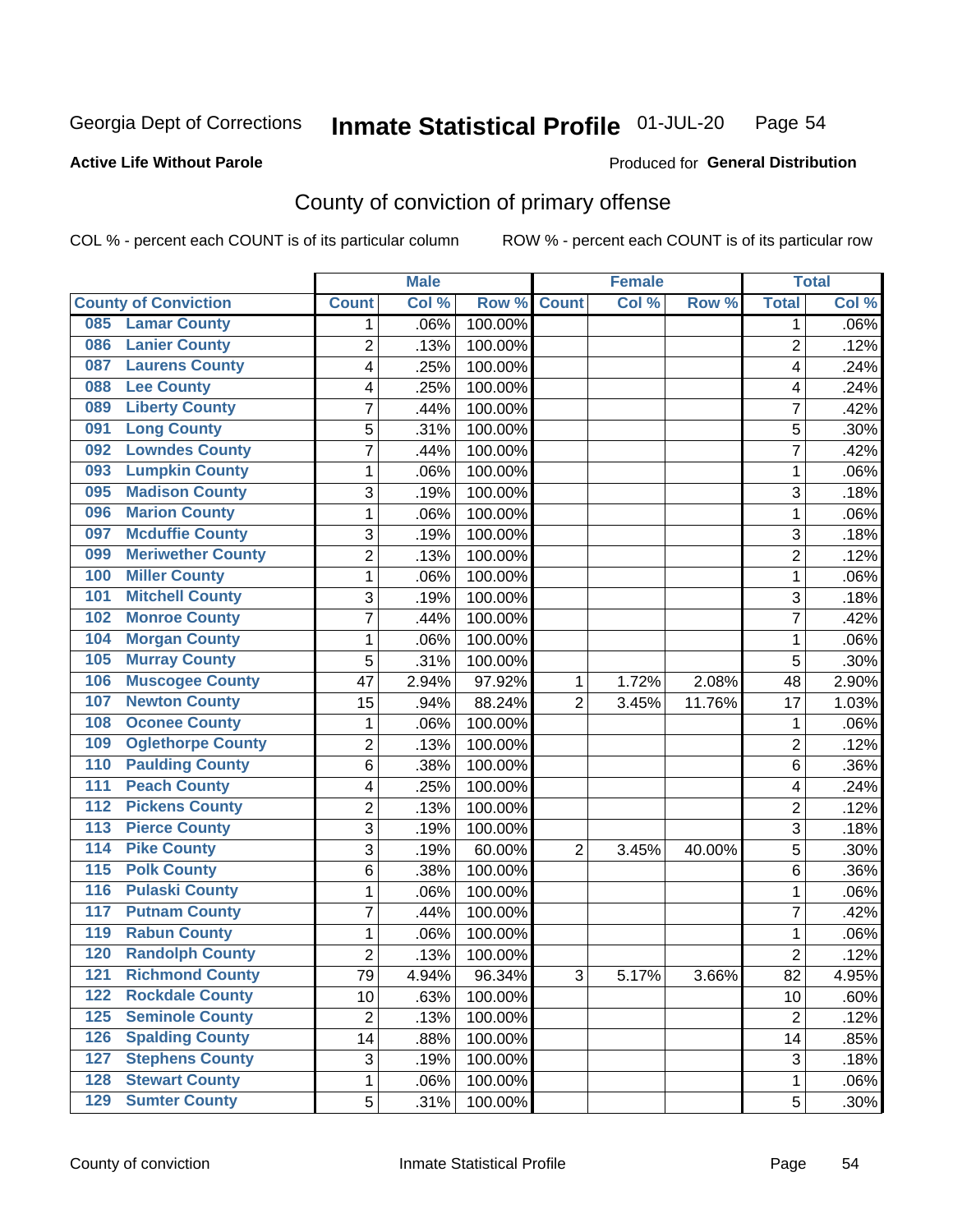#### Inmate Statistical Profile 01-JUL-20 Page 55

#### **Active Life Without Parole**

#### Produced for General Distribution

## County of conviction of primary offense

COL % - percent each COUNT is of its particular column

|                                 |                | <b>Male</b> |         |              | <b>Female</b> |        |                | <b>Total</b> |
|---------------------------------|----------------|-------------|---------|--------------|---------------|--------|----------------|--------------|
| <b>County of Conviction</b>     | <b>Count</b>   | Col %       | Row %   | <b>Count</b> | Col %         | Row %  | <b>Total</b>   | Col %        |
| <b>Taliaferro County</b><br>131 |                | .06%        | 100.00% |              |               |        | 1              | .06%         |
| <b>Tattnall County</b><br>132   | 3              | .19%        | 75.00%  | 1            | 1.72%         | 25.00% | 4              | .24%         |
| <b>Taylor County</b><br>133     | 1              | .06%        | 100.00% |              |               |        | 1              | .06%         |
| <b>Terrell County</b><br>135    | 3              | .19%        | 100.00% |              |               |        | 3              | .18%         |
| <b>Thomas County</b><br>136     | 6              | .38%        | 100.00% |              |               |        | 6              | .36%         |
| <b>Tift County</b><br>137       | 9              | .56%        | 100.00% |              |               |        | 9              | .54%         |
| <b>Toombs County</b><br>138     | 11             | .69%        | 100.00% |              |               |        | 11             | .66%         |
| <b>Towns County</b><br>139      | 1              | .06%        | 100.00% |              |               |        | 1              | .06%         |
| <b>Treutlen County</b><br>140   | 5              | .31%        | 100.00% |              |               |        | 5              | .30%         |
| <b>Troup County</b><br>141      | 10             | .63%        | 90.91%  | 1            | 1.72%         | 9.09%  | 11             | .66%         |
| <b>Turner County</b><br>142     | $\overline{2}$ | .13%        | 100.00% |              |               |        | $\overline{2}$ | .12%         |
| <b>Twiggs County</b><br>143     | 1              | .06%        | 100.00% |              |               |        | 1              | .06%         |
| <b>Upson County</b><br>145      | 5              | .31%        | 100.00% |              |               |        | 5              | .30%         |
| <b>Walker County</b><br>146     | 9              | .56%        | 90.00%  | 1            | 1.72%         | 10.00% | 10             | .60%         |
| <b>Walton County</b><br>147     | 22             | 1.38%       | 100.00% |              |               |        | 22             | 1.33%        |
| <b>Ware County</b><br>148       | 16             | 1.00%       | 100.00% |              |               |        | 16             | .97%         |
| <b>Warren County</b><br>149     | 3              | .19%        | 75.00%  | 1            | 1.72%         | 25.00% | 4              | .24%         |
| <b>Washington County</b><br>150 | 6              | .38%        | 100.00% |              |               |        | 6              | .36%         |
| <b>Wayne County</b><br>151      | 12             | .75%        | 100.00% |              |               |        | 12             | .72%         |
| <b>White County</b><br>154      | 1              | .06%        | 100.00% |              |               |        | 1              | .06%         |
| <b>Whitfield County</b><br>155  | 13             | .81%        | 92.86%  | 1            | 1.72%         | 7.14%  | 14             | .85%         |
| <b>Wilkes County</b><br>157     | $\overline{2}$ | .13%        | 100.00% |              |               |        | $\overline{2}$ | .12%         |
| <b>Worth County</b><br>159      | 1              | .06%        | 100.00% |              |               |        |                | .06%         |
| <b>Total Rported</b>            | 1,598          | 100%        | 96.5%   | 58           | 100%          | 3.5%   | 1,656          | 100%         |

| τeα |      |    |      |
|-----|------|----|------|
|     | ,598 | 58 | ,656 |

| <b>Mode (most frequent)</b> | <b>Fulton County</b> | <b>Clayton County</b> | <b>Fulton County</b> |
|-----------------------------|----------------------|-----------------------|----------------------|
|-----------------------------|----------------------|-----------------------|----------------------|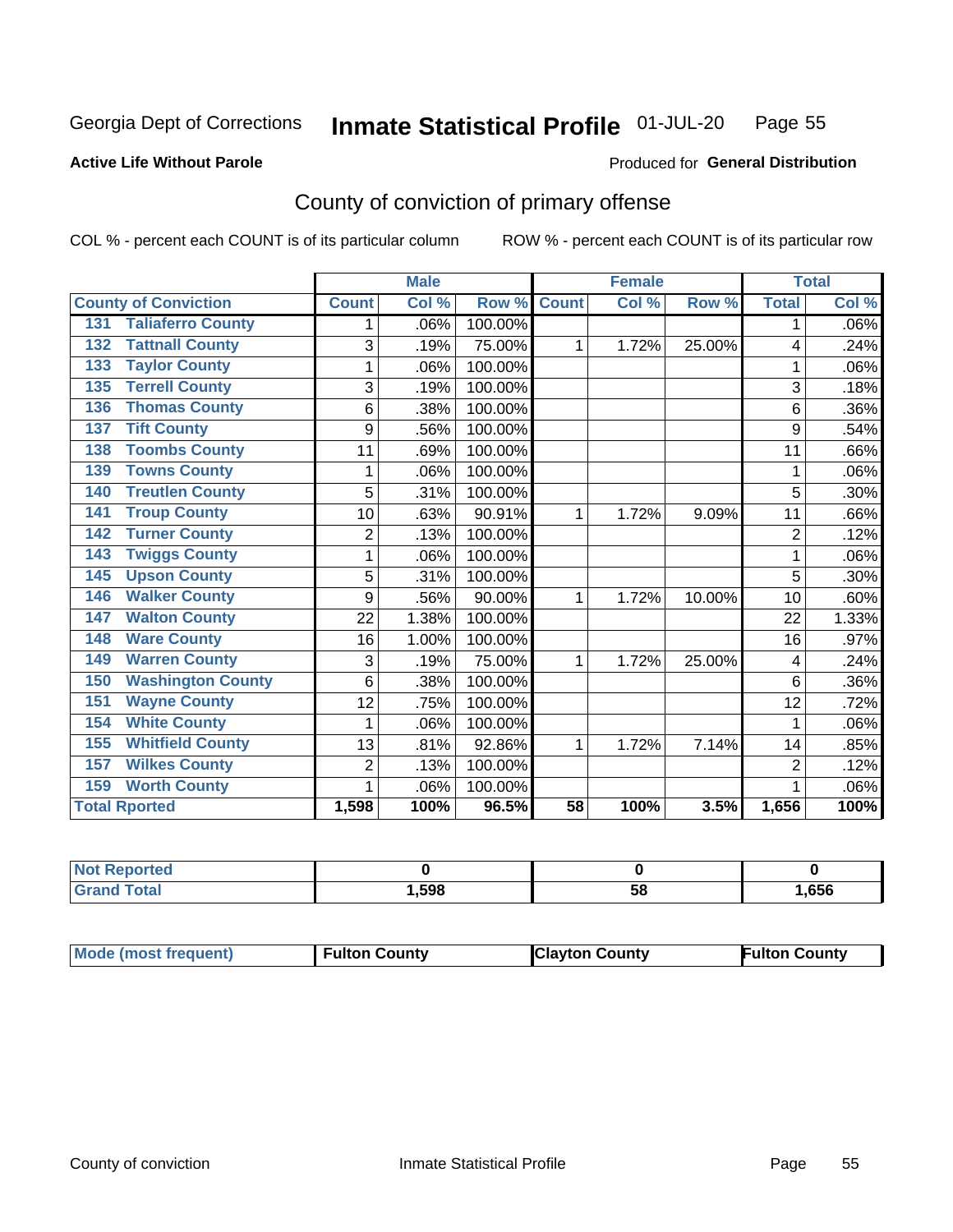### **Georgia Dept of Corrections Active Life Without Parole**

#### Inmate Statistical Profile 01-JUL-20 Page 56

Produced for General Distribution

## Circuit of conviction of primary offense

|                         |                                 | <b>Male</b>      |        | <b>Female</b>    |                          |       | <b>Total</b> |                |        |
|-------------------------|---------------------------------|------------------|--------|------------------|--------------------------|-------|--------------|----------------|--------|
|                         | <b>Circuit of Conviction</b>    | <b>Count</b>     | Col %  | Row <sup>%</sup> | <b>Count</b>             | Col % | Row %        | <b>Total</b>   | Col %  |
| 1                       | <b>Alapaha Circuit</b>          | 14               | .88%   | 100.00%          |                          |       |              | 14             | .85%   |
| $\overline{2}$          | <b>Alcovy Circuit</b>           | 37               | 2.32%  | 94.87%           | $\overline{2}$           | 3.57% | 5.13%        | 39             | 2.37%  |
| $\overline{\mathbf{3}}$ | <b>Atlanta Circuit</b>          | 216              | 13.57% | 98.63%           | 3                        | 5.36% | 1.37%        | 219            | 13.29% |
| $\overline{4}$          | <b>Atlantic Circuit</b>         | 16               | 1.01%  | 94.12%           | 1                        | 1.79% | 5.88%        | 17             | 1.03%  |
| 5                       | <b>Augusta Circuit</b>          | 102              | 6.41%  | 95.33%           | 5                        | 8.93% | 4.67%        | 107            | 6.49%  |
| $\overline{\bf{6}}$     | <b>Blue Ridge Circuit</b>       | 9                | .57%   | 100.00%          |                          |       |              | 9              | .55%   |
| 7                       | <b>Brunswick Circuit</b>        | 45               | 2.83%  | 100.00%          |                          |       |              | 45             | 2.73%  |
| $\overline{\mathbf{8}}$ | <b>Chattahoochee Circuit</b>    | 51               | 3.20%  | 98.08%           | 1                        | 1.79% | 1.92%        | 52             | 3.16%  |
| $\overline{9}$          | <b>Cherokee Circuit</b>         | 17               | 1.07%  | 94.44%           | 1                        | 1.79% | 5.56%        | 18             | 1.09%  |
| 10                      | <b>Clayton Circuit</b>          | 73               | 4.59%  | 93.59%           | 5                        | 8.93% | 6.41%        | 78             | 4.73%  |
| $\overline{11}$         | <b>Cobb Circuit</b>             | 74               | 4.65%  | 97.37%           | $\overline{2}$           | 3.57% | 2.63%        | 76             | 4.61%  |
| $\overline{12}$         | <b>Conasauga Circuit</b>        | 18               | 1.13%  | 94.74%           | 1                        | 1.79% | 5.26%        | 19             | 1.15%  |
| 13                      | <b>Cordele Circuit</b>          | 17               | 1.07%  | 100.00%          |                          |       |              | 17             | 1.03%  |
| 14                      | <b>Coweta Circuit</b>           | 27               | 1.70%  | 96.43%           | 1                        | 1.79% | 3.57%        | 28             | 1.70%  |
| 15                      | <b>Dougherty Circuit</b>        | 31               | 1.95%  | 96.88%           | $\mathbf{1}$             | 1.79% | 3.13%        | 32             | 1.94%  |
| 16                      | <b>Dublin Circuit</b>           | 11               | .69%   | 100.00%          |                          |       |              | 11             | .67%   |
| 17                      | <b>Eastern Circuit</b>          | 67               | 4.21%  | 97.10%           | $\overline{2}$           | 3.57% | 2.90%        | 69             | 4.19%  |
| $\overline{18}$         | <b>Flint Circuit</b>            | 18               | 1.13%  | 94.74%           | 1                        | 1.79% | 5.26%        | 19             | 1.15%  |
| 19                      | <b>Griffin Circuit</b>          | 31               | 1.95%  | 93.94%           | $\mathbf 2$              | 3.57% | 6.06%        | 33             | 2.00%  |
| $\overline{20}$         | <b>Gwinnett Circuit</b>         | 72               | 4.52%  | 94.74%           | 4                        | 7.14% | 5.26%        | 76             | 4.61%  |
| $\overline{21}$         | <b>Houston Circuit</b>          | 26               | 1.63%  | 100.00%          |                          |       |              | 26             | 1.58%  |
| $\overline{22}$         | <b>Lookout Mountain Circuit</b> | 15               | .94%   | 88.24%           | $\overline{2}$           | 3.57% | 11.76%       | 17             | 1.03%  |
| 23                      | <b>Macon Circuit</b>            | 49               | 3.08%  | 96.08%           | $\overline{2}$           | 3.57% | 3.92%        | 51             | 3.09%  |
| $\overline{24}$         | <b>Middle Circuit</b>           | 38               | 2.39%  | 100.00%          |                          |       |              | 38             | 2.31%  |
| $\overline{25}$         | <b>Mountain Circuit</b>         | $\overline{7}$   | .44%   | 100.00%          |                          |       |              | $\overline{7}$ | .42%   |
| 26                      | <b>Northeastern Circuit</b>     | 25               | 1.57%  | 86.21%           | $\overline{\mathbf{4}}$  | 7.14% | 13.79%       | 29             | 1.76%  |
| $\overline{27}$         | <b>Northern Circuit</b>         | 16               | 1.01%  | 88.89%           | $\overline{2}$           | 3.57% | 11.11%       | 18             | 1.09%  |
| 28                      | <b>Ocmulgee Circuit</b>         | 21               | 1.32%  | 95.45%           | 1                        | 1.79% | 4.55%        | 22             | 1.33%  |
| 29                      | <b>Oconee Circuit</b>           | $\overline{2}$   | .13%   | 100.00%          |                          |       |              | $\overline{2}$ | .12%   |
| 30                      | <b>Ogeechee Circuit</b>         | 17               | 1.07%  | 94.44%           | 1                        | 1.79% | 5.56%        | 18             | 1.09%  |
| $\overline{31}$         | <b>Pataula Circuit</b>          | 11               | .69%   | 100.00%          |                          |       |              | 11             | .67%   |
| 32                      | <b>Piedmont Circuit</b>         | 21               | 1.32%  | 100.00%          |                          |       |              | 21             | 1.27%  |
| 33                      | <b>Rome Circuit</b>             | 33               | 2.07%  | 97.06%           | $\mathbf{1}$             | 1.79% | 2.94%        | 34             | 2.06%  |
| 34                      | <b>South Georgia Circuit</b>    | 16               | 1.01%  | 100.00%          |                          |       |              | 16             | .97%   |
| 35                      | <b>Southern Circuit</b>         | 18               | 1.13%  | 100.00%          |                          |       |              | 18             | 1.09%  |
| 36                      | <b>Southwestern Circuit</b>     | 10               | .63%   | 100.00%          |                          |       |              | 10             | .61%   |
| 37                      | <b>Stone Mountain Circuit</b>   | 145              | 9.11%  | 97.32%           | $\overline{\mathcal{A}}$ | 7.14% | 2.68%        | 149            | 9.04%  |
| 38                      | <b>Tallapoosa Circuit</b>       | 11               | .69%   | 100.00%          |                          |       |              | 11             | .67%   |
| 39                      | <b>Tifton Circuit</b>           | 14               | .88%   | 100.00%          |                          |       |              | 14             | .85%   |
| 40                      | <b>Toombs Circuit</b>           | $\boldsymbol{9}$ | .57%   | 90.00%           | 1                        | 1.79% | 10.00%       | 10             | .61%   |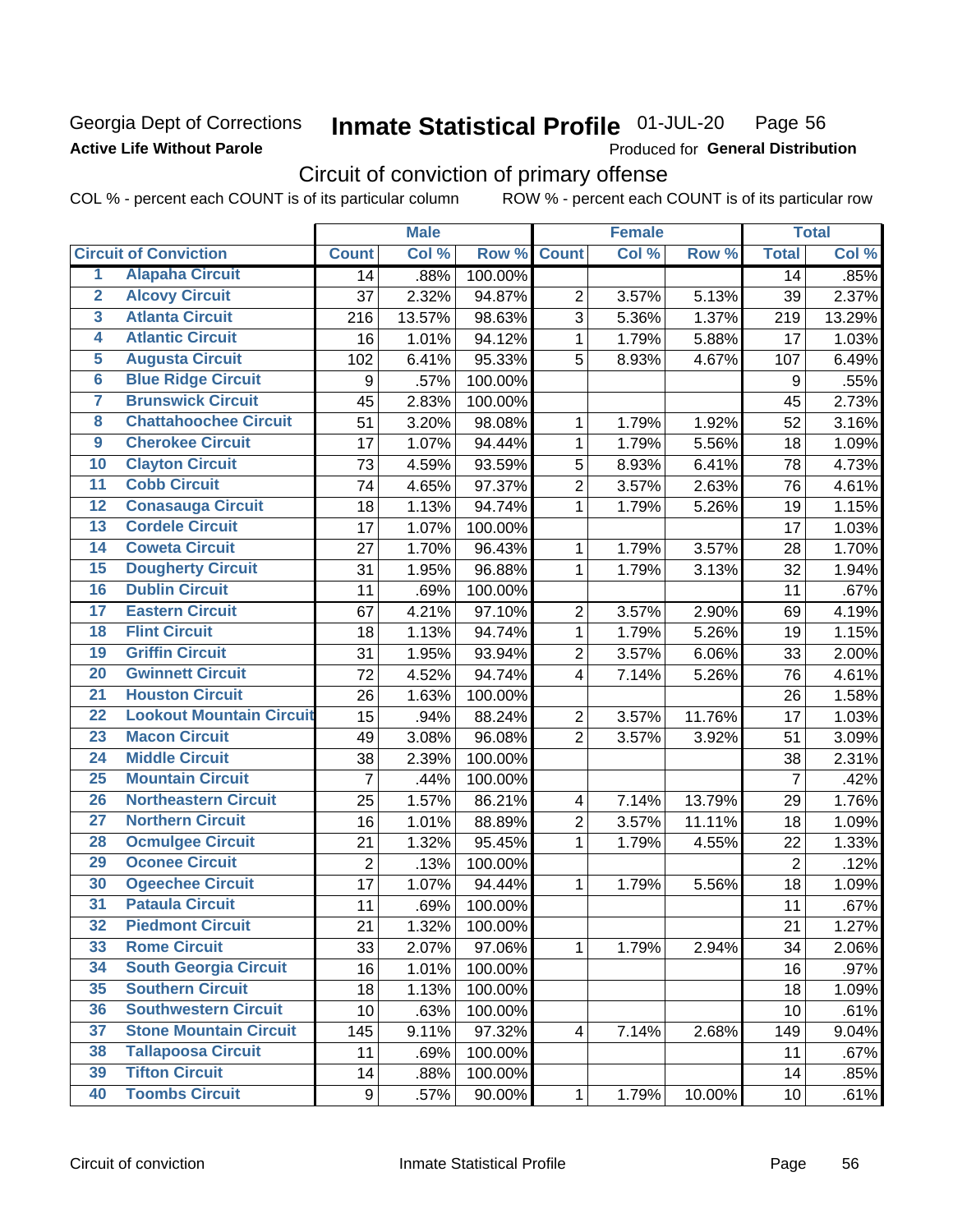## **Georgia Dept of Corrections Active Life Without Parole**

#### Inmate Statistical Profile 01-JUL-20 Page 57

Produced for General Distribution

## Circuit of conviction of primary offense

|    |                                  |              | <b>Male</b>    |         |                | <b>Female</b> |        |              | <b>Total</b>   |
|----|----------------------------------|--------------|----------------|---------|----------------|---------------|--------|--------------|----------------|
|    | <b>Circuit of Conviction</b>     | <b>Count</b> | Col %          | Row %   | <b>Count</b>   | Col %         | Row %  | <b>Total</b> | Col %          |
| 41 | <b>Waycross Circuit</b>          | 37           | 2.32%          | 94.87%  | 2              | 3.57%         | 5.13%  | 39           | 2.37%          |
| 42 | <b>Western Circuit</b>           | 27           | 1.70%          | 96.43%  |                | 1.79%         | 3.57%  | 28           | 1.70%          |
| 43 | <b>Rockdale Circuit</b>          | 10           | .63%           | 100.00% |                |               |        | 10           | .61%           |
| 44 | <b>Douglas Circuit</b>           | 39           | 2.45%          | 95.12%  | $\overline{2}$ | 3.57%         | 4.88%  | 41           | 2.49%          |
| 45 | <b>Appalachian Circuit</b>       | 4            | .25%           | 100.00% |                |               |        | 4            | .24%           |
| 46 | <b>Enotah Circuit</b>            | 3            | .19%           | 100.00% |                |               |        | 3            | .18%           |
| 47 | <b>Bell-Forsyth J.C.</b>         | 4            | .25%           | 80.00%  |                | 1.79%         | 20.00% | 5            | .30%           |
| 48 | <b>Towaliga Judicial Circuit</b> | 12           | .75%           | 100.00% |                |               |        | 12           | .73%           |
| 49 | <b>Paulding Circuit</b>          | 6            | .38%           | 100.00% |                |               |        | 6            | .36%           |
|    | <b>Total Rported</b>             | 1,592        | 100%           | 96.6%   | 56             | 100%          | 3.4%   | 1,648        | 100%           |
|    | <b>Not Reported</b>              |              | 6              |         |                | $\mathbf{2}$  |        |              | 8              |
|    | <b>Grand Total</b>               |              | 1,598          |         |                | 58            |        |              | 1,656          |
|    | <b>Mode (most frequent)</b>      |              | <b>Atlanta</b> |         |                | Augusta       |        |              | <b>Atlanta</b> |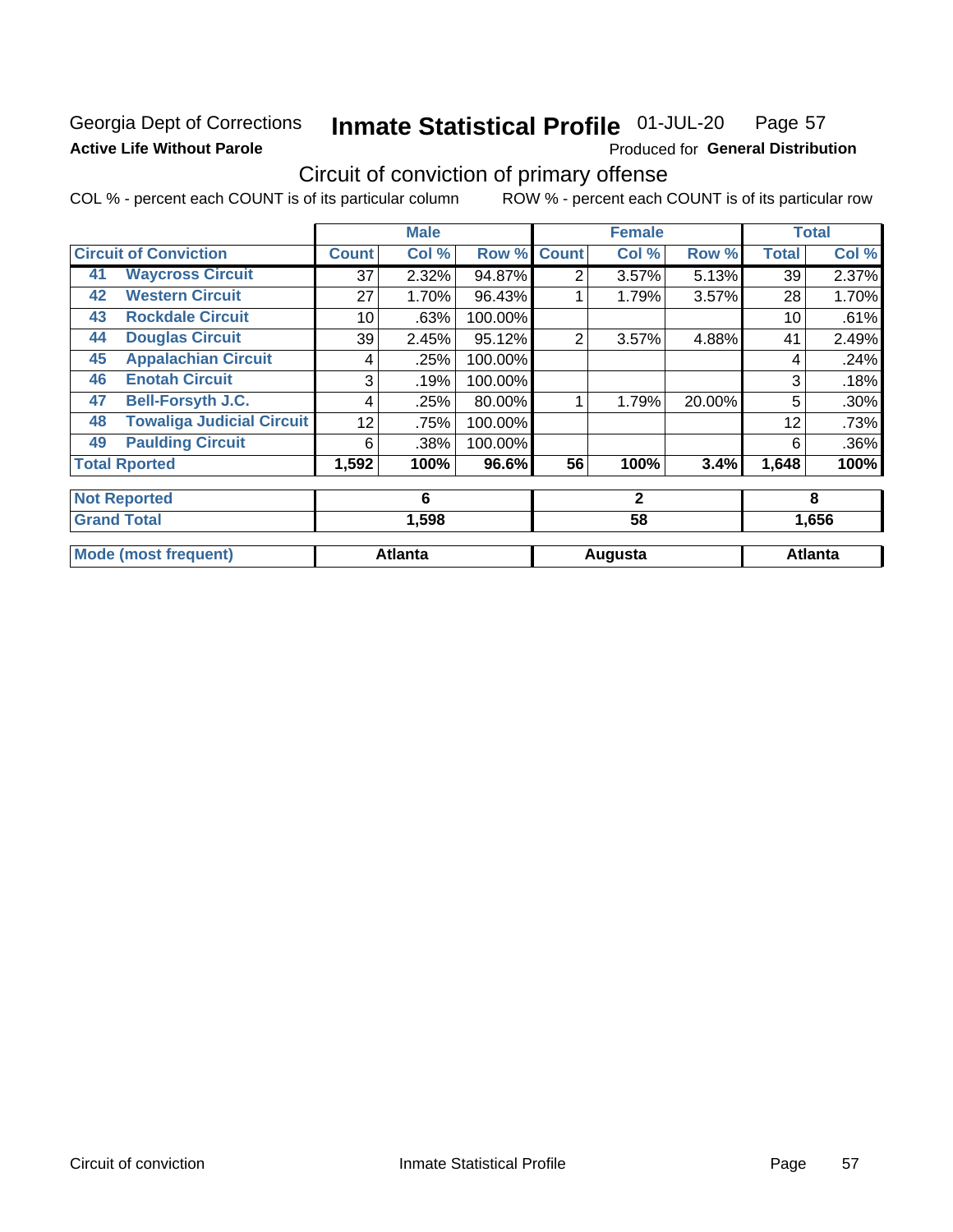### **Active Life Without Parole**

### Produced for General Distribution

## Years served (jail + prison) in this incarceration

COL % - percent each COUNT is of its particular column

|                       |                 | <b>Male</b> |         |                         | <b>Female</b> |       |                 | <b>Total</b> |
|-----------------------|-----------------|-------------|---------|-------------------------|---------------|-------|-----------------|--------------|
| <b>Years Served</b>   | <b>Count</b>    | Col %       | Row %   | <b>Count</b>            | Col %         | Row % | <b>Total</b>    | Col%         |
| Less than one year    | 22              | 1.38%       | 100.00% |                         |               |       | $\overline{22}$ | 1.33%        |
| 1 to 1.99 years       | 53              | 3.32%       | 96.36%  | $\overline{2}$          | 3.45%         | 3.64% | 55              | 3.32%        |
| 2 to 2.99 years       | 90              | 5.63%       | 95.74%  | 4                       | 6.90%         | 4.26% | 94              | 5.68%        |
| 3 to 3.99 years       | 104             | 6.51%       | 98.11%  | $\overline{\mathbf{c}}$ | 3.45%         | 1.89% | 106             | 6.40%        |
| 4 to 4.99 years       | 127             | 7.95%       | 95.49%  | 6                       | 10.34%        | 4.51% | 133             | 8.03%        |
| 5 to 5.99 years       | 118             | 7.38%       | 93.65%  | 8                       | 13.79%        | 6.35% | 126             | 7.61%        |
| 6 to 6.99 years       | 111             | 6.95%       | 95.69%  | 5                       | 8.62%         | 4.31% | 116             | 7.00%        |
| 7 to 7.99 years       | 123             | 7.70%       | 94.62%  | $\overline{7}$          | 12.07%        | 5.38% | 130             | 7.85%        |
| 8 to 8.99 years       | 94              | 5.88%       | 94.00%  | 6                       | 10.34%        | 6.00% | 100             | 6.04%        |
| 9 to 9.99 years       | 94              | 5.88%       | 96.91%  | 3                       | 5.17%         | 3.09% | 97              | 5.86%        |
| 10 to 10.99 years     | 53              | 3.32%       | 94.64%  | 3                       | 5.17%         | 5.36% | 56              | 3.38%        |
| 11 to 11.99 years     | 48              | 3.00%       | 97.96%  | 1                       | 1.72%         | 2.04% | 49              | 2.96%        |
| 12 to 12.99 years     | 48              | 3.00%       | 97.96%  | 1                       | 1.72%         | 2.04% | 49              | 2.96%        |
| 13 to 13.99 years     | 34              | 2.13%       | 97.14%  | 1                       | 1.72%         | 2.86% | 35              | 2.11%        |
| 14 to 14.99 years     | 27              | 1.69%       | 93.10%  | $\overline{c}$          | 3.45%         | 6.90% | 29              | 1.75%        |
| 15 to 15.99 years     | 34              | 2.13%       | 100.00% |                         |               |       | 34              | 2.05%        |
| 16 to 16.99 years     | 37              | 2.32%       | 100.00% |                         |               |       | 37              | 2.23%        |
| 17 to 17.99 years     | 37              | 2.32%       | 90.24%  | $\overline{\mathbf{4}}$ | 6.90%         | 9.76% | 41              | 2.48%        |
| 18 to 18.99 years     | 38              | 2.38%       | 97.44%  | $\mathbf 1$             | 1.72%         | 2.56% | 39              | 2.36%        |
| 19 to 19.99 years     | 40              | 2.50%       | 100.00% |                         |               |       | 40              | 2.42%        |
| 20 to 20.99 years     | 40              | 2.50%       | 100.00% |                         |               |       | 40              | 2.42%        |
| 21 to 21.99 years     | 28              | 1.75%       | 96.55%  | 1                       | 1.72%         | 3.45% | 29              | 1.75%        |
| 22 to 22.99 years     | 41              | 2.57%       | 100.00% |                         |               |       | 41              | 2.48%        |
| 23 to 23.99 years     | 43              | 2.69%       | 97.73%  | 1                       | 1.72%         | 2.27% | 44              | 2.66%        |
| 24 to 24.99 years     | 30              | 1.88%       | 100.00% |                         |               |       | 30              | 1.81%        |
| 25 to 25.99 years     | 26              | 1.63%       | 100.00% |                         |               |       | 26              | 1.57%        |
| 26 to 26.99 years     | 17              | 1.06%       | 100.00% |                         |               |       | 17              | 1.03%        |
| 27 to 27.99 years     | 10              | 0.63%       | 100.00% |                         |               |       | 10              | 0.60%        |
| 28 to 28.99 years     | 4               | 0.25%       | 100.00% |                         |               |       | 4               | 0.24%        |
| 29 to 29.99 years     | 5               | 0.31%       | 100.00% |                         |               |       | 5               | 0.30%        |
| Thirty + years        | $\overline{22}$ | 1.38%       | 100.00% |                         |               |       | $\overline{22}$ | 1.33%        |
| <b>Total Reported</b> | 1,598           | 100%        | 96.50%  | $\overline{58}$         | 100%          | 3.50% | 1,656           | 100.0%       |

| нео |      |            |      |
|-----|------|------------|------|
| --  | ,598 | $ -$<br>၁၀ | ,656 |

| <b>Mean</b><br>(average) | 10.98           | 8.38              | 10.89             |
|--------------------------|-----------------|-------------------|-------------------|
| Median (middle)          | 8.55            | 7.335             | 8.455             |
| Mode (most frequent)     | 8 to 8.99 years | 10 to 10.99 years | $8$ to 8.99 years |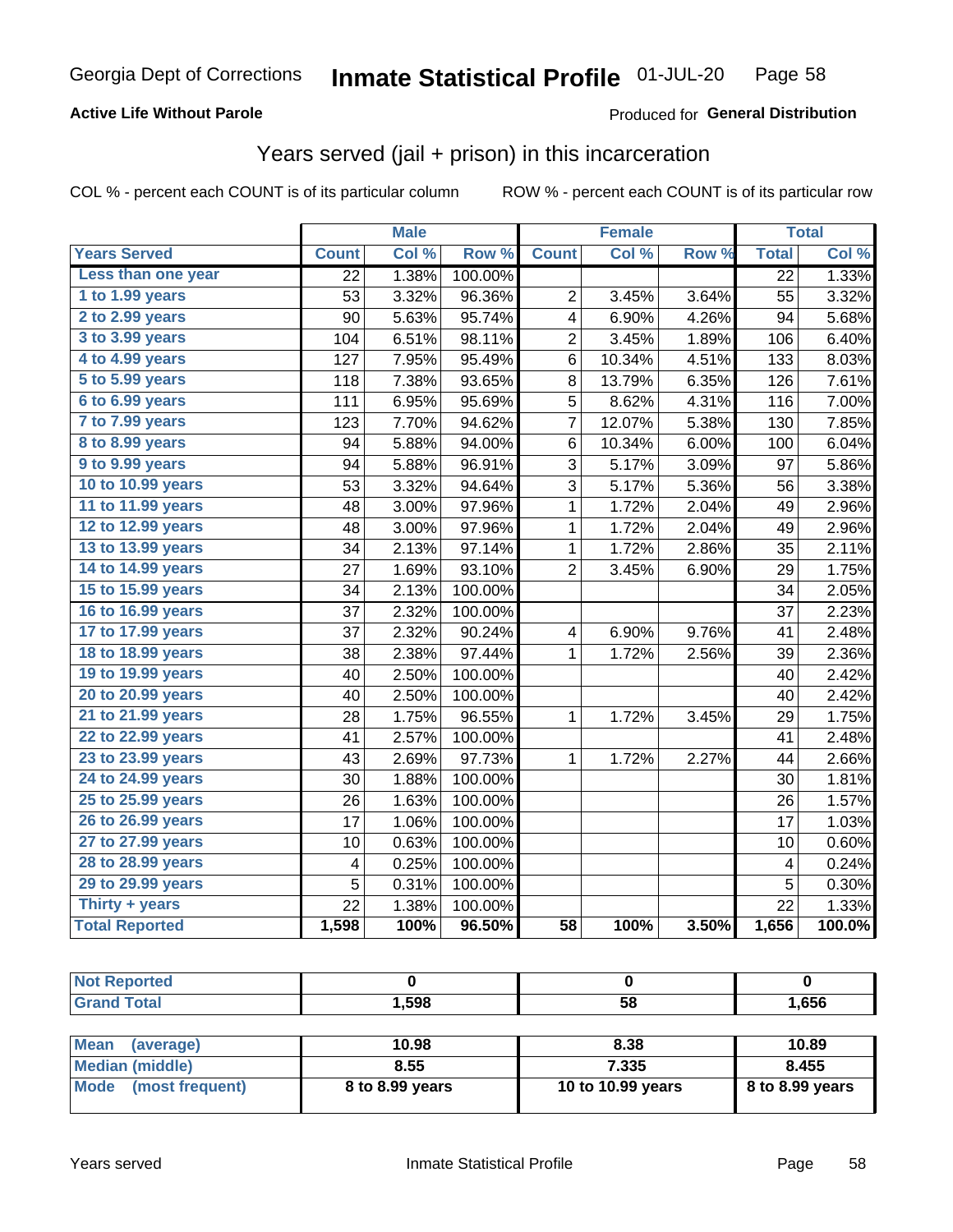#### Inmate Statistical Profile 01-JUL-20 Page 59

**Active Life Without Parole** 

Produced for General Distribution

## Results of most recent HIV tests

COL % - percent each COUNT is of its particular column

|                         | <b>Male</b>     |        |        | <b>Female</b> |         |          | Total |        |
|-------------------------|-----------------|--------|--------|---------------|---------|----------|-------|--------|
| <b>HIV Test Results</b> | <b>Count</b>    | Col %  | Row %I | <b>Count</b>  | Col %   | Row %    | Total | Col %  |
| <b>Positive</b>         | 13 <sub>1</sub> | 0.85%  | 92.86% |               | $.89\%$ | 7.14%    | 14    | 0.88%  |
| <b>Negative</b>         | .524            | 99.15% | 96.70% | 52            | 98.11%  | $3.30\%$ | .576  | 99.12% |
| <b>Total Reported</b>   | 1,537           | 100%   | 96.67% | 53            | 100%    | 3.33%    | 1,590 | 100%   |

| <b>Not Reported</b>    |        |    | 66   |
|------------------------|--------|----|------|
| <b>Total</b><br>∍Grori | 598, ا | 58 | ,656 |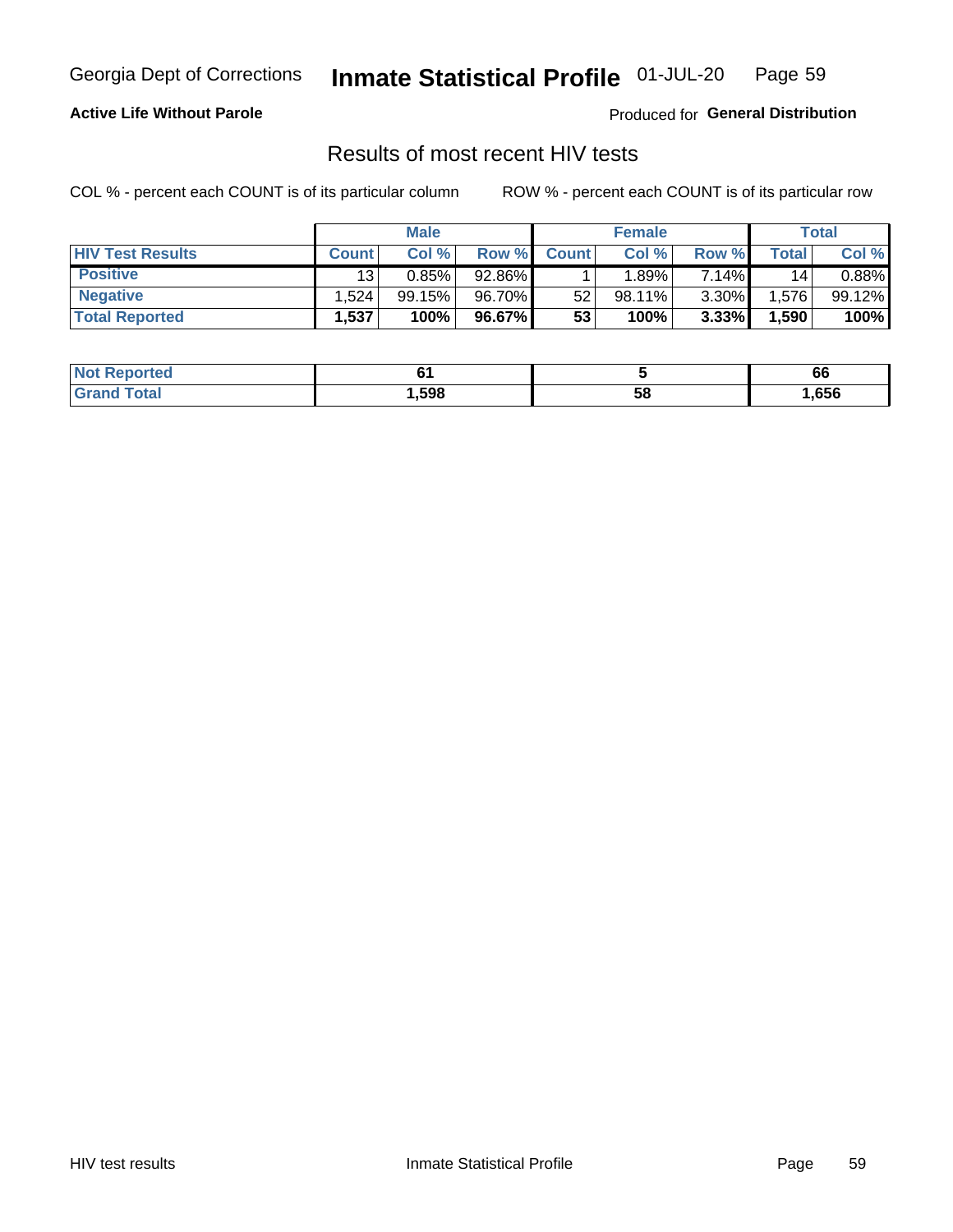## Georgia Dept of Corrections **Inmate Statistical Profile** 01-JUL-20 Page 60

### **Active Life Without Parole**

Produced for **General Distribution**

## Results of most recent tuberculosis test

|                                  | <b>Male</b>  |        |          | <b>Female</b> |           |          | Total        |        |
|----------------------------------|--------------|--------|----------|---------------|-----------|----------|--------------|--------|
| <b>Tuberculosis Test Results</b> | <b>Count</b> | Col%   | Row %I   | <b>Count</b>  | Col %     | Row %    | <b>Total</b> | Col %  |
| <b>Positive on current test</b>  | 287          | 18.13% | 99.31%   |               | 3.57%     | $0.69\%$ | 289          | 17.63% |
| <b>Negative</b>                  | .296         | 81.87% | 96.00%   | 54            | $96.43\%$ | 4.00%    | .350         | 82.37% |
| <b>Total Reported</b>            | .583         | 100%   | 96.58% I | 56            | 100%      | $3.42\%$ | 1,639        | 100%   |

| <b>Not Reported</b> |        |    | . .    |
|---------------------|--------|----|--------|
| <b>Total</b><br>Gr2 | 598. ا | Эō | 656, ا |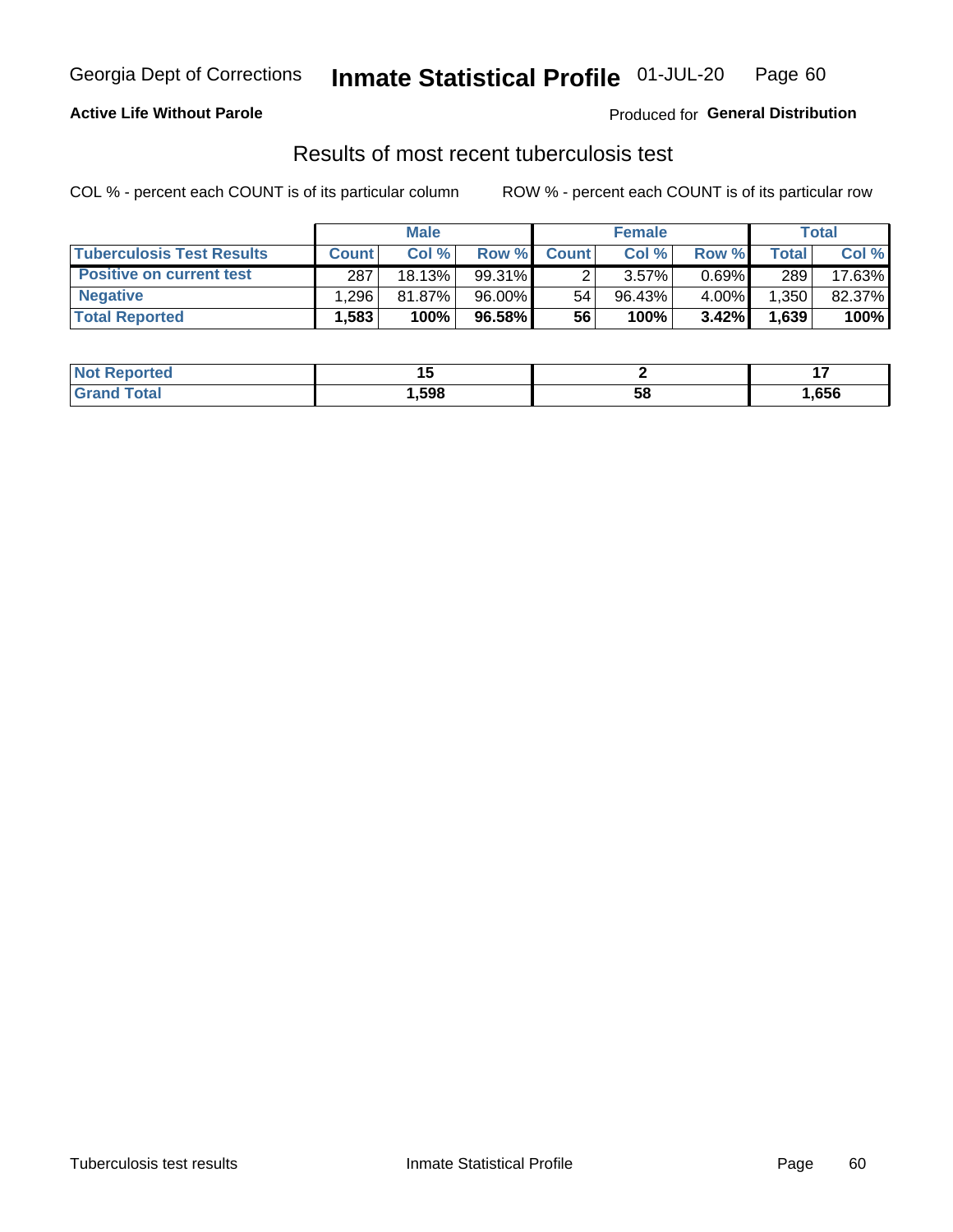## Georgia Dept of Corrections **Inmate Statistical Profile** 01-JUL-20 Page 61

### **Active Life Without Parole**

Produced for **General Distribution**

### Results of most recent syphilis test

|                                 |              | <b>Male</b> |           |                 | <b>Female</b> |       |       | Total  |
|---------------------------------|--------------|-------------|-----------|-----------------|---------------|-------|-------|--------|
| <b>Syphilis Test Results</b>    | <b>Count</b> | Col%        | Row %I    | <b>Count</b>    | Col%          | Row % | Total | Col %  |
| <b>Positive on current test</b> | 16           | 2.73%       | $94.12\%$ |                 | $9.09\%$      | 5.88% | 17    | 2.84%  |
| <b>Negative</b>                 | 571          | 97.27%      | 98.28%    | 10 <sub>1</sub> | $90.91\%$     | 1.72% | 581   | 97.16% |
| <b>Total Reported</b>           | 587          | 100%        | 98.16%I   | 11              | $100\%$       | 1.84% | 598   | 100%   |

| <b>Not Reported</b>          | 1.011 | . .<br>−. | 1,058 |
|------------------------------|-------|-----------|-------|
| <b>Total</b><br><b>Grand</b> | ,598  | 58        | ,656  |